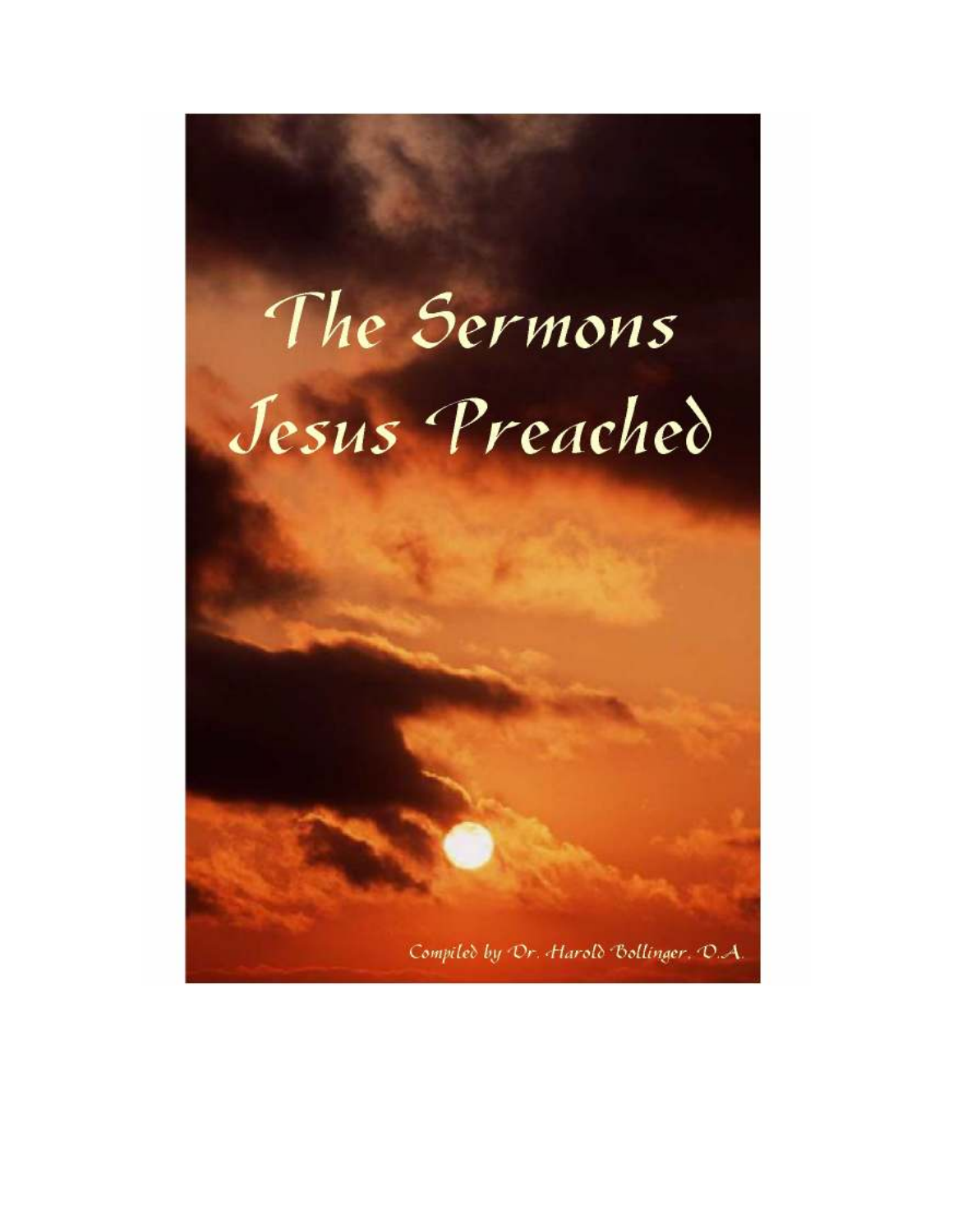| эсі підпу і пас осяця і і саспса |    |
|----------------------------------|----|
| <b>The Book Of Matthew</b>       |    |
| Sermon on the Mount              | 3  |
| The Twelve Commissioned          | 8  |
| John The Baptist                 | 10 |
| A House Divided                  | 12 |
| Parables By The Sea              | 14 |
| Kingdom Greatness                | 16 |
| Authority of Christ              | 18 |
| Woe to Leaders                   | 20 |
| The End Times                    | 22 |
| <b>Upper Room Discourses</b>     | 25 |
| <b>The Book Of Mark</b>          |    |
| Parables by the Sea              | 26 |
| The Traditions of Men            | 28 |
| Warnings                         | 29 |
| Concerning Divorce               | 30 |
| Return of Christ                 | 31 |
| <b>The Book Of Luke</b>          |    |
| Sermon on the Plain              | 33 |
| About John the Baptist           | 35 |
| Parables by the Sea              | 36 |
| The Seventy Sent                 | 37 |
| How to Pray                      | 38 |
| A House Divided                  | 39 |
| Pharisees Rebuked                | 40 |
| God Cares                        | 41 |
| Discipleship                     | 44 |
| The Lost Parables                | 45 |
| The Second Coming                | 48 |
| Parables on Prayer               | 49 |
| The End Timetables               | 50 |
| <b>The Book Of John</b>          |    |
| Jesus meets Nicodemus            | 52 |
| Woman at the Well                | 53 |
| <b>Equality with God</b>         | 55 |
| <b>Bread of Heaven</b>           | 56 |
| Light of the World               | 58 |
| The Good Shepherd                | 60 |
| The Son of God                   | 61 |
| The Upper Room Discourse         | 62 |
|                                  |    |

# Index Sermons That Jesus Preached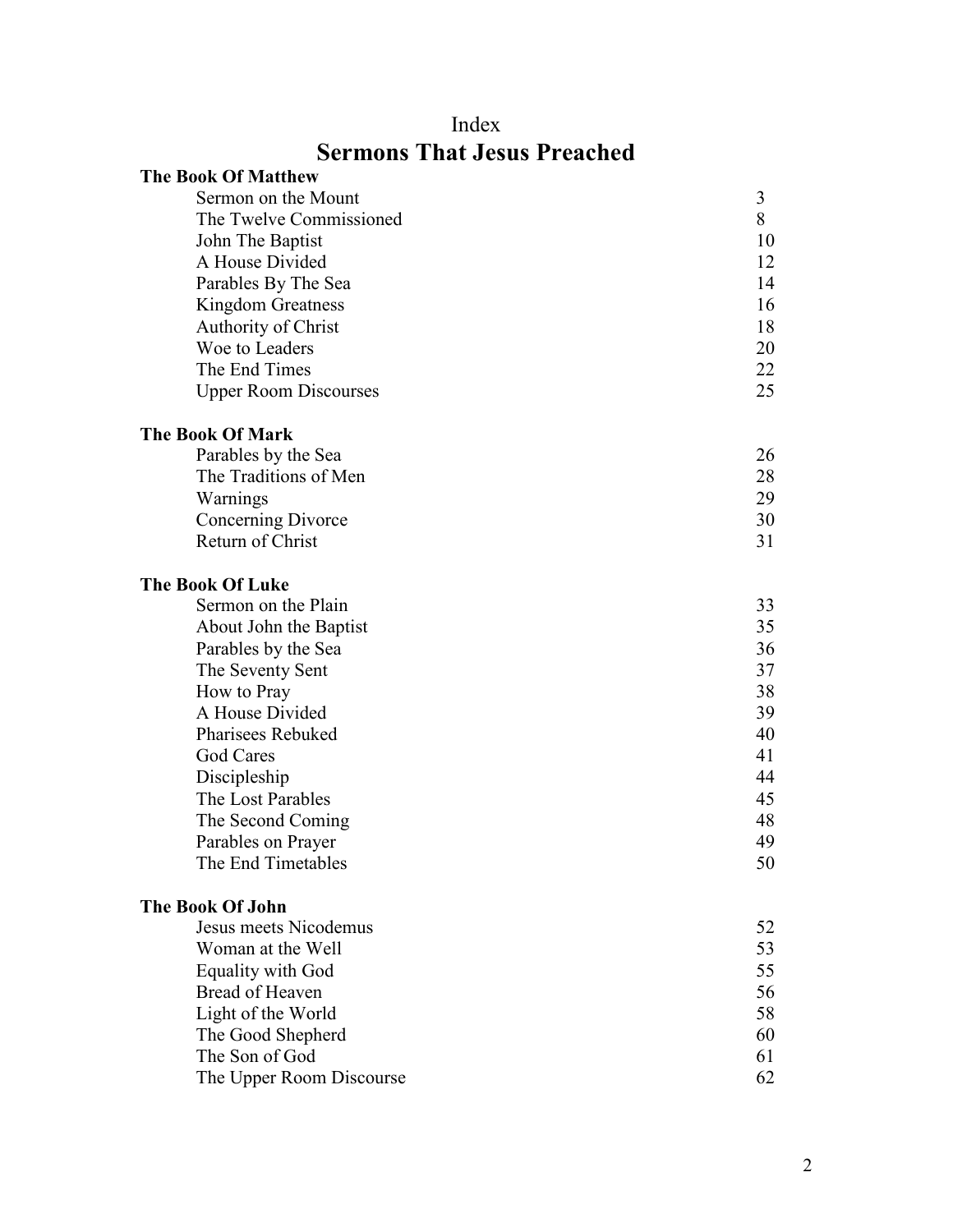# The Preaching of Jesus Christ

Jesus Christ was the greatest preacher of all times. The following references are from sermons preached by Jesus. Illustrations from your own experiences may be good illustrations, but your preaching should come from the Bible. From the Gospels come the sermons Jesus preached. From a heart full of love, preach the sermons that Jesus preached.

#### FROM THE BOOK OF MATTHEW

### Sermon on the Mount

#### Matthew 5:1-7:29

 And seeing the multitudes, he went up into a mountain: and when he was set, his disciples came unto him: [2] And he opened his mouth, and taught them, saying, [3] Blessed are the poor in spirit: for theirs is the kingdom of heaven. [4] Blessed are they that mourn: for they shall be comforted. [5] Blessed are the meek: for they shall inherit the earth. [6] Blessed are they which do hunger and thirst after righteousness: for they shall be filled. [7] Blessed are the merciful: for they shall obtain mercy. [8] Blessed are the pure in heart: for they shall see God. [9] Blessed are the peacemakers: for they shall be called the children of God. [10] Blessed are they which are persecuted for righteousness' sake: for theirs is the kingdom of heaven. [11] Blessed are ye, when men shall revile you, and persecute you, and shall say all manner of evil against you falsely, for my sake. [12] Rejoice, and be exceeding glad: for great is your reward in heaven: for so persecuted they the prophets which were before you.

 [13] Ye are the salt of the earth: but if the salt have lost his savour, wherewith shall it be salted? it is thenceforth good for nothing, but to be cast out, and to be trodden under foot of men. [14] Ye are the light of the world. A city that is set on an hill cannot be hid. [15] Neither do men light a candle, and put it under a bushel, but on a candlestick; and it giveth light unto all that are in the house. [16] Let your light so shine before men, that they may see your good works, and glorify your Father which is in heaven.

 [17] Think not that I am come to destroy the law, or the prophets: I am not come to destroy, but to fulfill. [18] For verily I say unto you, Till heaven and earth pass, one jot or one tittle shall in no wise pass from the law, till all be fulfilled. [19] Whosoever therefore shall break one of these least commandments, and shall teach men so, he shall be called the least in the kingdom of heaven: but whosoever shall do and teach them, the same shall be called great in the kingdom of heaven. [20] For I say unto you, That except your righteousness shall exceed the righteousness of the scribes and Pharisees, ye shall in no case enter into the kingdom of heaven.

[21] Ye have heard that it was said by them of old time, Thou shalt not kill; and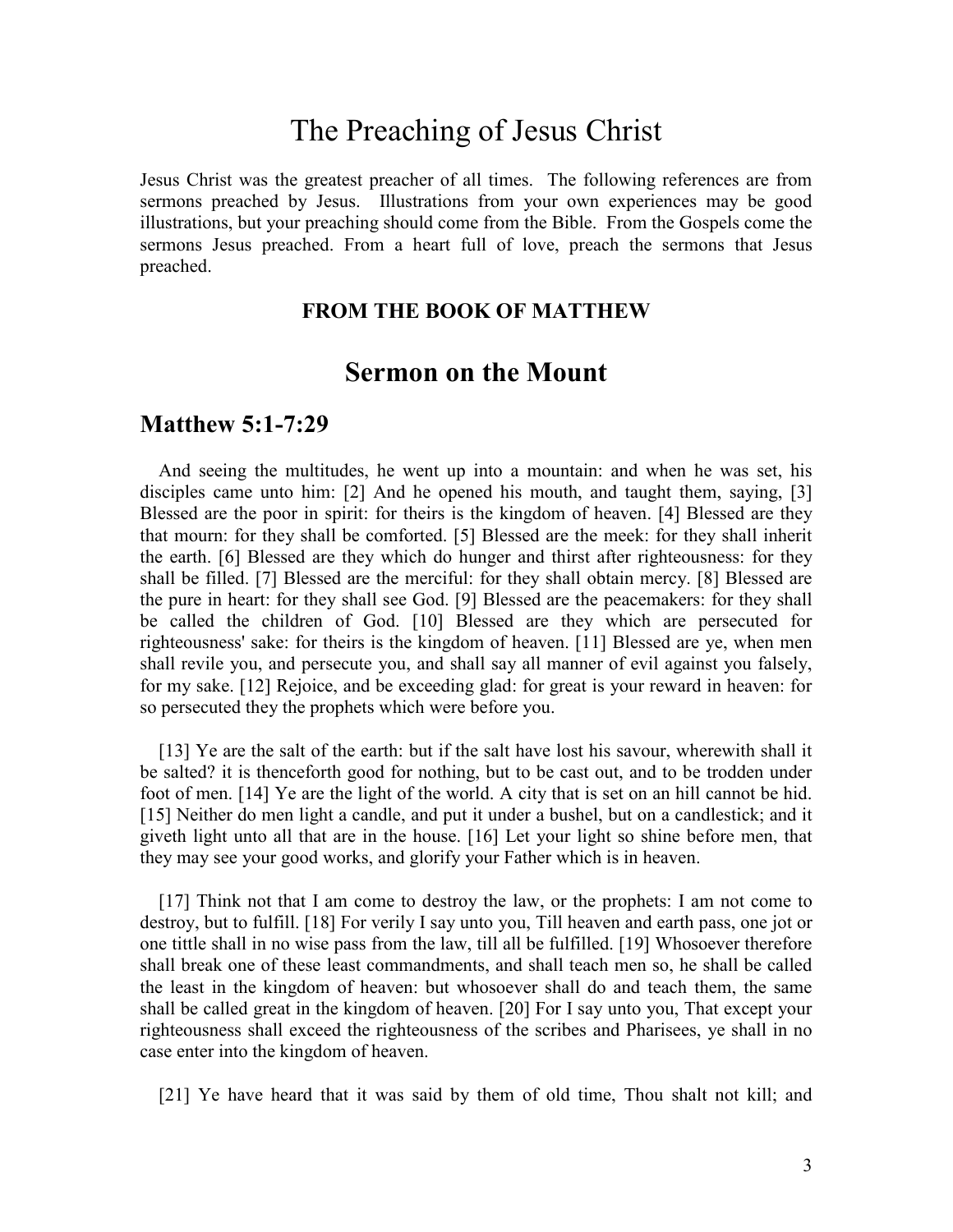whosoever shall kill shall be in danger of the judgment: [22] But I say unto you, That whosoever is angry with his brother without a cause shall be in danger of the judgment: and whosoever shall say to his brother, Raca, shall be in danger of the council: but whosoever shall say, Thou fool, shall be in danger of hell fire. [23] Therefore if thou bring thy gift to the altar, and there rememberest that thy brother hath ought against thee; [24] Leave there thy gift before the altar, and go thy way; first be reconciled to thy brother, and then come and offer thy gift. [25] Agree with thine adversary quickly, whiles thou art in the way with him; lest at any time the adversary deliver thee to the judge, and the judge deliver thee to the officer, and thou be cast into prison. [26] Verily I say unto thee, Thou shalt by no means come out thence, till thou hast paid the uttermost farthing.

[27] Ye have heard that it was said by them of old time, Thou shalt not commit adultery: [28] But I say unto you, That whosoever looketh on a woman to lust after her hath committed adultery with her already in his heart. [29] And if thy right eye offend thee, pluck it out, and cast it from thee: for it is profitable for thee that one of thy members should perish, and not that thy whole body should be cast into hell. [30] And if thy right hand offend thee, cut if off, and cast it from thee: for it is profitable for thee that one of thy members should perish, and not that thy whole body should be cast into hell. [31] It hath been said, Whosoever shall put away his wife, let him give her a writing of divorcement: [32] But I say unto you, That whosoever shall put away his wife, saving for the cause of fornication, causeth her to commit adultery: and whosoever shall marry her that is divorced committeth adultery.

[33] Again, ye have heard that it hath been said by them of old time, Thou shalt not forswear thyself, but shalt perform unto the Lord thine oaths: [34] But I say unto you, Swear not at all; neither by heaven; for it is God's throne: [35] Nor by the earth; for it is his footstool: neither by Jerusalem; for it is the city of the great King. [36] Neither shalt thou swear by thy head, because thou canst not make one hair white or black. [37] But let your communication be, Yea, yea; Nay, nay: for whatsoever is more than these cometh of evil.

[38] Ye have heard that it hath been said. An eye for an eye, and a tooth for a tooth: [39] But I say unto you, That ye resist not evil: but whosoever shall smite thee on thy right cheek, turn to him the other also. [40] And if any man will sue thee at the law, and take away thy coat, let him have thy cloke also. [41] And whosoever shall compel thee to go a mile, go with him twain. [42] Give to him that asketh thee, and from him that would borrow of thee turn not thou away.

 [43] Ye have heard that it hath been said, Thou shalt love thy neighbour, and hate thine enemy. [44] But I say unto you, Love your enemies, bless them that curse you, do good to them that hate you, and pray for them which despitefully use you, and persecute you; [45] That ye may be the children of your Father which is in heaven: for he maketh his sun to rise on the evil and on the good, and sendeth rain on the just and on the unjust. [46] For if ye love them which love you, what reward have ye? do not even the publicans the same? [47] And if ye salute your brethren only, what do ye more than others? do not even the publicans so? [48] Be ye therefore perfect, even as your Father which is in heaven is perfect.

[6:1] Take heed that ye do not your alms before men, to be seen of them: otherwise ye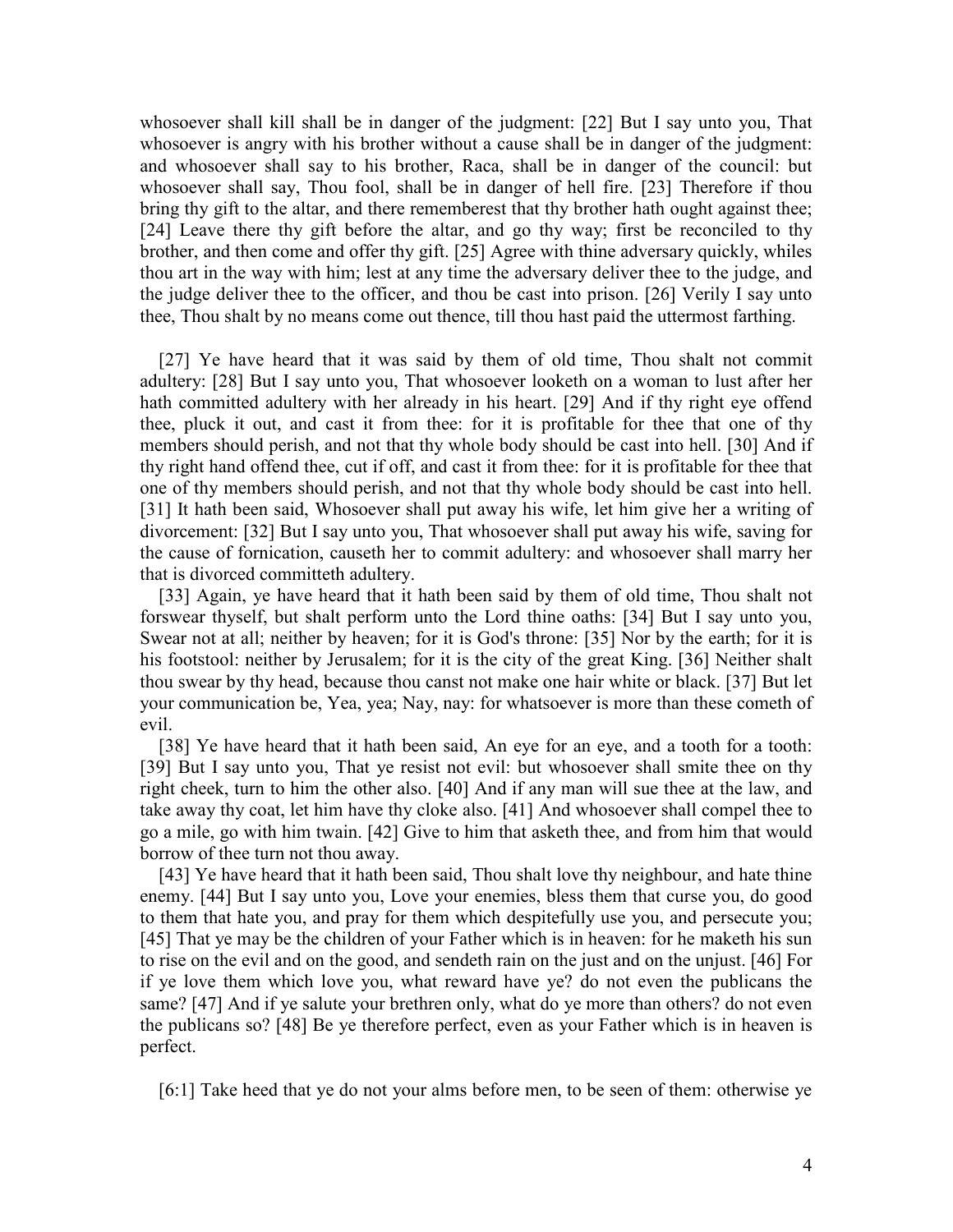have no reward of your Father which is in heaven. [2] Therefore when thou doest thine alms, do not sound a trumpet before thee, as the hypocrites do in the synagogues and in the streets, that they may have glory of men. Verily I say unto you, They have their reward. [3] But when thou doest alms, let not thy left hand know what thy right hand doeth: [4] That thine alms may be in secret: and thy Father which seeth in secret himself shall reward thee openly.

 [5] And when thou prayest, thou shalt not be as the hypocrites are: for they love to pray standing in the synagogues and in the corners of the streets, that they may be seen of men. Verily I say unto you, They have their reward. [6] But thou, when thou prayest, enter into thy closet, and when thou hast shut thy door, pray to thy Father which is in secret; and thy Father which seeth in secret shall reward thee openly. [7] But when ye pray, use not vain repetitions, as the heathen do: for they think that they shall be heard for their much speaking. [8] Be not ye therefore like unto them: for your Father knoweth what things ye have need of, before ye ask him. [9] After this manner therefore pray ye: Our Father which art in heaven, Hallowed be thy name. [10] Thy kingdom come. Thy will be done in earth, as it is in heaven. [11] Give us this day our daily bread. [12] And forgive us our debts, as we forgive our debtors. [13] And lead us not into temptation, but deliver us from evil: For thine is the kingdom, and the power, and the glory, for ever. Amen. [14] For if ye forgive men their trespasses, your heavenly Father will also forgive you: [15] But if ye forgive not men their trespasses, neither will your Father forgive your trespasses.

 [16] Moreover when ye fast, be not, as the hypocrites, of a sad countenance: for they disfigure their faces, that they may appear unto men to fast. Verily I say unto you, They have their reward. [17] But thou, when thou fastest, anoint thine head, and wash thy face; [18] That thou appear not unto men to fast, but unto thy Father which is in secret: and thy Father, which seeth in secret, shall reward thee openly.

 [19] Lay not up for yourselves treasures upon earth, where moth and rust doth corrupt, and where thieves break through and steal: [20] But lay up for yourselves treasures in heaven, where neither moth nor rust doth corrupt, and where thieves do not break through nor steal: [21] For where your treasure is, there will your heart be also. [22] The light of the body is the eye: if therefore thine eye be single, thy whole body shall be full of light. [23] But if thine eye be evil, thy whole body shall be full of darkness. If therefore the light that is in thee be darkness, how great is that darkness!

[24] No man can serve two masters: for either he will hate the one, and love the other; or else he will hold to the one, and despise the other. Ye cannot serve God and mammon. [25] Therefore I say unto you, Take no thought for your life, what ye shall eat, or what ye shall drink; nor yet for your body, what ye shall put on. Is not the life more than meat, and the body than raiment? [26] Behold the fowls of the air: for they sow not, neither do they reap, nor gather into barns; yet your heavenly Father feedeth them. Are ye not much better than they? [27] Which of you by taking thought can add one cubit unto his stature? [28] And why take ye thought for raiment? Consider the lilies of the field, how they grow; they toil not, neither do they spin: [29] And yet I say unto you, That even Solomon in all his glory was not arrayed like one of these. [30] Wherefore, if God so clothe the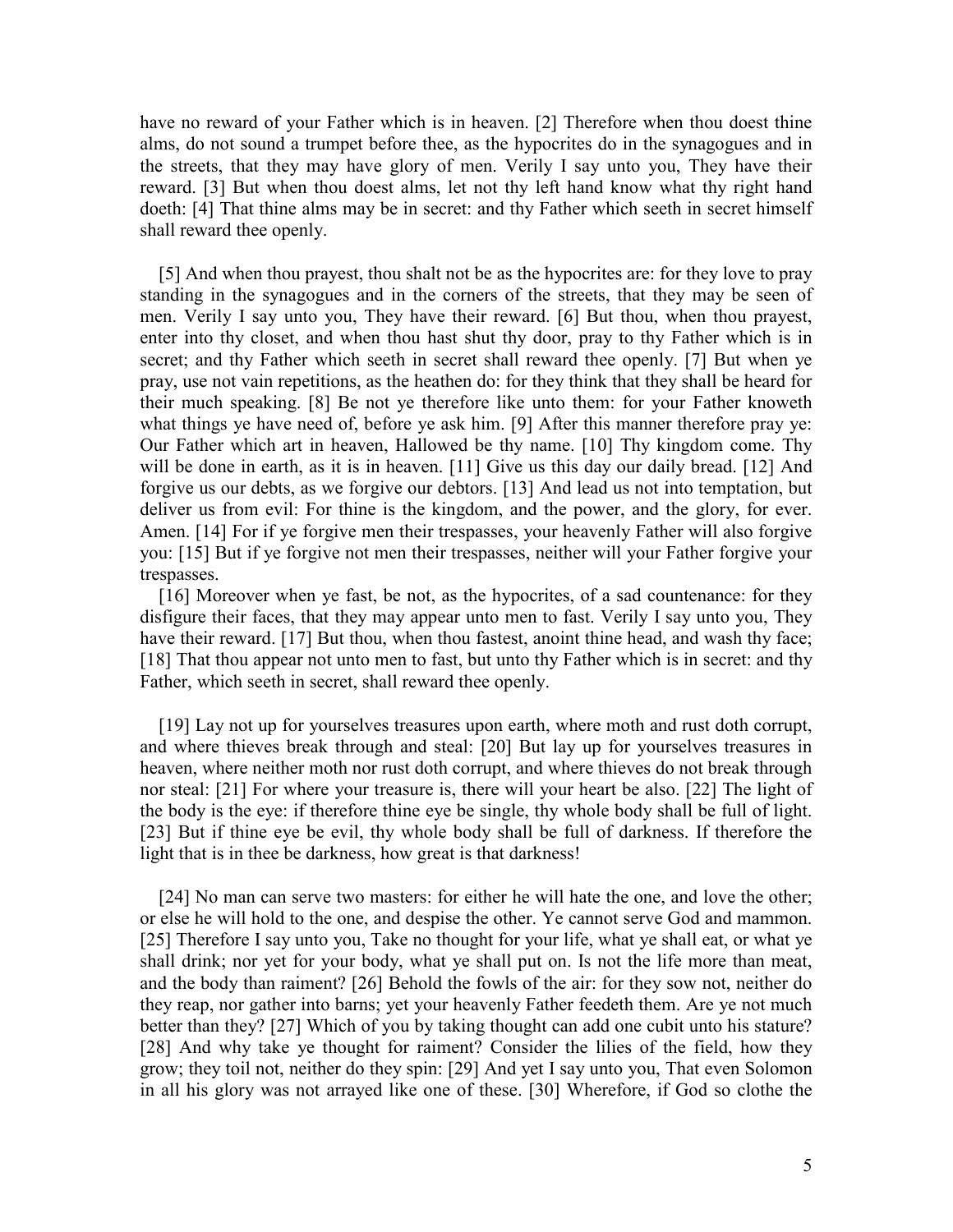grass of the field, which to day is, and to morrow is cast into the oven, shall he not much more clothe you, O ye of little faith? [31] Therefore take no thought, saying, What shall we eat? or, What shall we drink? or, Wherewithal shall we be clothed? [32] (For after all these things do the Gentiles seek:) for your heavenly Father knoweth that ye have need of all these things. [33] But seek ye first the kingdom of God, and his righteousness; and all these things shall be added unto you. [34] Take therefore no thought for the morrow: for the morrow shall take thought for the things of itself. Sufficient unto the day is the evil thereof.

 [7:1] Judge not, that ye be not judged. [2] For with what judgment ye judge, ye shall be judged: and with what measure ye mete, it shall be measured to you again. [3] And why beholdest thou the mote that is in thy brother's eye, but considerest not the beam that is in thine own eye? [4] Or how wilt thou say to thy brother, Let me pull out the mote out of thine eye; and, behold, a beam is in thine own eye? [5] Thou hypocrite, first cast out the beam out of thine own eye; and then shalt thou see clearly to cast out the mote out of thy brother's eye.

 [6] Give not that which is holy unto the dogs, neither cast ye your pearls before swine, lest they trample them under their feet, and turn again and rend you.

 [7] Ask, and it shall be given you; seek, and ye shall find; knock, and it shall be opened unto you: [8] For every one that asketh receiveth; and he that seeketh findeth; and to him that knocketh it shall be opened. [9] Or what man is there of you, whom if his son ask bread, will he give him a stone? [10] Or if he ask a fish, will he give him a serpent? [11] If ye then, being evil, know how to give good gifts unto your children, how much more shall your Father which is in heaven give good things to them that ask him? [12] Therefore all things whatsoever ye would that men should do to you, do ye even so to them: for this is the law and the prophets.

[13] Enter ye in at the strait gate: for wide is the gate, and broad is the way, that leadeth to destruction, and many there be which go in thereat: [14] Because strait is the gate, and narrow is the way, which leadeth unto life, and few there be that find it.

[15] Beware of false prophets, which come to you in sheep's clothing, but inwardly they are ravening wolves. [16] Ye shall know them by their fruits. Do men gather grapes of thorns, or figs of thistles? [17] Even so every good tree bringeth forth good fruit; but a corrupt tree bringeth forth evil fruit. [18] A good tree cannot bring forth evil fruit, neither can a corrupt tree bring forth good fruit. [19] Every tree that bringeth not forth good fruit is hewn down, and cast into the fire. [20] Wherefore by their fruits ye shall know them.

[21] Not every one that saith unto me, Lord, Lord, shall enter into the kingdom of heaven; but he that doeth the will of my Father which is in heaven. [22] Many will say to me in that day, Lord, Lord, have we not prophesied in thy name? and in thy name have cast out devils? and in thy name done many wonderful works? [23] And then will I profess unto them, I never knew you: depart from me, ye that work iniquity.

 [24] Therefore whosoever heareth these sayings of mine, and doeth them, I will liken him unto a wise man, which built his house upon a rock: [25] And the rain descended, and the floods came, and the winds blew, and beat upon that house; and it fell not: for it was founded upon a rock. [26] And every one that heareth these sayings of mine, and doeth them not, shall be likened unto a foolish man, which built his house upon the sand: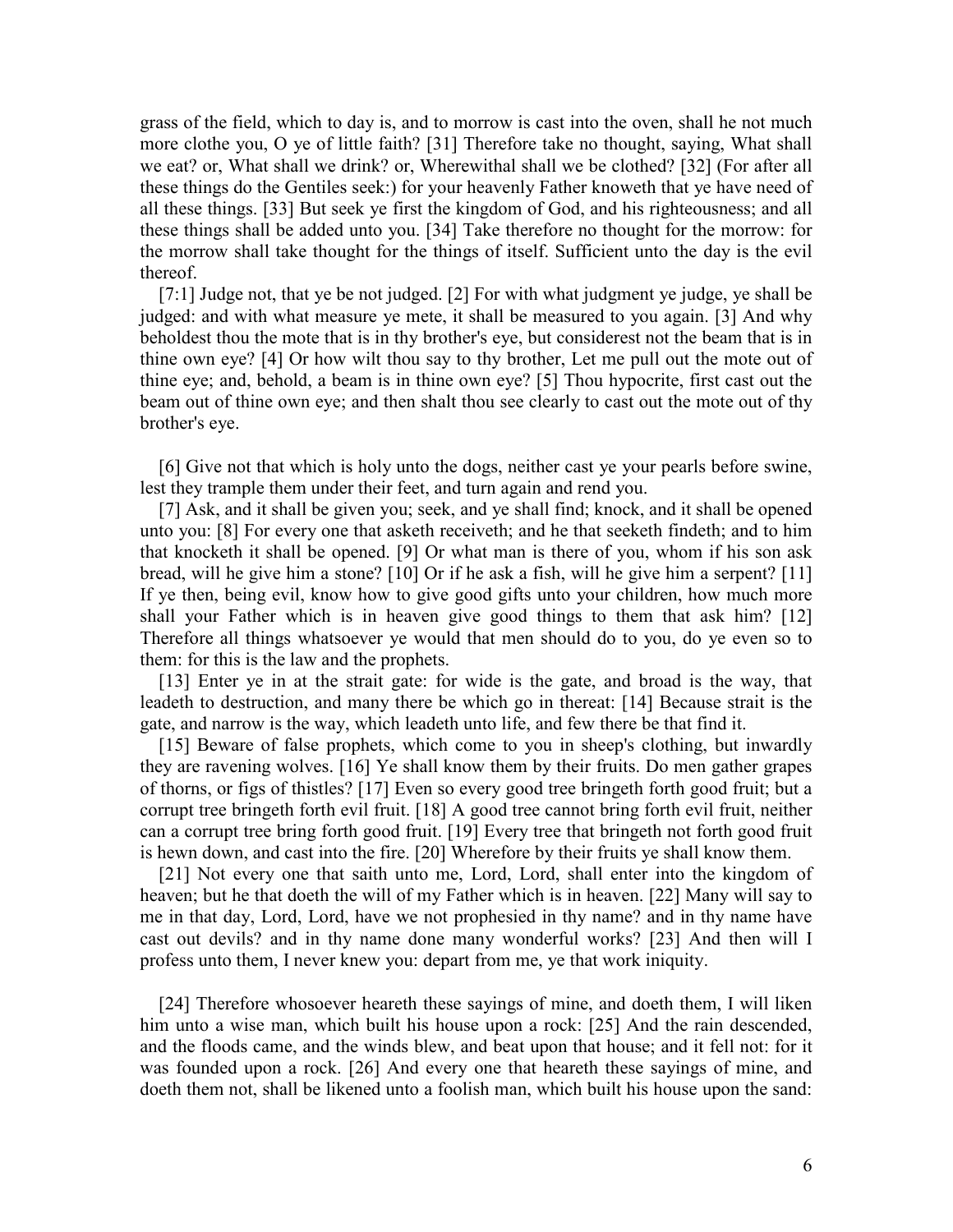[27] And the rain descended, and the floods came, and the winds blew, and beat upon that house; and it fell: and great was the fall of it. [28] And it came to pass, when Jesus had ended these sayings, the people were astonished at his doctrine: [29] For he taught them as one having authority, and not as the scribes.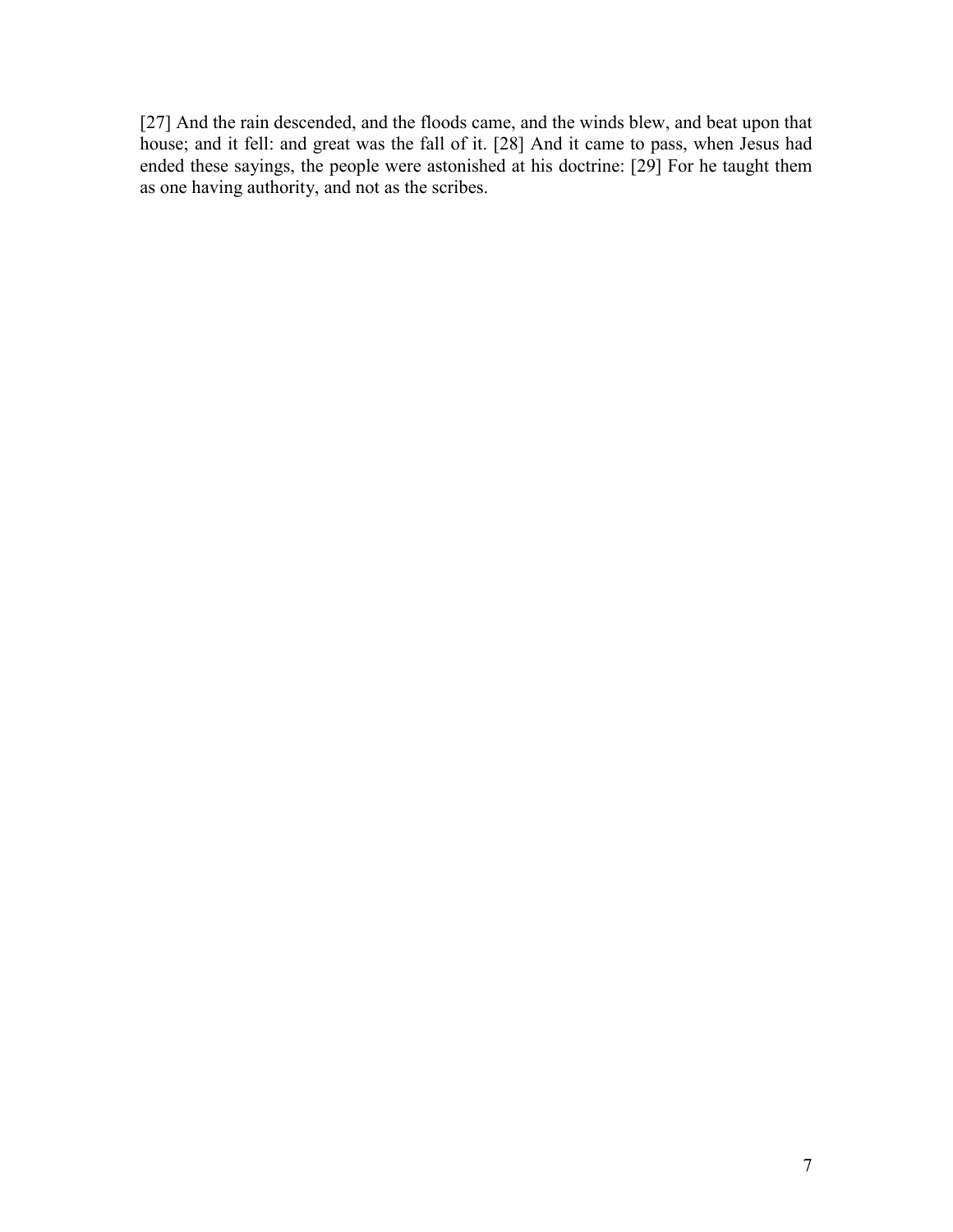# The Twelve Commissioned

### Matthew 10:1-42

 And when he had called unto him his twelve disciples, he gave them power against unclean spirits, to cast them out, and to heal all manner of sickness and all manner of disease. [2] Now the names of the twelve apostles are these; The first, Simon, who is called Peter, and Andrew his brother; James the son of Zebedee, and John his brother; [3] Philip, and Bartholomew; Thomas, and Matthew the publican; James the son of Alphaeus, and Lebbaeus, whose surname was Thaddaeus; [4] Simon the Canaanite, and Judas Iscariot, who also betrayed him. [5] These twelve Jesus sent forth, and commanded them, saying, Go not into the way of the Gentiles, and into any city of the Samaritans enter ye not: [6] But go rather to the lost sheep of the house of Israel. [7] And as ye go, preach, saying, The kingdom of heaven is at hand. [8] Heal the sick, cleanse the lepers, raise the dead, cast out devils: freely ye have received, freely give. [9] Provide neither gold, nor silver, nor brass in your purses, [10] Nor scrip for your journey, neither two coats, neither shoes, nor yet staves: for the workman is worthy of his meat. [11] And into whatsoever city or town ye shall enter, enquire who in it is worthy; and there abide till ye go thence. [12] And when ye come into an house, salute it. [13] And if the house be worthy, let your peace come upon it: but if it be not worthy, let your peace return to you. [14] And whosoever shall not receive you, nor hear your words, when ye depart out of that house or city, shake off the dust of your feet. [15] Verily I say unto you, It shall be more tolerable for the land of Sodom and Gomorrha in the day of judgment, than for that city.

 [16] Behold, I send you forth as sheep in the midst of wolves: be ye therefore wise as serpents, and harmless as doves. [17] But beware of men: for they will deliver you up to the councils, and they will scourge you in their synagogues; [18] And ye shall be brought before governors and kings for my sake, for a testimony against them and the Gentiles. [19] But when they deliver you up, take no thought how or what ye shall speak: for it shall be given you in that same hour what ye shall speak. [20] For it is not ye that speak, but the Spirit of your Father which speaketh in you. [21] And the brother shall deliver up the brother to death, and the father the child: and the children shall rise up against their parents, and cause them to be put to death. [22] And ye shall be hated of all men for my name's sake: but he that endureth to the end shall be saved. [23] But when they persecute you in this city, flee ye into another: for verily I say unto you, Ye shall not have gone over the cities of Israel, till the Son of man be come. [24] The disciple is not above his master, nor the servant above his lord. [25] It is enough for the disciple that he be as his master, and the servant as his lord. If they have called the master of the house Beelzebub, how much more shall they call them of his household? [26] Fear them not therefore: for there is nothing covered, that shall not be revealed; and hid, that shall not be known. [27] What I tell you in darkness, that speak ye in light: and what ye hear in the ear, that preach ye upon the housetops. [28] And fear not them which kill the body, but are not able to kill the soul: but rather fear him which is able to destroy both soul and body in hell. [29] Are not two sparrows sold for a farthing? and one of them shall not fall on the ground without your Father. [30] But the very hairs of your head are all numbered. [31] Fear ye not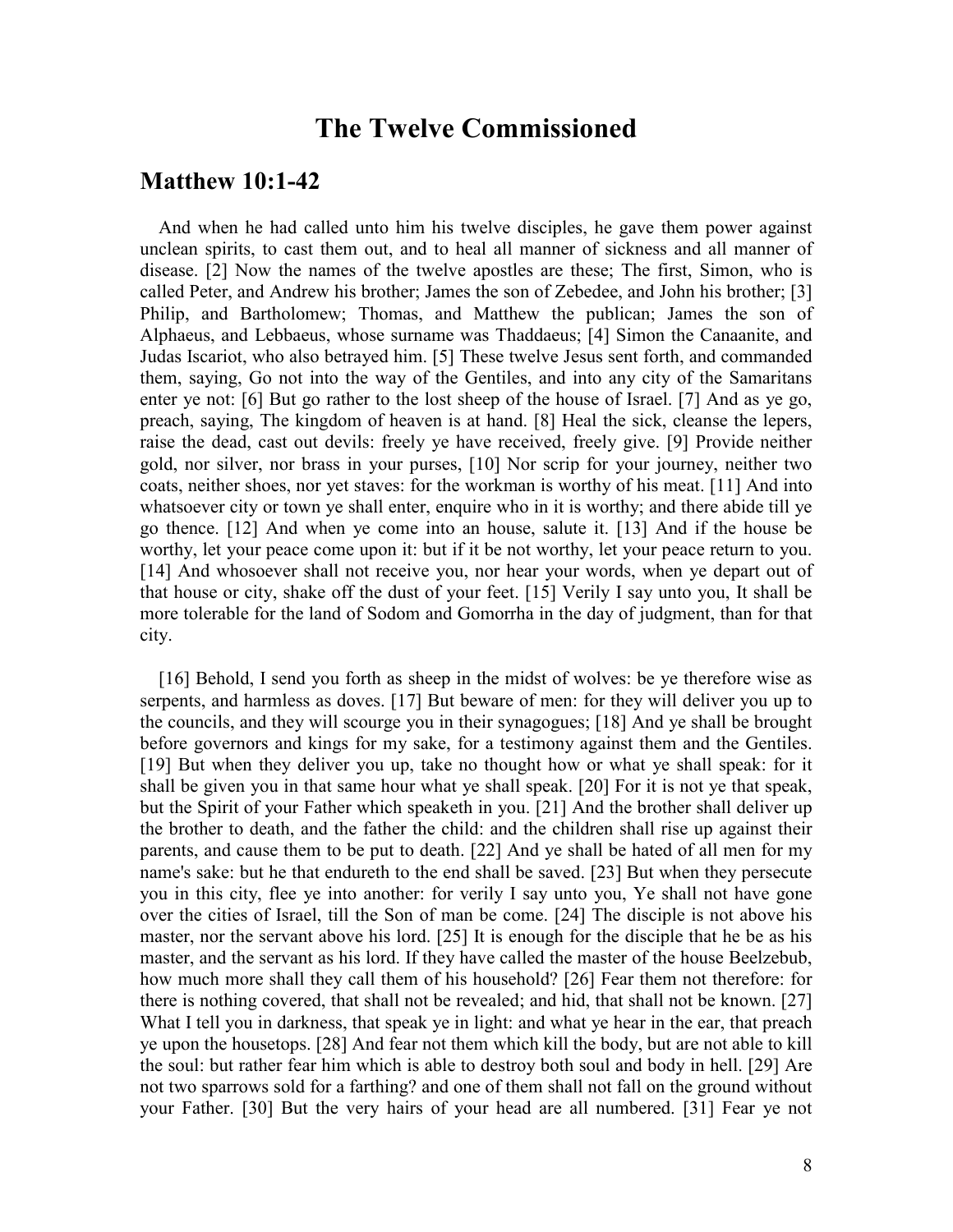therefore, ye are of more value than many sparrows. [32] Whosoever therefore shall confess me before men, him will I confess also before my Father which is in heaven. [33] But whosoever shall deny me before men, him will I also deny before my Father which is in heaven. [34] Think not that I am come to send peace on earth: I came not to send peace, but a sword.

 For I am come to set a man at variance against his father, and the daughter against her mother, and the daughter in law against her mother in law. [36] And a man's foes shall be they of his own household. [37] He that loveth father or mother more than me is not worthy of me: and he that loveth son or daughter more than me is not worthy of me. [38] And he that taketh not his cross, and followeth after me, is not worthy of me. [39] He that findeth his life shall lose it: and he that loseth his life for my sake shall find it.

 [40] He that receiveth you receiveth me, and he that receiveth me receiveth him that sent me. [41] He that receiveth a prophet in the name of a prophet shall receive a prophet's reward; and he that receiveth a righteous man in the name of a righteous man shall receive a righteous man's reward. [42] And whosoever shall give to drink unto one of these little ones a cup of cold water only in the name of a disciple, verily I say unto you, he shall in no wise lose his reward.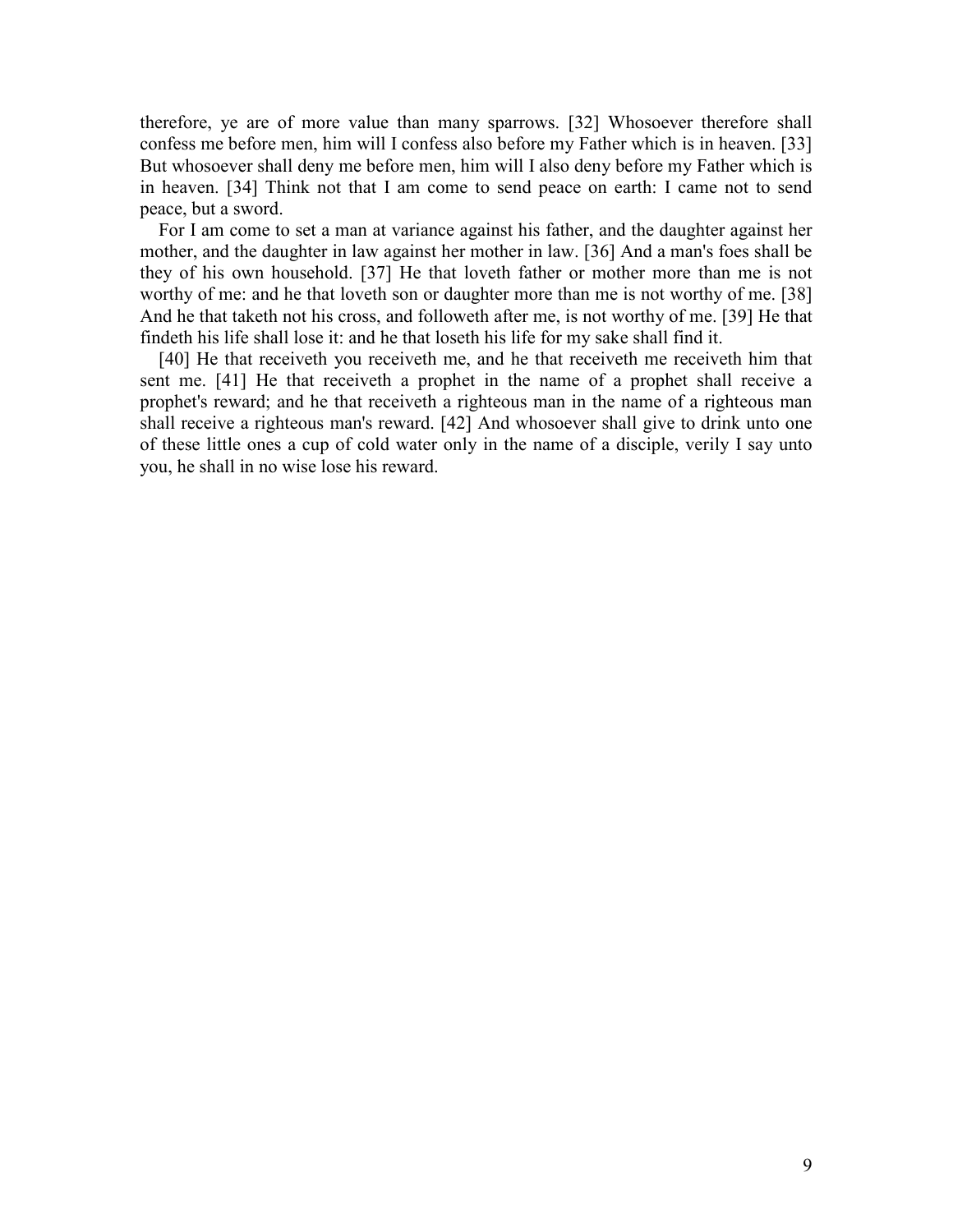### About John the Baptist

### Matthew11:2-30

 Now when John had heard in the prison the works of Christ, he sent two of his disciples, [3] And said unto him, Art thou he that should come, or do we look for another? [4] Jesus answered and said unto them, Go and shew John again those things which ye do hear and see: [5] The blind receive their sight, and the lame walk, the lepers are cleansed, and the deaf hear, the dead are raised up, and the poor have the gospel preached to them. [6] And blessed is he, whosoever shall not be offended in me.

 [7] And as they departed, Jesus began to say unto the multitudes concerning John, What went ye out into the wilderness to see? A reed shaken with the wind? [8] But what went ye out for to see? A man clothed in soft raiment? behold, they that wear soft clothing are in kings' houses. [9] But what went ye out for to see? A prophet? yea, I say unto you, and more than a prophet. [10] For this is he, of whom it is written, Behold, I send my messenger before thy face, which shall prepare thy way before thee. [11] Verily I say unto you, Among them that are born of women there hath not risen a greater than John the Baptist: notwithstanding he that is least in the kingdom of heaven is greater than he. [12] And from the days of John the Baptist until now the kingdom of heaven suffereth violence, and the violent take it by force. [13] For all the prophets and the law prophesied until John. [14] And if ye will receive it, this is Elias, which was for to come. [15] He that hath ears to hear, let him hear.

[16] But whereunto shall I liken this generation? It is like unto children sitting in the markets, and calling unto their fellows, [17] And saying, We have piped unto you, and ye have not danced; we have mourned unto you, and ye have not lamented. [18] For John came neither eating nor drinking, and they say, He hath a devil. [19] The Son of man came eating and drinking, and they say, Behold a man gluttonous, and a winebibber, a friend of publicans and sinners. But wisdom is justified of her children.

[20] Then began he to upbraid the cities wherein most of his mighty works were done, because they repented not: [21] Woe unto thee, Chorazin! woe unto thee, Bethsaida! for if the mighty works, which were done in you, had been done in Tyre and Sidon, they would have repented long ago in sackcloth and ashes. [22] But I say unto you, It shall be more tolerable for Tyre and Sidon at the day of judgment, than for you. [23] And thou, Capernaum, which art exalted unto heaven, shalt be brought down to hell: for if the mighty works, which have been done in thee, had been done in Sodom, it would have remained until this day. [24] But I say unto you, That it shall be more tolerable for the land of Sodom in the day of judgment, than for thee.

 [25] At that time Jesus answered and said, I thank thee, O Father, Lord of heaven and earth, because thou hast hid these things from the wise and prudent, and hast revealed them unto babes. [26] Even so, Father: for so it seemed good in thy sight. [27] All things are delivered unto me of my Father: and no man knoweth the Son, but the Father; neither knoweth any man the Father, save the Son, and he to whomsoever the Son will reveal him.

[28] Come unto me, all ye that labor and are heavy laden, and I will give you rest. [29]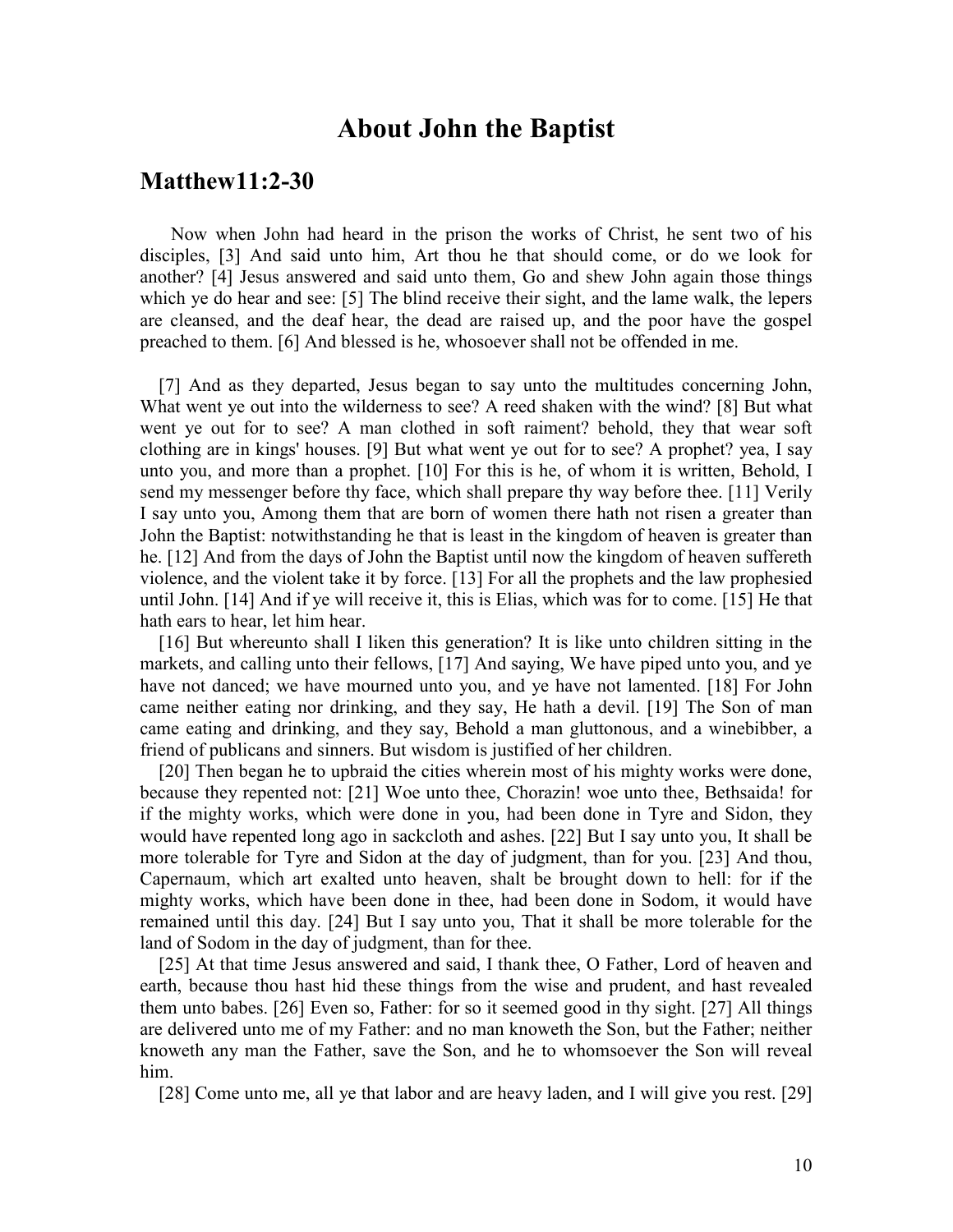Take my yoke upon you, and learn of me; for I am meek and lowly in heart: and ye shall find rest unto your souls. [30] For my yoke is easy, and my burden is light.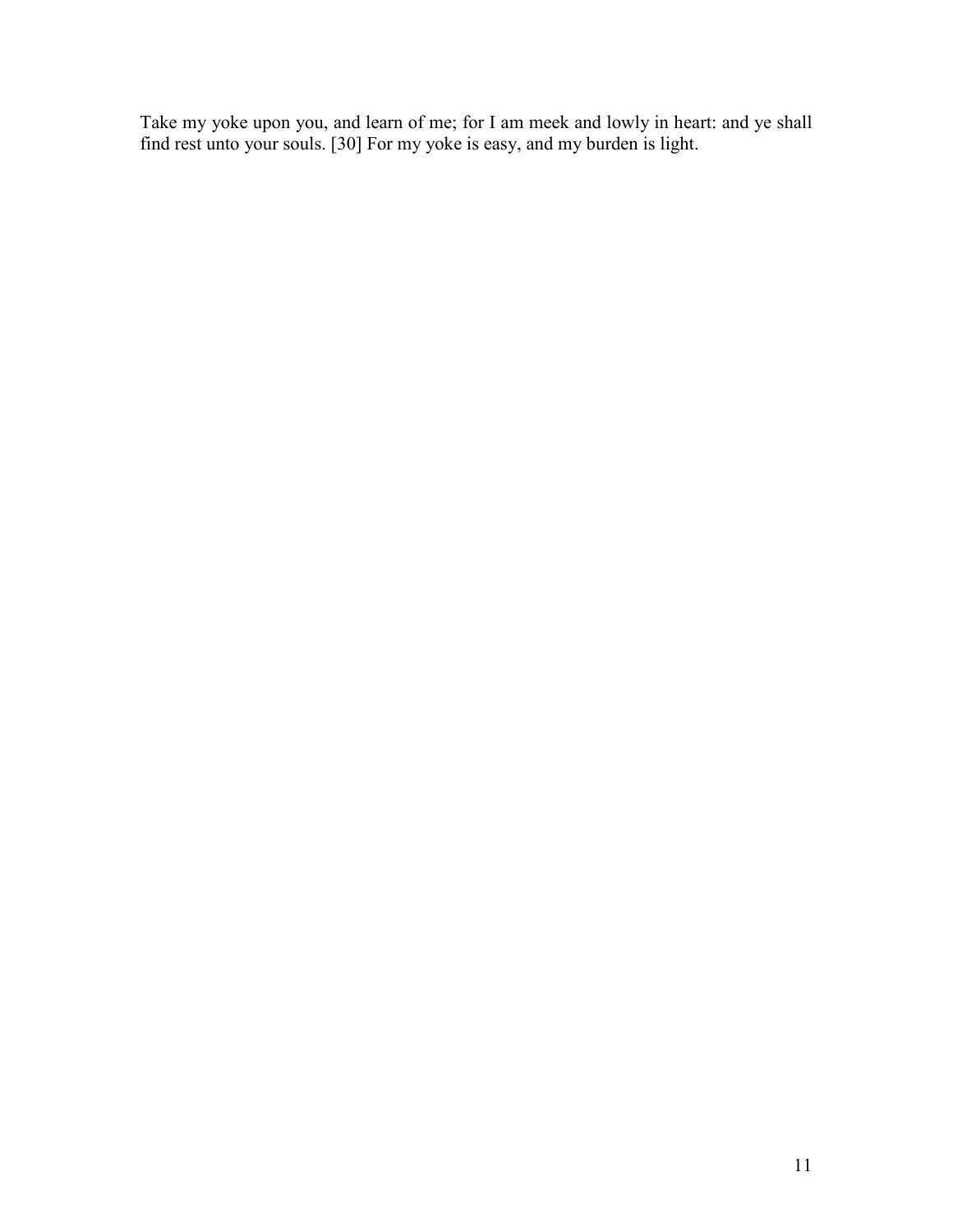# A House Divided

### Matthew 12:22-50

 Then was brought unto him one possessed with a devil, blind, and dumb: and he healed him, insomuch that the blind and dumb both spake and saw. [23] And all the people were amazed, and said, Is not this the son of David? [24] But when the Pharisees heard it, they said, This fellow doth not cast out devils, but by Beelzebub the prince of the devils. [25] And Jesus knew their thoughts, and said unto them, Every kingdom divided against itself is brought to desolation; and every city or house divided against itself shall not stand: [26] And if Satan cast out Satan, he is divided against himself; how shall then his kingdom stand? [27] And if I by Beelzebub cast out devils, by whom do your children cast them out? therefore they shall be your judges. [28] But if I cast out devils by the Spirit of God, then the kingdom of God is come unto you. [29] Or else how can one enter into a strong man's house, and spoil his goods, except he first bind the strong man? and then he will spoil his house. [30] He that is not with me is against me; and he that gathereth not with me scattereth abroad.

[31] Wherefore I say unto you, All manner of sin and blasphemy shall be forgiven unto men: but the blasphemy against the Holy Ghost shall not be forgiven unto men. [32] And whosoever speaketh a word against the Son of man, it shall be forgiven him: but whosoever speaketh against the Holy Ghost, it shall not be forgiven him, neither in this world, neither in the world to come. [33] Either make the tree good, and his fruit good; or else make the tree corrupt, and his fruit corrupt: for the tree is known by his fruit. [34] O generation of vipers, how can ye, being evil, speak good things? for out of the abundance of the heart the mouth speaketh. [35] A good man out of the good treasure of the heart bringeth forth good things: and an evil man out of the evil treasure bringeth forth evil things. [36] But I say unto you, That every idle word that men shall speak, they shall give account thereof in the day of judgment. [37] For by thy words thou shalt be justified, and by thy words thou shalt be condemned.

 [38] Then certain of the scribes and of the Pharisees answered, saying, Master, we would see a sign from thee. [39] But he answered and said unto them, An evil and adulterous generation seeketh after a sign; and there shall no sign be given to it, but the sign of the prophet Jonas: [40] For as Jonas was three days and three nights in the whale's belly; so shall the Son of man be three days and three nights in the heart of the earth. [41] The men of Nineveh shall rise in judgment with this generation, and shall condemn it: because they repented at the preaching of Jonas; and, behold, a greater than Jonas is here. [42] The queen of the south shall rise up in the judgment with this generation, and shall condemn it: for she came from the uttermost parts of the earth to hear the wisdom of Solomon; and, behold, a greater than Solomon is here. [43] When the unclean spirit is gone out of a man, he walketh through dry places, seeking rest, and findeth none. [44] Then he saith, I will return into my house from whence I came out; and when he is come, he findeth it empty, swept, and garnished. [45] Then goeth he, and taketh with himself seven other spirits more wicked than himself, and they enter in and dwell there: and the last state of that man is worse than the first. Even so shall it be also unto this wicked generation.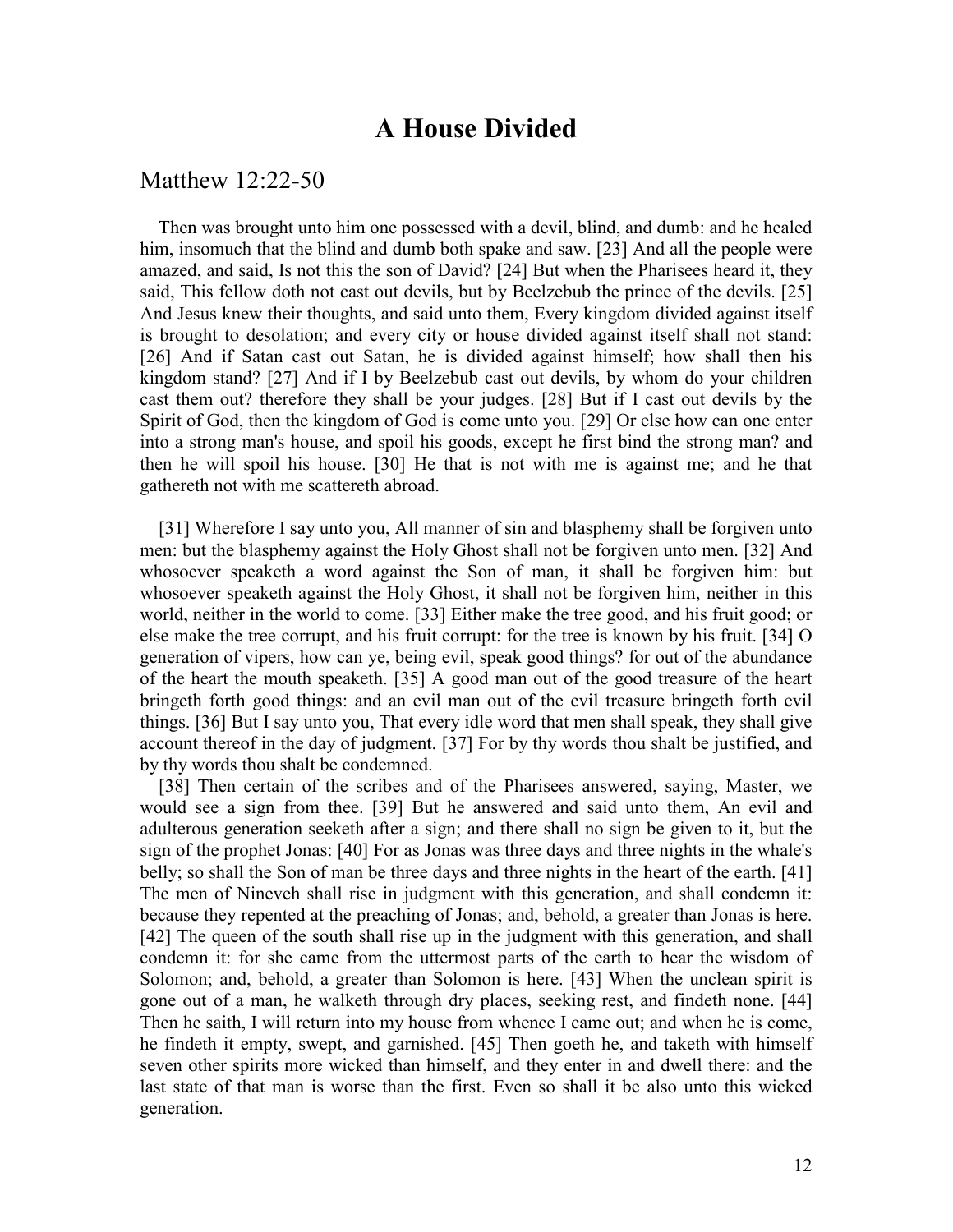[46] While he yet talked to the people, behold, his mother and his brethren stood without, desiring to speak with him. [47] Then one said unto him, Behold, thy mother and thy brethren stand without, desiring to speak with thee. [48] But he answered and said unto him that told him, Who is my mother? and who are my brethren? [49] And he stretched forth his hand toward his disciples, and said, Behold my mother and my brethren! [50] For whosoever shall do the will of my Father which is in heaven, the same is my brother, and sister, and mother.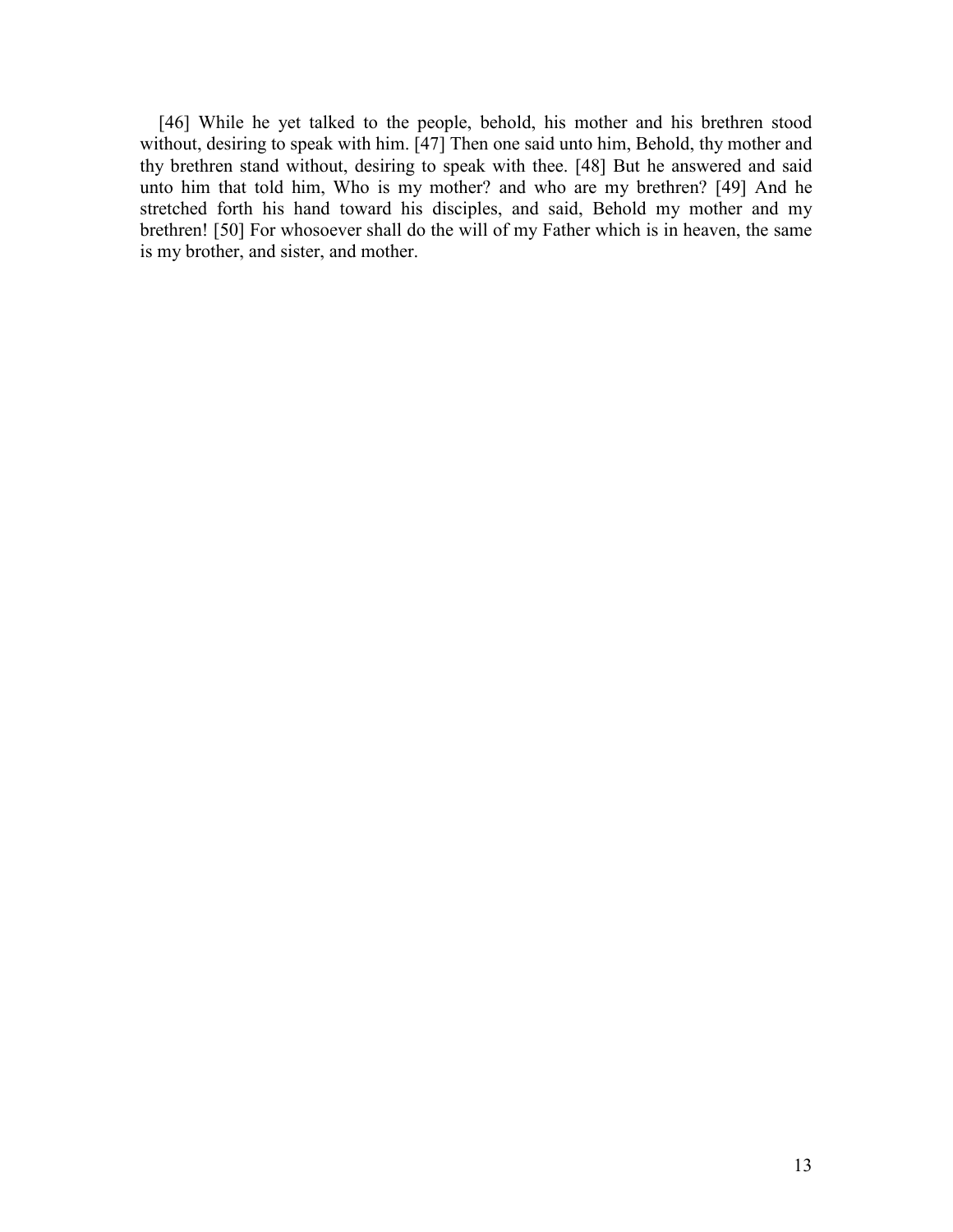## Parables by the Sea

### Matthew 13:1-53

 The same day went Jesus out of the house, and sat by the sea side. [2] And great multitudes were gathered together unto him, so that he went into a ship, and sat; and the whole multitude stood on the shore. [3] And he spake many things unto them in parables, saying, Behold, a sower went forth to sow; [4] And when he sowed, some seeds fell by the way side, and the fowls came and devoured them up: [5] Some fell upon stony places, where they had not much earth: and forthwith they sprung up, because they had no deepness of earth: [6] And when the sun was up, they were scorched; and because they had no root, they withered away. [7] And some fell among thorns; and the thorns sprung up, and choked them: [8] But other fell into good ground, and brought forth fruit, some an hundredfold, some sixtyfold, some thirtyfold. [9] Who hath ears to hear, let him hear. [10] And the disciples came, and said unto him, Why speakest thou unto them in parables? [11] He answered and said unto them, Because it is given unto you to know the mysteries of the kingdom of heaven, but to them it is not given. [12] For whosoever hath, to him shall be given, and he shall have more abundance: but whosoever hath not, from him shall be taken away even that he hath. [13] Therefore speak I to them in parables: because they seeing see not; and hearing they hear not, neither do they understand. [14] And in them is fulfilled the prophecy of Esaias, which saith, By hearing ye shall hear, and shall not understand; and seeing ye shall see, and shall not perceive: [15] For this people's heart is waxed gross, and their ears are dull of hearing, and their eyes they have closed; lest at any time they should see with their eyes, and hear with their ears, and should understand with their heart, and should be converted, and I should heal them. [16] But blessed are your eyes, for they see: and your ears, for they hear. [17] For verily I say unto you, That many prophets and righteous men have desired to see those things which ye see, and have not seen them; and to hear those things which ye hear, and have not heard them.

 [18] Hear ye therefore the parable of the sower. [19] When any one heareth the word of the kingdom, and understandeth it not, then cometh the wicked one, and catcheth away that which was sown in his heart. This is he which received seed by the way side. [20] But he that received the seed into stony places, the same is he that heareth the word, and anon with joy receiveth it; [21] Yet hath he not root in himself, but dureth for a while: for when tribulation or persecution ariseth because of the word, by and by he is offended. [22] He also that received seed among the thorns is he that heareth the word; and the care of this world, and the deceitfulness of riches, choke the word, and he becometh unfruitful. [23] But he that received seed into the good ground is he that heareth the word, and understandeth it; which also beareth fruit, and bringeth forth, some an hundredfold, some sixty, some thirty.

 [24] Another parable put he forth unto them, saying, The kingdom of heaven is likened unto a man which sowed good seed in his field: [25] But while men slept, his enemy came and sowed tares among the wheat, and went his way. [26] But when the blade was sprung up, and brought forth fruit, then appeared the tares also. [27] So the servants of the householder came and said unto him, Sir, didst not thou sow good seed in thy field?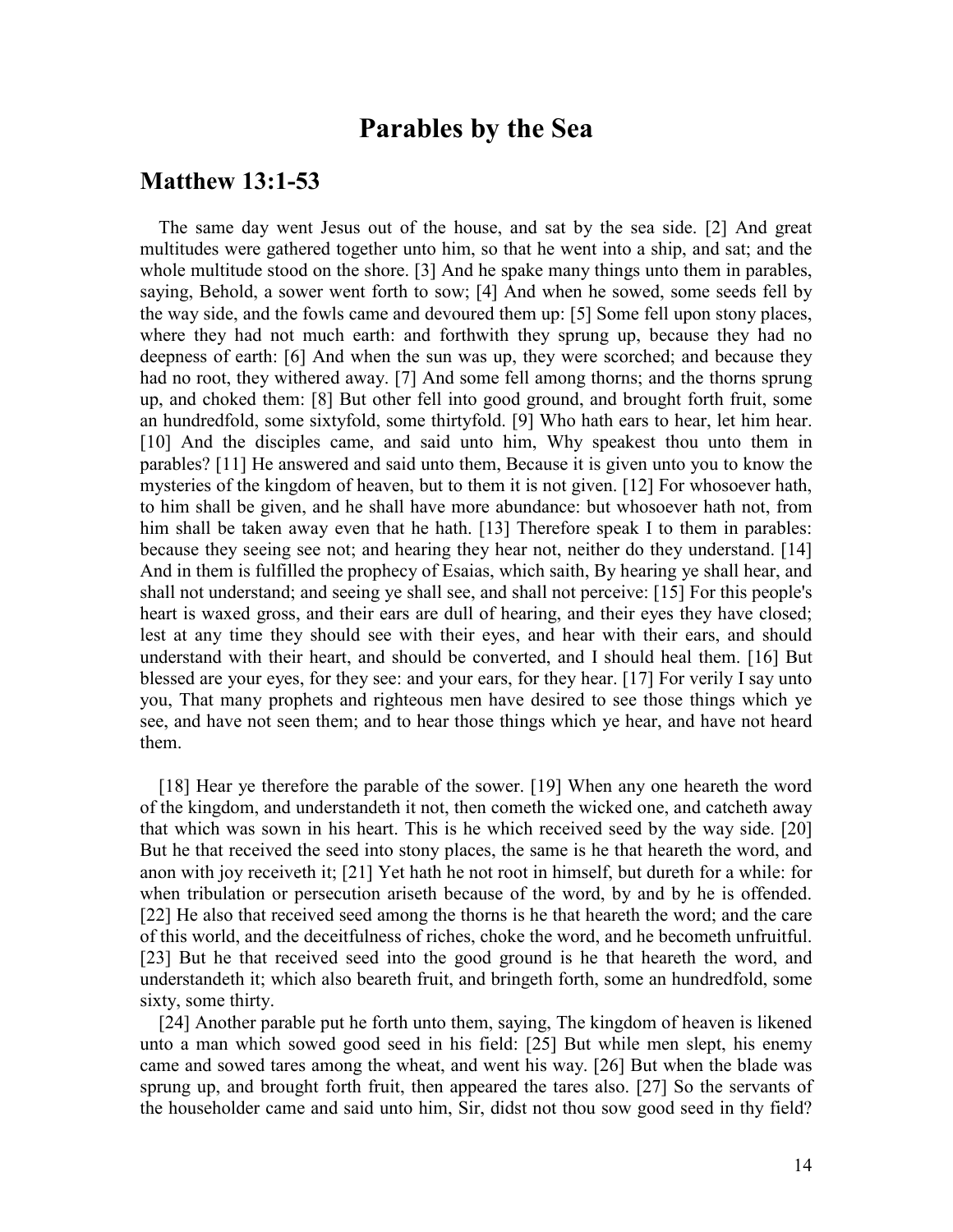from whence then hath it tares? [28] He said unto them, An enemy hath done this. The servants said unto him, Wilt thou then that we go and gather them up? [29] But he said, Nay; lest while ye gather up the tares, ye root up also the wheat with them. [30] Let both grow together until the harvest: and in the time of harvest I will say to the reapers, Gather ye together first the tares, and bind them in bundles to burn them: but gather the wheat into my barn.

 [31] Another parable put he forth unto them, saying, The kingdom of heaven is like to a grain of mustard seed, which a man took, and sowed in his field: [32] Which indeed is the least of all seeds: but when it is grown, it is the greatest among herbs, and becometh a tree, so that the birds of the air come and lodge in the branches thereof.

[33] Another parable spake he unto them; The kingdom of heaven is like unto leaven, which a woman took, and hid in three measures of meal, till the whole was leavened. [34] All these things spake Jesus unto the multitude in parables; and without a parable spake he not unto them: [35] That it might be fulfilled which was spoken by the prophet, saying, I will open my mouth in parables; I will utter things which have been kept secret from the foundation of the world. [36] Then Jesus sent the multitude away, and went into the house: and his disciples came unto him, saying, Declare unto us the parable of the tares of the field. [37] He answered and said unto them, He that soweth the good seed is the Son of man; [38] The field is the world; the good seed are the children of the kingdom; but the tares are the children of the wicked one; [39] The enemy that sowed them is the devil; the harvest is the end of the world; and the reapers are the angels. [40] As therefore the tares are gathered and burned in the fire; so shall it be in the end of this world. [41] The Son of man shall send forth his angels, and they shall gather out of his kingdom all things that offend, and them which do iniquity; [42] And shall cast them into a furnace of fire: there shall be wailing and gnashing of teeth. [43] Then shall the righteous shine forth as the sun in the kingdom of their Father. Who hath ears to hear, let him hear.

 [44] Again, the kingdom of heaven is like unto treasure hid in a field; the which when a man hath found, he hideth, and for joy thereof goeth and selleth all that he hath, and buyeth that field.

 [45] Again, the kingdom of heaven is like unto a merchant man, seeking goodly pearls: [46] Who, when he had found one pearl of great price, went and sold all that he had, and bought it.

 [47] Again, the kingdom of heaven is like unto a net, that was cast into the sea, and gathered of every kind: [48] Which, when it was full, they drew to shore, and sat down, and gathered the good into vessels, but cast the bad away. [49] So shall it be at the end of the world: the angels shall come forth, and sever the wicked from among the just, [50] And shall cast them into the furnace of fire: there shall be wailing and gnashing of teeth. [51] Jesus saith unto them, Have ye understood all these things? They say unto him, Yea, Lord. [52] Then said he unto them, Therefore every scribe which is instructed unto the kingdom of heaven is like unto a man that is an householder, which bringeth forth out of his treasure things new and old.

 [53] And it came to pass, that when Jesus had finished these parables, he departed thence.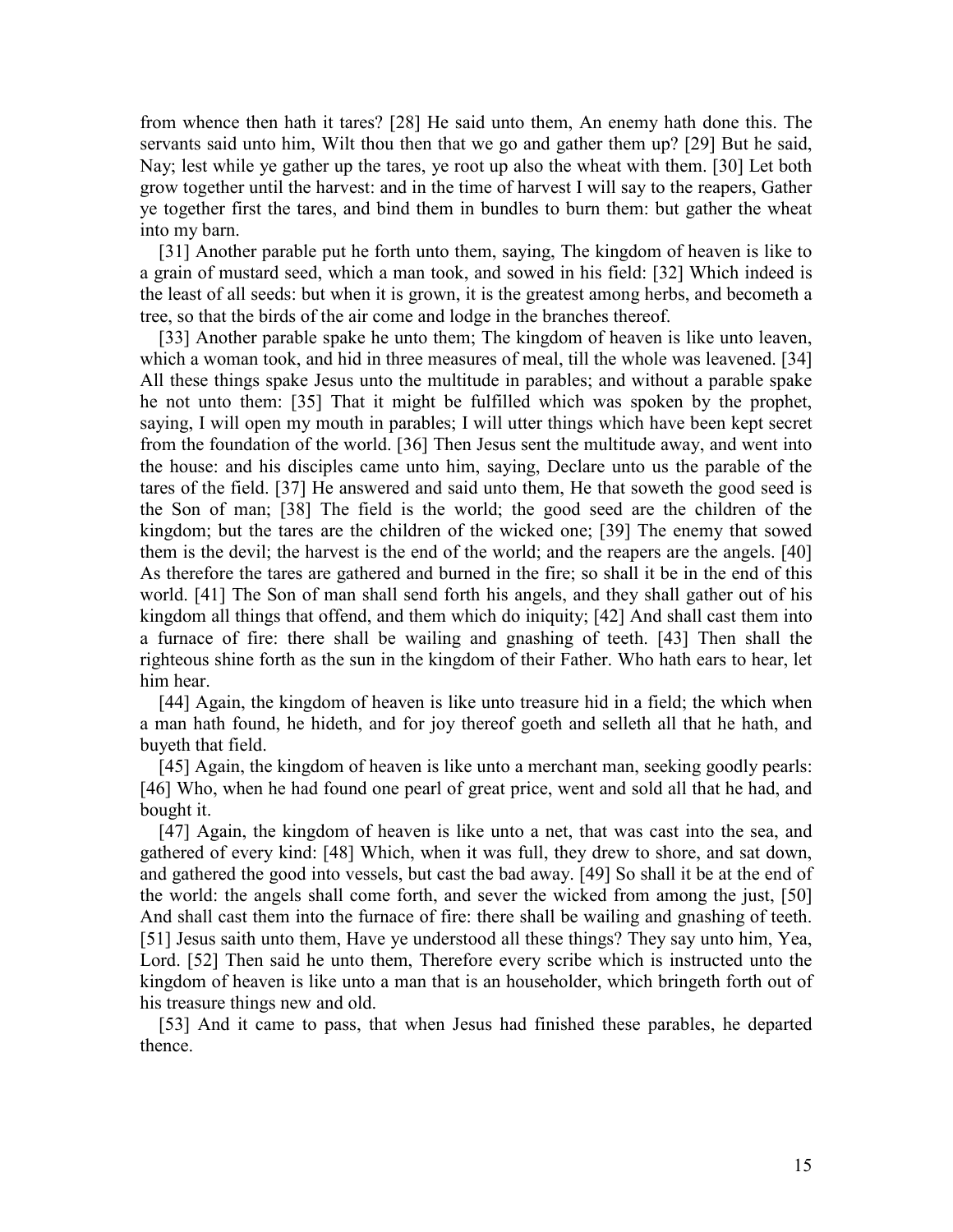## Kingdom Greatness

### Matthew 18:1-25

 At the same time came the disciples unto Jesus, saying, Who is the greatest in the kingdom of heaven? [2] And Jesus called a little child unto him, and set him in the midst of them, [3] And said, Verily I say unto you, Except ye be converted, and become as little children, ye shall not enter into the kingdom of heaven. [4] Whosoever therefore shall humble himself as this little child, the same is greatest in the kingdom of heaven. [5] And whoso shall receive one such little child in my name receiveth me. [6] But whoso shall offend one of these little ones which believe in me, it were better for him that a millstone were hanged about his neck, and that he were drowned in the depth of the sea.

 [7] Woe unto the world because of offences! for it must needs be that offences come; but woe to that man by whom the offence cometh! [8] Wherefore if thy hand or thy foot offend thee, cut them off, and cast them from thee: it is better for thee to enter into life halt or maimed, rather than having two hands or two feet to be cast into everlasting fire. [9] And if thine eye offend thee, pluck it out, and cast it from thee: it is better for thee to enter into life with one eye, rather than having two eyes to be cast into hell fire. [10] Take heed that ye despise not one of these little ones; for I say unto you, That in heaven their angels do always behold the face of my Father which is in heaven. [11] For the Son of man is come to save that which was lost. [12] How think ye? if a man have an hundred sheep, and one of them be gone astray, doth he not leave the ninety and nine, and goeth into the mountains, and seeketh that which is gone astray? [13] And if so be that he find it, verily I say unto you, he rejoiceth more of that sheep, than of the ninety and nine which went not astray. [14] Even so it is not the will of your Father which is in heaven, that one of these little ones should perish.

 [15] Moreover if thy brother shall trespass against thee, go and tell him his fault between thee and him alone: if he shall hear thee, thou hast gained thy brother. [16] But if he will not hear thee, then take with thee one or two more, that in the mouth of two or three witnesses every word may be established. [17] And if he shall neglect to hear them, tell it unto the church: but if he neglect to hear the church, let him be unto thee as an heathen man and a publican. [18] Verily I say unto you, Whatsoever ye shall bind on earth shall be bound in heaven: and whatsoever ye shall loose on earth shall be loosed in heaven. [19] Again I say unto you, That if two of you shall agree on earth as touching any thing that they shall ask, it shall be done for them of my Father which is in heaven. [20] For where two or three are gathered together in my name, there am I in the midst of them.

 [21] Then came Peter to him, and said, Lord, how oft shall my brother sin against me, and I forgive him? till seven times? [22] Jesus saith unto him, I say not unto thee, Until seven times: but, Until seventy times seven.

 [23] Therefore is the kingdom of heaven likened unto a certain king, which would take account of his servants. [24] And when he had begun to reckon, one was brought unto him, which owed him ten thousand talents. [25] But forasmuch as he had not to pay, his lord commanded him to be sold, and his wife, and children, and all that he had, and payment to be made. [26] The servant therefore fell down, and worshipped him, saying, Lord, have patience with me, and I will pay thee all. [27] Then the lord of that servant was moved with compassion, and loosed him, and forgave him the debt. [28] But the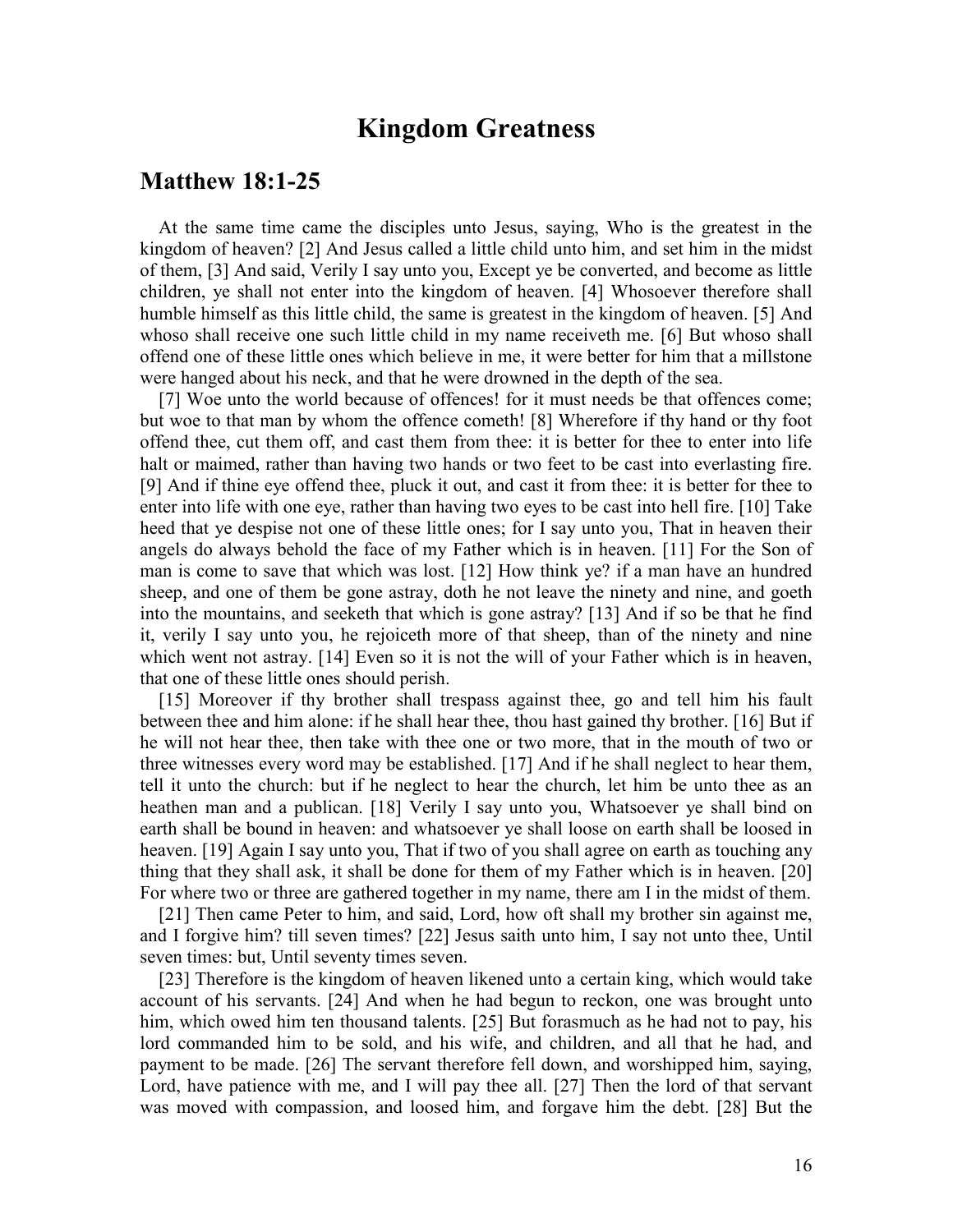same servant went out, and found one of his fellowservants, which owed him an hundred pence: and he laid hands on him, and took him by the throat, saying, Pay me that thou owest. [29] And his fellowservant fell down at his feet, and besought him, saying, Have patience with me, and I will pay thee all. [30] And he would not: but went and cast him into prison, till he should pay the debt. [31] So when his fellowservants saw what was done, they were very sorry, and came and told unto their lord all that was done. [32] Then his lord, after that he had called him, said unto him, O thou wicked servant, I forgave thee all that debt, because thou desiredst me: [33] Shouldest not thou also have had compassion on thy fellowservant, even as I had pity on thee? [34] And his lord was wroth, and delivered him to the tormentors, till he should pay all that was due unto him. [35] So likewise shall my heavenly Father do also unto you, if ye from your hearts forgive not every one his brother their trespasses.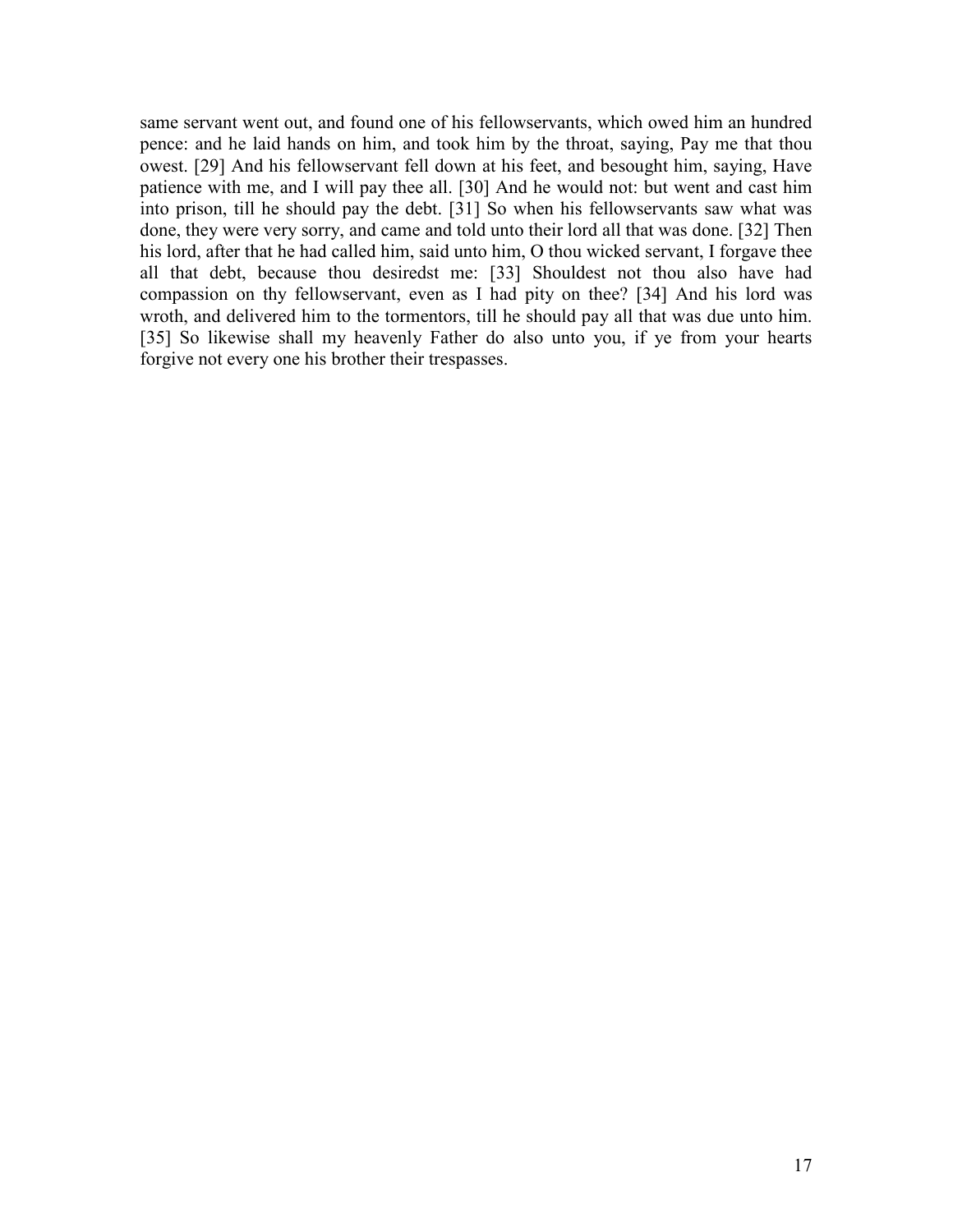# Authority of Christ

# Matthew 21:23-22:14

 And when he was come into the temple, the chief priests and the elders of the people came unto him as he was teaching, and said, By what authority doest thou these things? and who gave thee this authority? [24] And Jesus answered and said unto them, I also will ask you one thing, which if ye tell me, I in like wise will tell you by what authority I do these things. [25] The baptism of John, whence was it? from heaven, or of men? And they reasoned with themselves, saying, If we shall say, From heaven; he will say unto us, Why did ye not then believe him? [26] But if we shall say, Of men; we fear the people; for all hold John as a prophet. [27] And they answered Jesus, and said, We cannot tell. And he said unto them, Neither tell I you by what authority I do these things.

 [28] But what think ye? A certain man had two sons; and he came to the first, and said, Son, go work to day in my vineyard. [29] He answered and said, I will not: but afterward he repented, and went. [30] And he came to the second, and said likewise. And he answered and said, I go, sir: and went not. [31] Whether of them twain did the will of his father? They say unto him, The first. Jesus saith unto them, Verily I say unto you, That the publicans and the harlots go into the kingdom of God before you. [32] For John came unto you in the way of righteousness, and ye believed him not: but the publicans and the harlots believed him: and ye, when ye had seen it, repented not afterward, that ye might believe him.

 [33] Hear another parable: There was a certain householder, which planted a vineyard, and hedged it round about, and digged a winepress in it, and built a tower, and let it out to husbandmen, and went into a far country: [34] And when the time of the fruit drew near, he sent his servants to the husbandmen, that they might receive the fruits of it. [35] And the husbandmen took his servants, and beat one, and killed another, and stoned another. [36] Again, he sent other servants more than the first: and they did unto them likewise. [37] But last of all he sent unto them his son, saying, They will reverence my son. [38] But when the husbandmen saw the son, they said among themselves, This is the heir; come, let us kill him, and let us seize on his inheritance. [39] And they caught him, and cast him out of the vineyard, and slew him. [40] When the lord therefore of the vineyard cometh, what will he do unto those husbandmen? [41] They say unto him, He will miserably destroy those wicked men, and will let out his vineyard unto other husbandmen, which shall render him the fruits in their seasons. [42] Jesus saith unto them, Did ye never read in the scriptures, The stone which the builders rejected, the same is become the head of the corner: this is the Lord's doing, and it is marvellous in our eyes? [43] Therefore say I unto you, The kingdom of God shall be taken from you, and given to a nation bringing forth the fruits thereof. [44] And whosoever shall fall on this stone shall be broken: but on whomsoever it shall fall, it will grind him to powder. [45] And when the chief priests and Pharisees had heard his parables, they perceived that he spake of them. [46] But when they sought to lay hands on him, they feared the multitude, because they took him for a prophet.

[22:1] And Jesus answered and spake unto them again by parables, and said, [2] The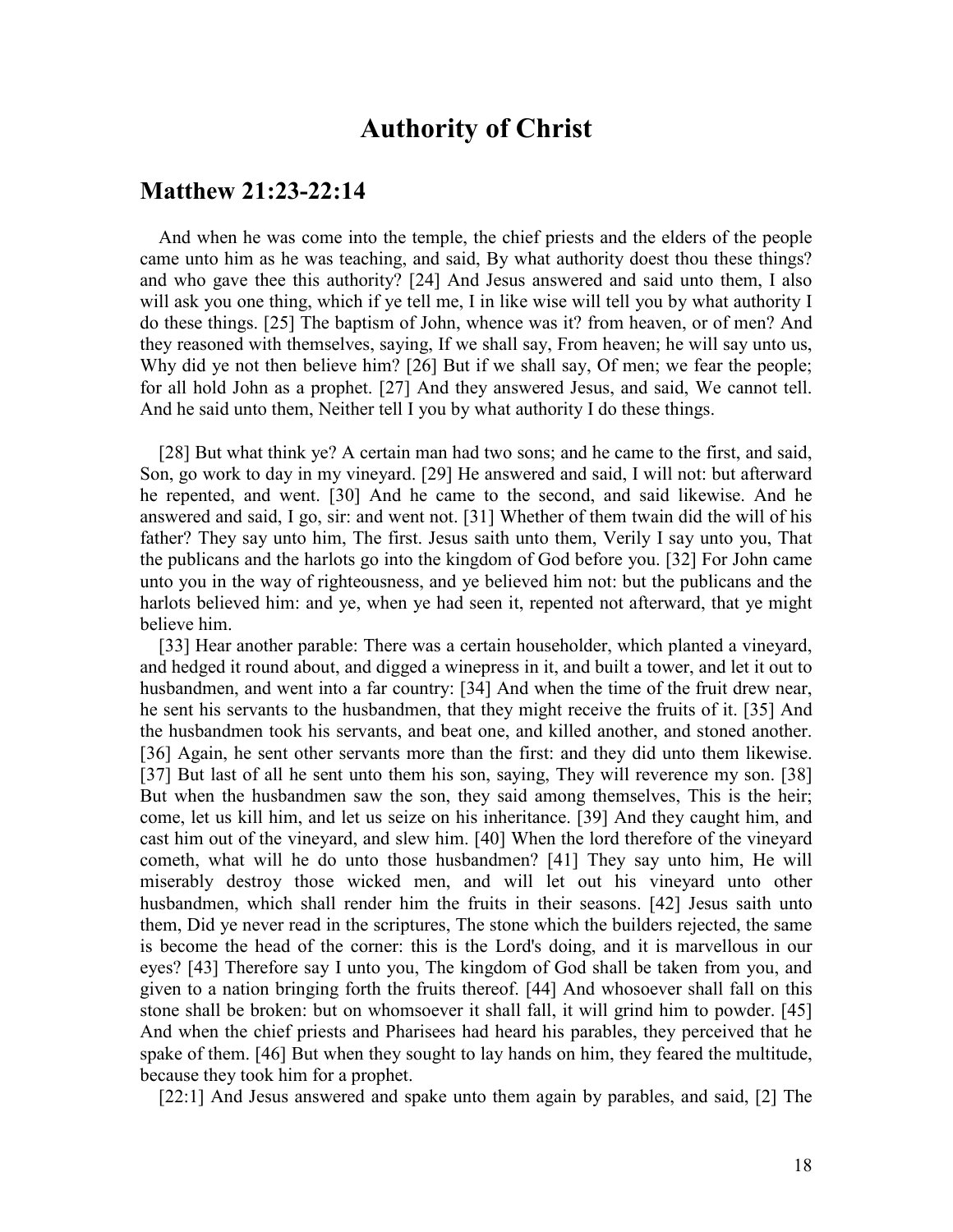kingdom of heaven is like unto a certain king, which made a marriage for his son, [3] And sent forth his servants to call them that were bidden to the wedding: and they would not come. [4] Again, he sent forth other servants, saying, Tell them which are bidden, Behold, I have prepared my dinner: my oxen and my fatlings are killed, and all things are ready: come unto the marriage. [5] But they made light of it, and went their ways, one to his farm, another to his merchandise: [6] And the remnant took his servants, and entreated them spitefully, and slew them. [7] But when the king heard thereof, he was wroth: and he sent forth his armies, and destroyed those murderers, and burned up their city. [8] Then saith he to his servants, The wedding is ready, but they which were bidden were not worthy. [9] Go ye therefore into the highways, and as many as ye shall find, bid to the marriage. [10] So those servants went out into the highways, and gathered together all as many as they found, both bad and good: and the wedding was furnished with guests.

[11] And when the king came in to see the guests, he saw there a man which had not on a wedding garment: [12] And he saith unto him, Friend, how camest thou in hither not having a wedding garment? And he was speechless. [13] Then said the king to the servants, Bind him hand and foot, and take him away, and cast him into outer darkness; there shall be weeping and gnashing of teeth. [14] For many are called, but few are chosen.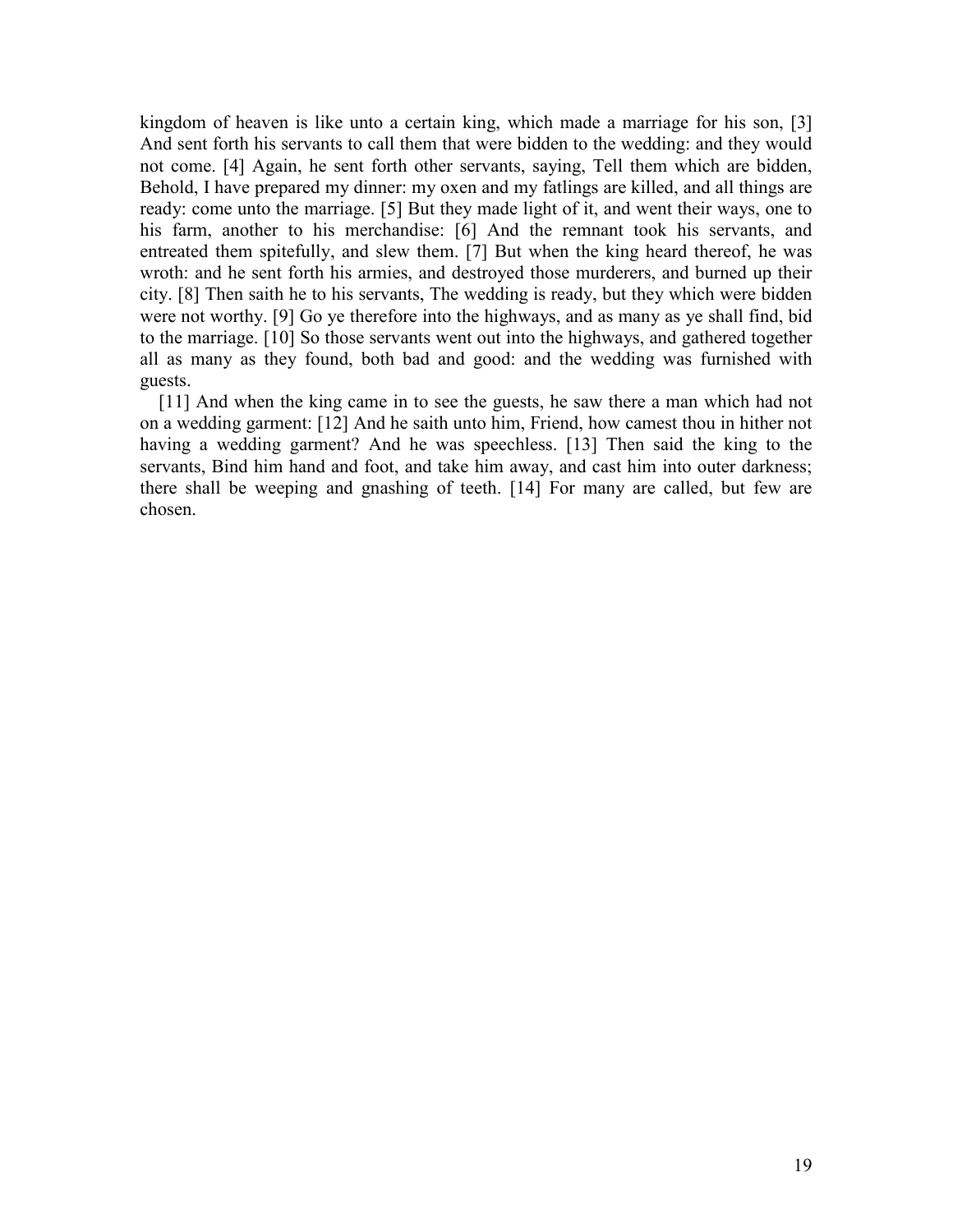### Woe to Leaders

# Matthew 23:1-39

 Then spake Jesus to the multitudes sit in Moses' seat: [3] All therefore whatsoever they bid you observe, that observe and do; but do not ye after their works: for they say, and do not. [4] For they bind heavy burdens and grievous to be borne, and lay them on men's shoulders; but they themselves will not move them with one of their fingers. [5] But all their works they do for to be seen of men: they make broad their phylacteries, and enlarge the borders of their garments, [6] And love the uppermost rooms at feasts, and the chief seats in the synagogues, [7] And greetings in the markets, and to be called of men, Rabbi, Rabbi. [8] But be not ye called Rabbi: for one is your Master, even Christ; and all ye are brethren. [9] And call no man your father upon the earth: for one is your Father, which is in heaven. [10] Neither be ye called masters: for one is your Master, even Christ. [11] But he that is greatest among you shall be your servant. [12] And whosoever shall exalt himself shall be abased; and he that shall humble himself shall be exalted.

[13] But woe unto you, scribes and Pharisees, hypocrites! for ye shut up the kingdom of heaven against men: for ye neither go in yourselves, neither suffer ye them that are entering to go in. [14] Woe unto you, scribes and Pharisees, hypocrites! for ye devour widows' houses, and for a pretence make long prayer: therefore ye shall receive the greater damnation. [15] Woe unto you, scribes and Pharisees, hypocrites! for ye compass sea and land to make one proselyte, and when he is made, ye make him twofold more the child of hell than yourselves. [16] Woe unto you, ye blind guides, which say, Whosoever shall swear by the temple, it is nothing; but whosoever shall swear by the gold of the temple, he is a debtor! [17] Ye fools and blind: for whether is greater, the gold, or the temple that sanctifieth the gold? [18] And, Whosoever shall swear by the altar, it is nothing; but whosoever sweareth by the gift that is upon it, he is guilty. [19] Ye fools and blind: for whether is greater, the gift, or the altar that sanctifieth the gift? [20] Whoso therefore shall swear by the altar, sweareth by it, and by all things thereon. [21] And whoso shall swear by the temple, sweareth by it, and by him that dwelleth therein. [22] And he that shall swear by heaven, sweareth by the throne of God, and by him that sitteth thereon. [23] Woe unto you, scribes and Pharisees, hypocrites! for ye pay tithe of mint and anise and cummin, and have omitted the weightier matters of the law, judgment, mercy, and faith: these ought ye to have done, and not to leave the other undone. [24] Ye blind guides, which strain at a gnat, and swallow a camel. [25] Woe unto you, scribes and Pharisees, hypocrites! for ye make clean the outside of the cup and of the platter, but within they are full of extortion and excess. [26] Thou blind Pharisee, cleanse first that which is within the cup and platter, that the outside of them may be clean also. [27] Woe unto you, scribes and Pharisees, hypocrites! for ye are like unto whited sepulchres, which indeed appear beautiful outward, but are within full of dead men's bones, and of all uncleanness. [28] Even so ye also outwardly appear righteous unto men, but within ye are full of hypocrisy and iniquity. [29] Woe unto you, scribes and Pharisees, hypocrites! because ye build the tombs of the prophets, and garnish the sepulchres of the righteous, [30] And say, If we had been in the days of our fathers, we would not have been partakers with them in the blood of the prophets. [31] Wherefore ye be witnesses unto yourselves,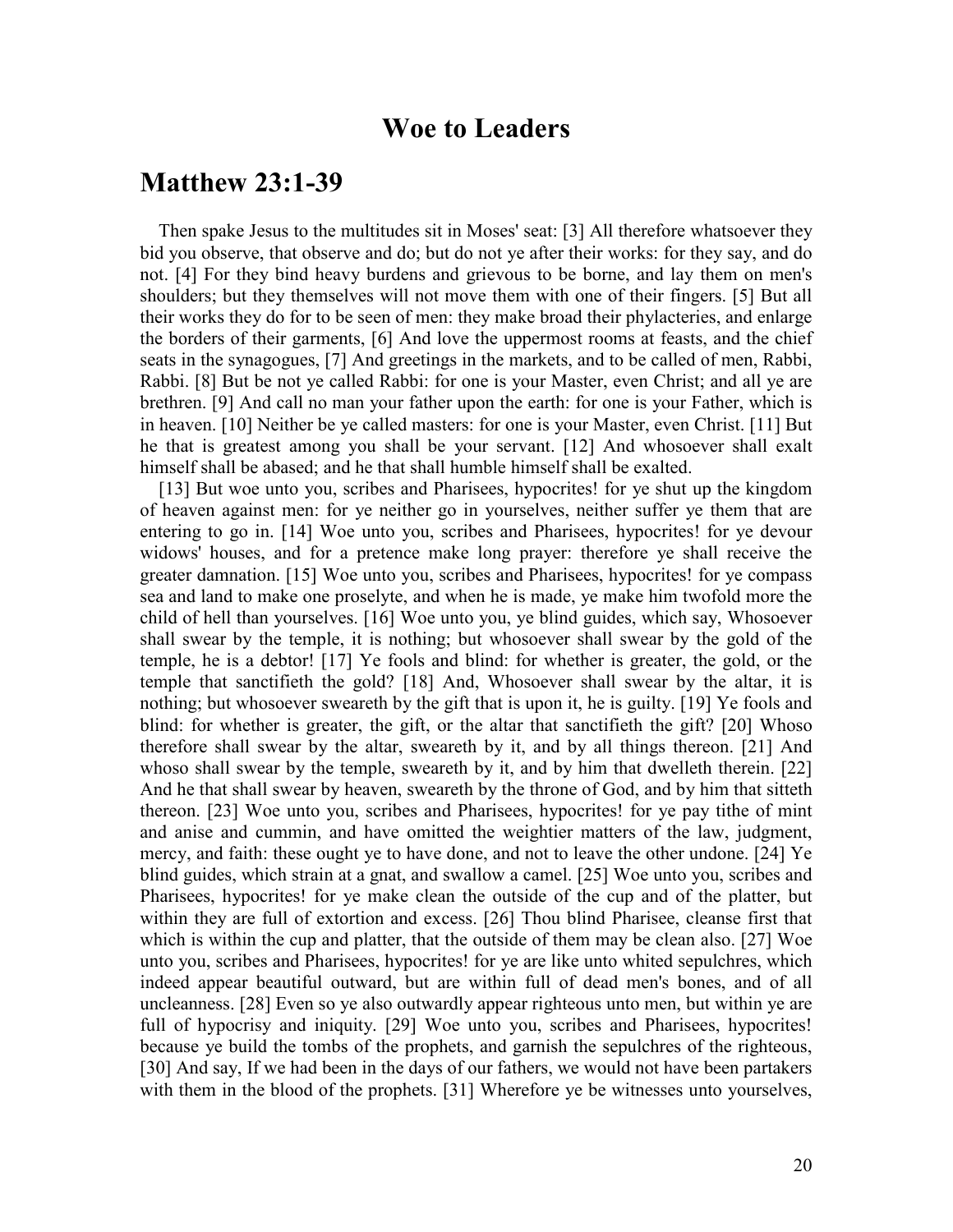that ye are the children of them which killed the prophets. [32] Fill ye up then the measure of your fathers. [33] Ye serpents, ye generation of vipers, how can ye escape the damnation of hell?

[34] Wherefore, behold, I send unto you prophets, and wise men, and scribes: and some of them ye shall kill and crucify; and some of them shall ye scourge in your synagogues, and persecute them from city to city: [35] That upon you may come all the righteous blood shed upon the earth, from the blood of righteous Abel unto the blood of Zacharias son of Barachias, whom ye slew between the temple and the altar. [36] Verily I say unto you, All these things shall come upon this generation. [37] O Jerusalem, Jerusalem, thou that killest the prophets, and stonest them which are sent unto thee, how often would I have gathered thy children together, even as a hen gathereth her chickens under her wings, and ye would not! [38] Behold, your house is left unto you desolate. [39] For I say unto you, Ye shall not see me henceforth, till ye shall say, Blessed is he that cometh in the name of the Lord.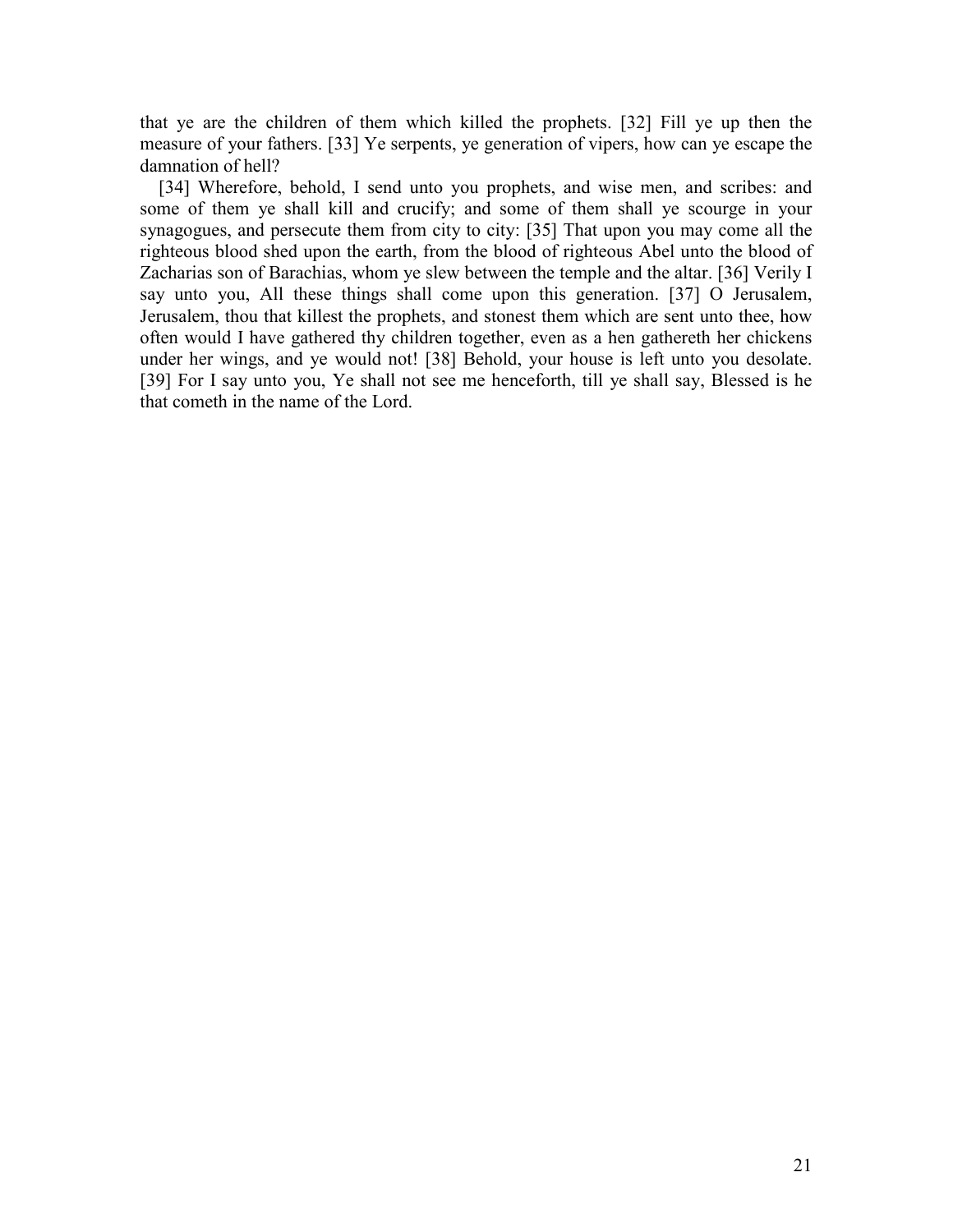## The End of Time

### Matthew 24:1-26:2

 And Jesus went out, and departed from the temple: and his disciples came to him for to shew him the buildings of the temple. [2] And Jesus said unto them, See ye not all these things? verily I say unto you, There shall not be left here one stone upon another, that shall not be thrown down.

 [3] And as he sat upon the mount of Olives, the disciples came unto him privately, saying, Tell us, when shall these things be? and what shall be the sign of thy coming, and of the end of the world? [4] And Jesus answered and said unto them, Take heed that no man deceive you. [5] For many shall come in my name, saying, I am Christ; and shall deceive many. [6] And ye shall hear of wars and rumours of wars: see that ye be not troubled: for all these things must come to pass, but the end is not yet. [7] For nation shall rise against nation, and kingdom against kingdom: and there shall be famines, and pestilences, and earthquakes, in divers places. [8] All these are the beginning of sorrows. [9] Then shall they deliver you up to be afflicted, and shall kill you: and ye shall be hated of all nations for my name's sake. [10] And then shall many be offended, and shall betray one another, and shall hate one another. [11] And many false prophets shall rise, and shall deceive many. [12] And because iniquity shall abound, the love of many shall wax cold. [13] But he that shall endure unto the end, the same shall be saved. [14] And this gospel of the kingdom shall be preached in all the world for a witness unto all nations; and then shall the end come. [15] When ye therefore shall see the abomination of desolation, spoken of by Daniel the prophet, stand in the holy place, (whoso readeth, let him understand:) [16] Then let them which be in Judaea flee into the mountains: [17] Let him which is on the housetop not come down to take any thing out of his house: [18] Neither let him which is in the field return back to take his clothes. [19] And woe unto them that are with child, and to them that give suck in those days! [20] But pray ye that your flight be not in the winter, neither on the sabbath day: [21] For then shall be great tribulation, such as was not since the beginning of the world to this time, no, nor ever shall be. [22] And except those days should be shortened, there should no flesh be saved: but for the elect's sake those days shall be shortened. [23] Then if any man shall say unto you, Lo, here is Christ, or there; believe it not. [24] For there shall arise false Christs, and false prophets, and shall shew great signs and wonders; insomuch that, if it were possible, they shall deceive the very elect. [25] Behold, I have told you before. [26] Wherefore if they shall say unto you, Behold, he is in the desert; go not forth: behold, he is in the secret chambers; believe it not. [27] For as the lightning cometh out of the east, and shineth even unto the west; so shall also the coming of the Son of man be. [28] For wheresoever the carcase is, there will the eagles be gathered together.

 [29] Immediately after the tribulation of those days shall the sun be darkened, and the moon shall not give her light, and the stars shall fall from heaven, and the powers of the heavens shall be shaken: [30] And then shall appear the sign of the Son of man in heaven: and then shall all the tribes of the earth mourn, and they shall see the Son of man coming in the clouds of heaven with power and great glory. [31] And he shall send his angels with a great sound of a trumpet, and they shall gather together his elect from the four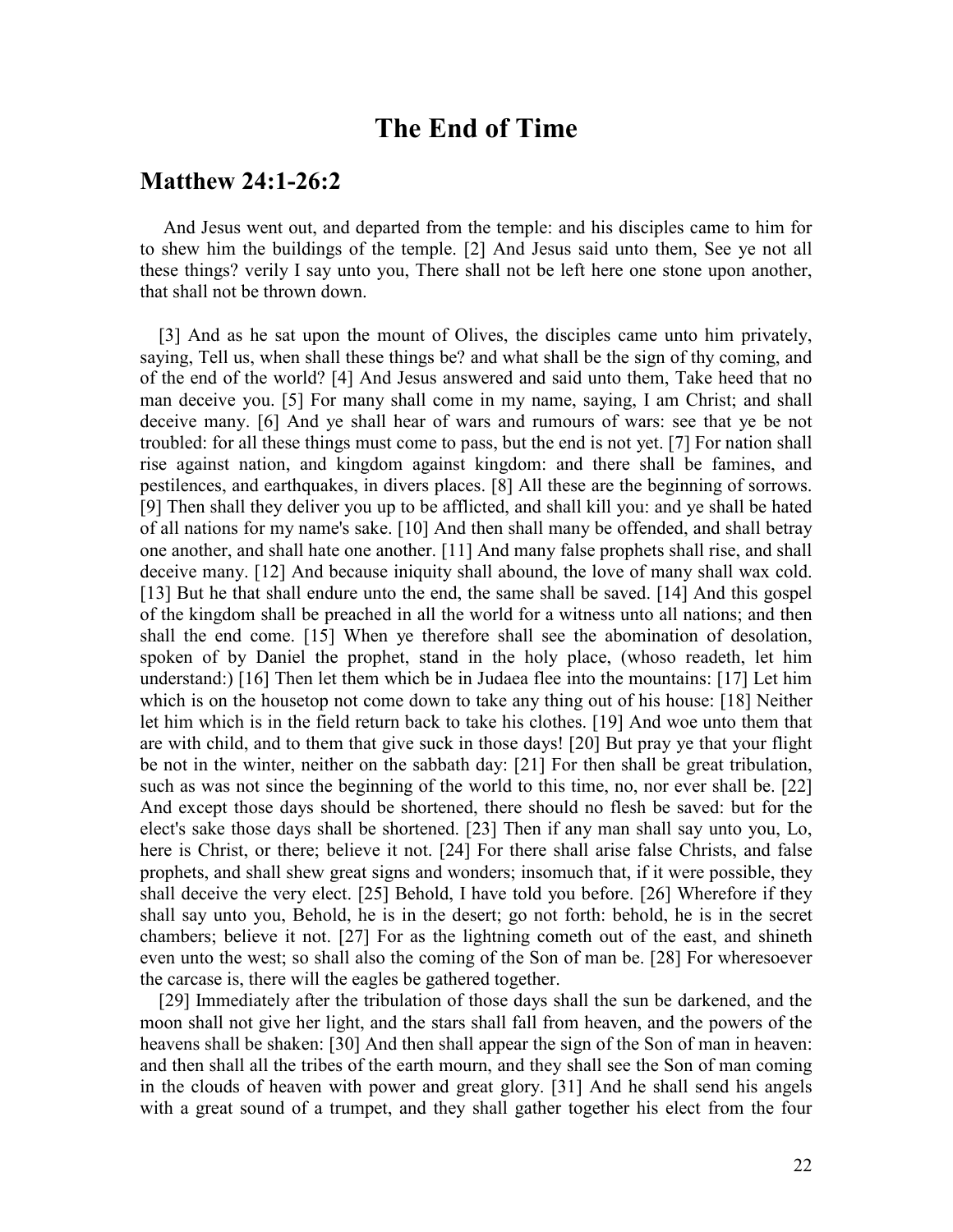winds, from one end of heaven to the other. [32] Now learn a parable of the fig tree; When his branch is yet tender, and putteth forth leaves, ye know that summer is nigh: [33] So likewise ye, when ye shall see all these things, know that it is near, even at the doors. [34] Verily I say unto you, This generation shall not pass, till all these things be fulfilled. [35] Heaven and earth shall pass away, but my words shall not pass away.

[36] But of that day and hour knoweth no man, no, not the angels of heaven, but my Father only. [37] But as the days of Noe were, so shall also the coming of the Son of man be. [38] For as in the days that were before the flood they were eating and drinking, marrying and giving in marriage, until the day that Noe entered into the ark, [39] And knew not until the flood came, and took them all away; so shall also the coming of the Son of man be. [40] Then shall two be in the field; the one shall be taken, and the other left. [41] Two women shall be grinding at the mill; the one shall be taken, and the other left.

[42] Watch therefore: for ye know not what hour your Lord doth come. [43] But know this, that if the goodman of the house had known in what watch the thief would come, he would have watched, and would not have suffered his house to be broken up. [44] Therefore be ye also ready: for in such an hour as ye think not the Son of man cometh. [45] Who then is a faithful and wise servant, whom his lord hath made ruler over his household, to give them meat in due season? [46] Blessed is that servant, whom his lord when he cometh shall find so doing. [47] Verily I say unto you, That he shall make him ruler over all his goods. [48] But and if that evil servant shall say in his heart, My lord delayeth his coming; [49] And shall begin to smite his fellowservants, and to eat and drink with the drunken; [50] The lord of that servant shall come in a day when he looketh not for him, and in an hour that he is not aware of, [51] And shall cut him asunder, and appoint him his portion with the hypocrites: there shall be weeping and gnashing of teeth.

[25:1] Then shall the kingdom of heaven be likened unto ten virgins, which took their lamps, and went forth to meet the bridegroom. [2] And five of them were wise, and five were foolish. [3] They that were foolish took their lamps, and took no oil with them: [4] But the wise took oil in their vessels with their lamps. [5] While the bridegroom tarried, they all slumbered and slept. [6] And at midnight there was a cry made, Behold, the bridegroom cometh; go ye out to meet him. [7] Then all those virgins arose, and trimmed their lamps. [8] And the foolish said unto the wise, Give us of your oil; for our lamps are gone out. [9] But the wise answered, saying, Not so; lest there be not enough for us and you: but go ye rather to them that sell, and buy for yourselves. [10] And while they went to buy, the bridegroom came; and they that were ready went in with him to the marriage: and the door was shut. [11] Afterward came also the other virgins, saying, Lord, Lord, open to us. [12] But he answered and said, Verily I say unto you, I know you not. [13] Watch therefore, for ye know neither the day nor the hour wherein the Son of man cometh.

 [14] For the kingdom of heaven is as a man travelling into a far country, who called his own servants, and delivered unto them his goods. [15] And unto one he gave five talents, to another two, and to another one; to every man according to his several ability; and straightway took his journey. [16] Then he that had received the five talents went and traded with the same, and made them other five talents. [17] And likewise he that had received two, he also gained other two. [18] But he that had received one went and digged in the earth, and hid his lord's money. [19] After a long time the lord of those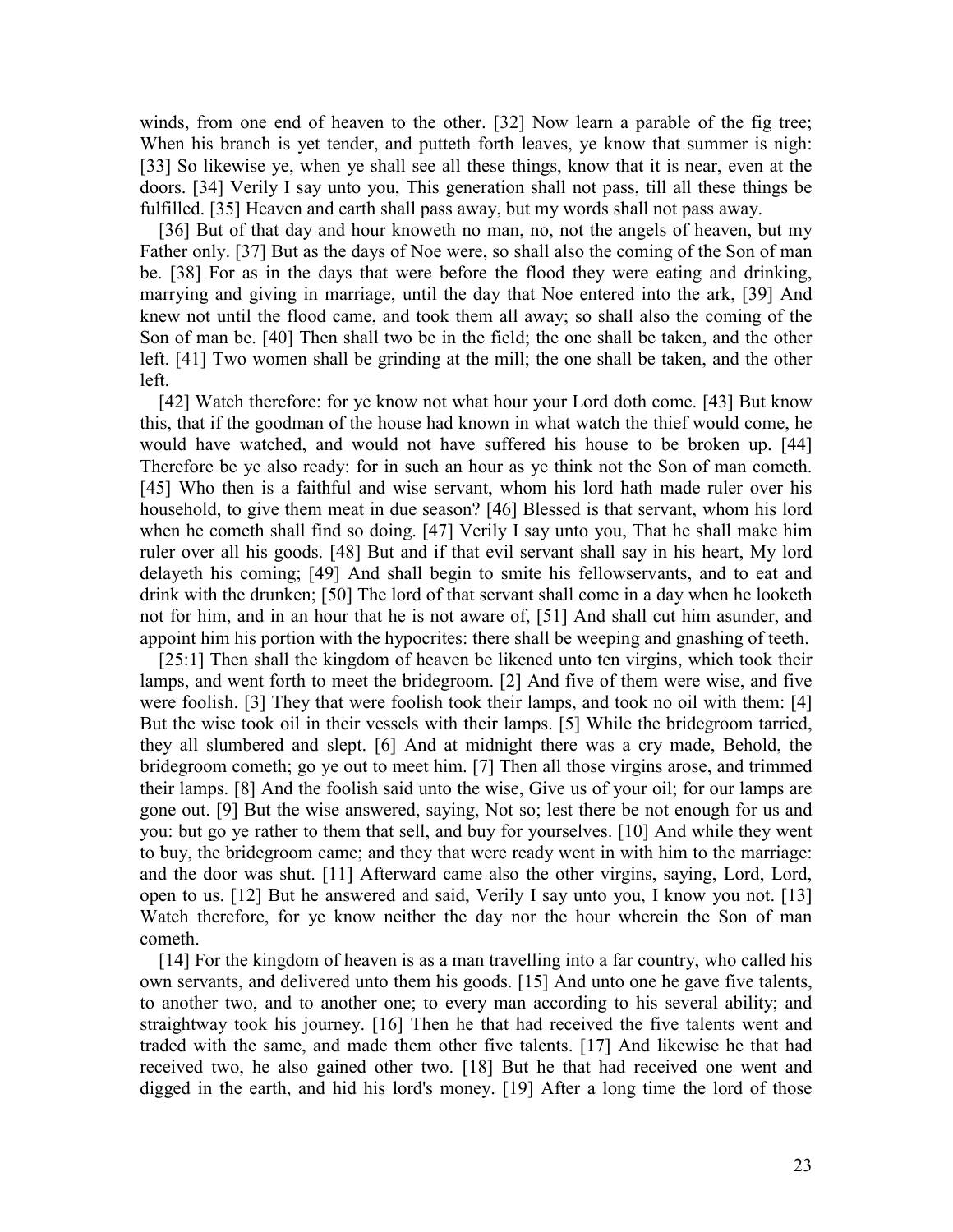servants cometh, and reckoneth with them. [20] And so he that had received five talents came and brought other five talents, saying, Lord, thou deliveredst unto me five talents: behold, I have gained beside them five talents more. [21] His lord said unto him, Well done, thou good and faithful servant: thou hast been faithful over a few things, I will make thee ruler over many things: enter thou into the joy of thy lord. [22] He also that had received two talents came and said, Lord, thou deliveredst unto me two talents: behold, I have gained two other talents beside them. [23] His lord said unto him, Well done, good and faithful servant; thou hast been faithful over a few things, I will make thee ruler over many things: enter thou into the joy of thy lord. [24] Then he which had received the one talent came and said, Lord, I knew thee that thou art an hard man, reaping where thou hast not sown, and gathering where thou hast not strawed: [25] And I was afraid, and went and hid thy talent in the earth: lo, there thou hast that is thine. [26] His lord answered and said unto him, Thou wicked and slothful servant, thou knewest that I reap where I sowed not, and gather where I have not strawed: [27] Thou oughtest therefore to have put my money to the exchangers, and then at my coming I should have received mine own with usury. [28] Take therefore the talent from him, and give it unto him which hath ten talents. [29] For unto every one that hath shall be given, and he shall have abundance: but from him that hath not shall be taken away even that which he hath. [30] And cast ye the unprofitable servant into outer darkness: there shall be weeping and gnashing of teeth.

 [31] When the Son of man shall come in his glory, and all the holy angels with him, then shall he sit upon the throne of his glory: [32] And before him shall be gathered all nations: and he shall separate them one from another, as a shepherd divideth his sheep from the goats: [33] And he shall set the sheep on his right hand, but the goats on the left. [34] Then shall the King say unto them on his right hand, Come, ye blessed of my Father, inherit the kingdom prepared for you from the foundation of the world: [35] For I was an hungred, and ye gave me meat: I was thirsty, and ye gave me drink: I was a stranger, and ye took me in: [36] Naked, and ye clothed me: I was sick, and ye visited me: I was in prison, and ye came unto me. [37] Then shall the righteous answer him, saying, Lord, when saw we thee an hungred, and fed thee? or thirsty, and gave thee drink? [38] When saw we thee a stranger, and took thee in? or naked, and clothed thee? [39] Or when saw we thee sick, or in prison, and came unto thee? [40] And the King shall answer and say unto them, Verily I say unto you, Inasmuch as ye have done it unto one of the least of these my brethren, ye have done it unto me. [41] Then shall he say also unto them on the left hand, Depart from me, ye cursed, into everlasting fire, prepared for the devil and his angels: [42] For I was an hungred, and ye gave me no meat: I was thirsty, and ye gave me no drink: [43] I was a stranger, and ye took me not in: naked, and ye clothed me not: sick, and in prison, and ye visited me not. [44] Then shall they also answer him, saying, Lord, when saw we thee an hungred, or athirst, or a stranger, or naked, or sick, or in prison, and did not minister unto thee? [45] Then shall he answer them, saying, Verily I say unto you, Inasmuch as ye did it not to one of the least of these, ye did it not to me. [46] And these shall go away into everlasting punishment: but the righteous into life eternal.

[26:1] And it came to pass, when Jesus had finished all these sayings, he said unto his disciples, [2] Ye know that after two days is the feast of the passover, and the Son of man is betrayed to be crucified.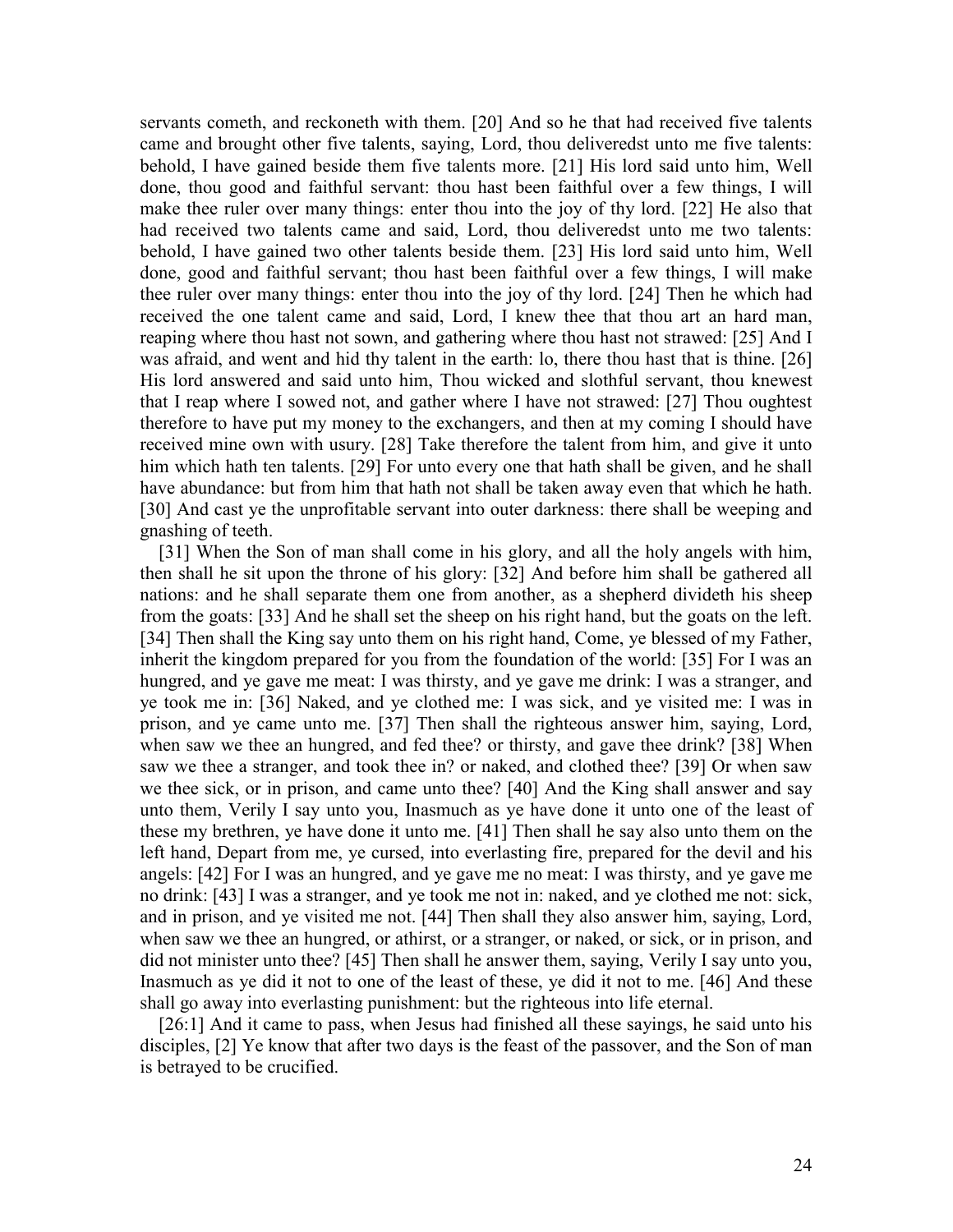# Upper Room Discourses

### Matthew 26:26-35

 And as they were eating, Jesus took bread, and blessed it, and brake it, and gave it to the disciples, and said, Take, eat; this is my body. [27] And he took the cup, and gave thanks, and gave it to them, saying, Drink ye all of it; [28] For this is my blood of the new testament, which is shed for many for the remission of sins. [29] But I say unto you, I will not drink henceforth of this fruit of the vine, until that day when I drink it new with you in my Father's kingdom. [30] And when they had sung an hymn, they went out into the mount of Olives. [31] Then saith Jesus unto them, All ye shall be offended because of me this night: for it is written, I will smite the shepherd, and the sheep of the flock shall be scattered abroad. [32] But after I am risen again, I will go before you into Galilee. [33] Peter answered and said unto him, Though all men shall be offended because of thee, yet will I never be offended. [34] Jesus said unto him, Verily I say unto thee, That this night, before the cock crow, thou shalt deny me thrice. [35] Peter said unto him, Though I should die with thee, yet will I not deny thee. Likewise also said all the disciples. ended. [18] And these are they which are sown among thorns; such as hear the word, [19] And the cares of this world, and the deceitfulness of riches, and the lusts of other things

entering in, choke the word, and it becometh unfruitful. [20] And these are they which are sown on good ground; such as hear the word, and receive it, and bring forth fruit, some thirtyfold, some sixty, and some an hundred.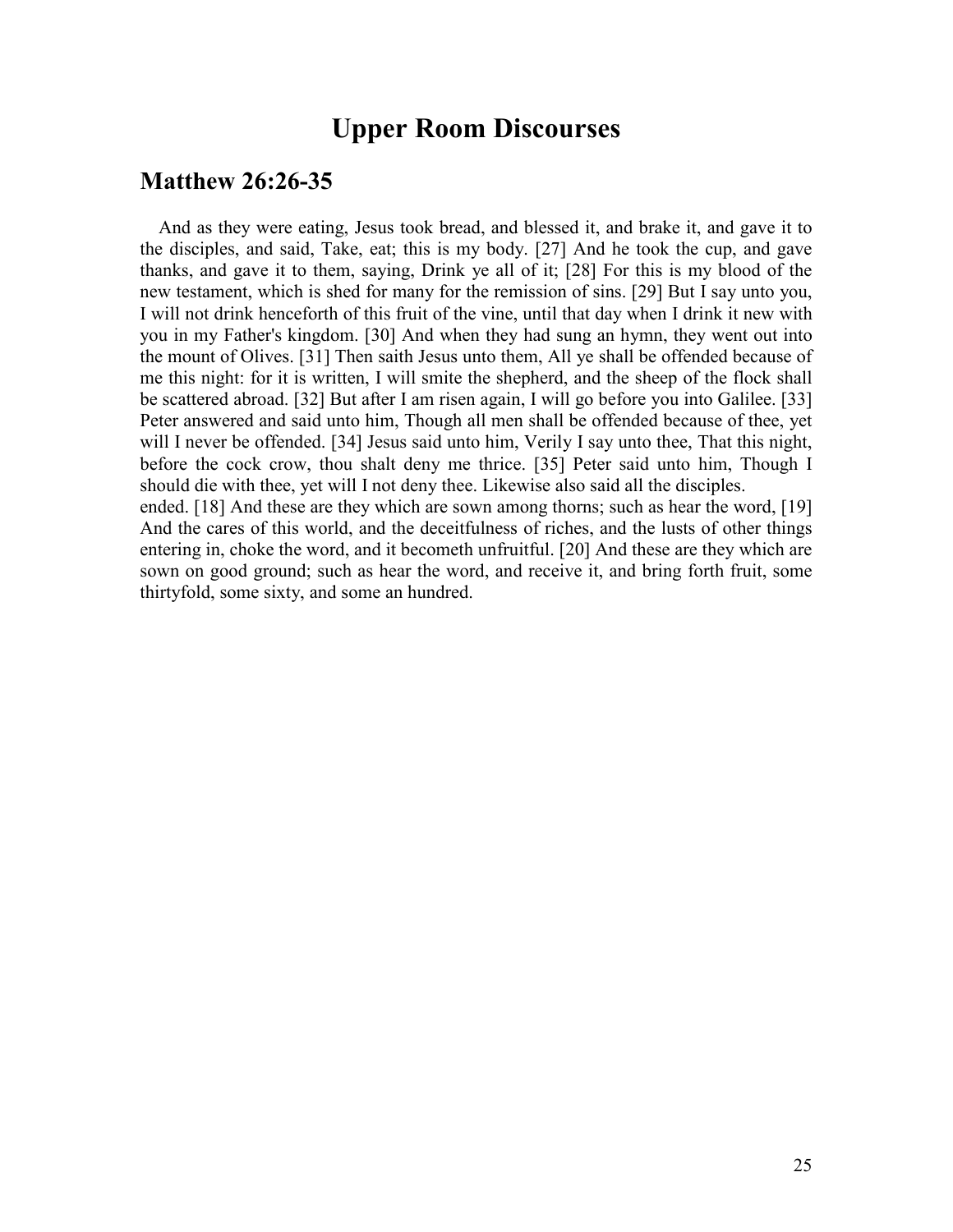#### FROM THE BOOK OF MARK

# Parables by The Sea

#### Mark 4:1-34

 And he began again to teach by the sea side: and there was gathered unto him a great multitude, so that he entered into a ship, and sat in the sea; and the whole multitude was by the sea on the land. [2] And he taught them many things by parables, and said unto them in his doctrine, [3] Hearken; Behold, there went out a sower to sow: [4] And it came to pass, as he sowed, some fell by the way side, and the fowls of the air came and devoured it up. [5] And some fell on stony ground, where it had not much earth; and immediately it sprang up, because it had no depth of earth: [6] But when the sun was up, it was scorched; and because it had no root, it withered away. [7] And some fell among thorns, and the thorns grew up, and choked it, and it yielded no fruit. [8] And other fell on good ground, and did yield fruit that sprang up and increased; and brought forth, some thirty, and some sixty, and some an hundred. [9] And he said unto them, He that hath ears to hear, let him hear. [10] And when he was alone, they that were about him with the twelve asked of him the parable. [11] And he said unto them, Unto you it is given to know the mystery of the kingdom of God: but unto them that are without, all these things are done in parables: [12] That seeing they may see, and not perceive; and hearing they may hear, and not understand; lest at any time they should be converted, and their sins should be forgiven them. [13] And he said unto them, Know ye not this parable? and how then will ye know all parables?

[14] The sower soweth the word. [15] And these are they by the way side, where the word is sown; but when they have heard, Satan cometh immediately, and taketh away the word that was sown in their hearts. [16] And these are they likewise which are sown on stony ground; who, when they have heard the word, immediately receive it with gladness; [17] And have no root in themselves, and so endure but for a time: afterward, when affliction or persecution ariseth for the word's sake, immediately they are offended. [18] And these are they which are sown among thorns; such as hear the word, [19] And the cares of this world, and the deceitfulness of riches, and the lusts of other things entering in, choke the word, and it becometh unfruitful. [20] And these are they which are sown on good ground; such as hear the word, and receive it, and bring forth fruit, some thirtyfold, some sixty, and some an hundred.

[21] And he said unto them, Is a candle brought to be put under a bushel, or under a bed? and not to be set on a candlestick? [22] For there is nothing hid, which shall not be manifested; neither was any thing kept secret, but that it should come abroad. [23] If any man have ears to hear, let him hear. [24] And he said unto them, Take heed what ye hear: with what measure ye mete, it shall be measured to you: and unto you that hear shall more be given. [25] For he that hath, to him shall be given: and he that hath not, from him shall be taken even that which he hath. [26] And he said, So is the kingdom of God, as if a man should cast seed into the ground; [27] And should sleep, and rise night and day, and the seed should spring and grow up, he knoweth not how. [28] For the earth bringeth forth fruit of herself; first the blade, then the ear, after that the full corn in the ear. [29]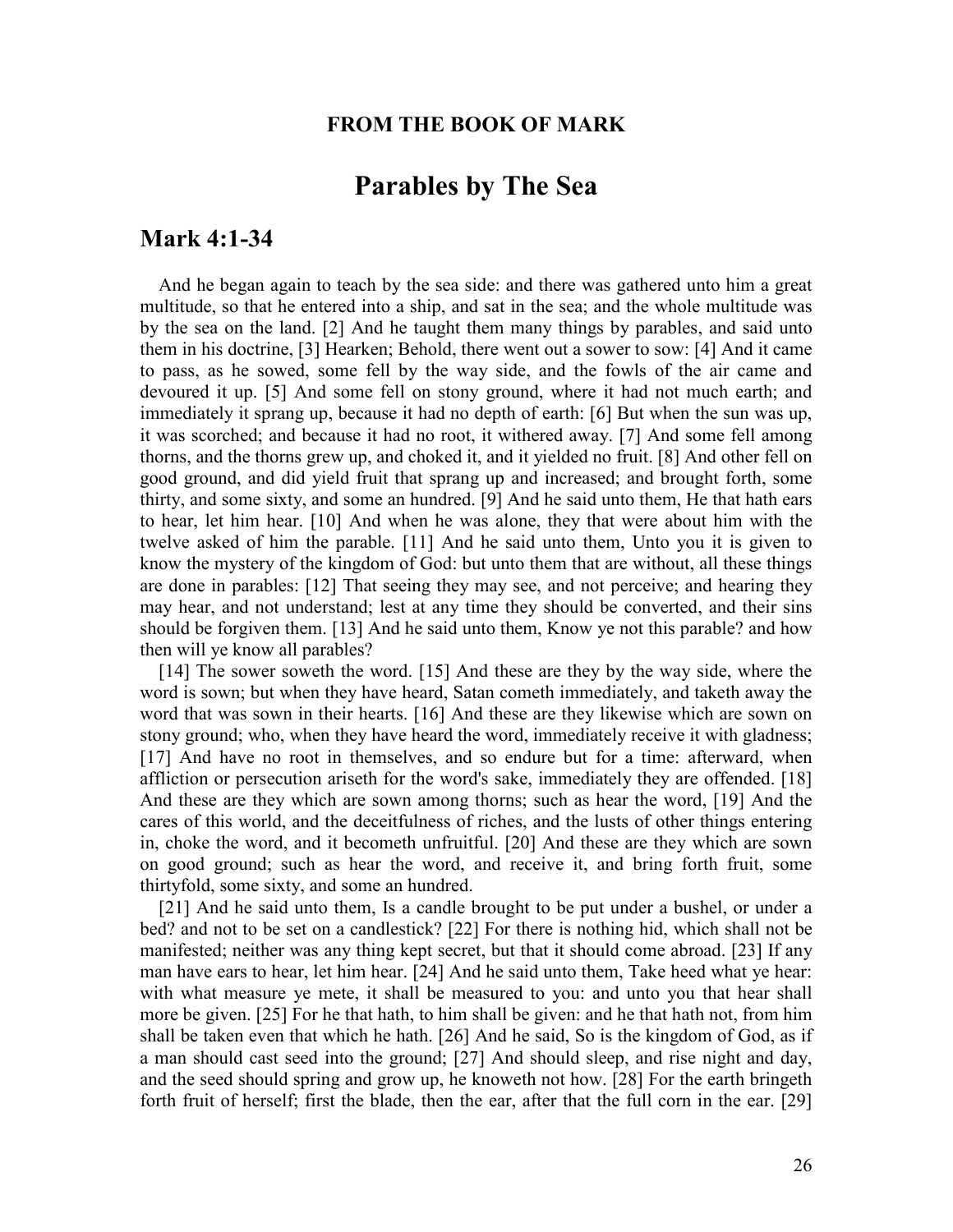But when the fruit is brought forth, immediately he putteth in the sickle, because the harvest is come.

[30] And he said, Whereunto shall we liken the kingdom of God? or with what comparison shall we compare it? [31] It is like a grain of mustard seed, which, when it is sown in the earth, is less than all the seeds that be in the earth: [32] But when it is sown, it groweth up, and becometh greater than all herbs, and shooteth out great branches; so that the fowls of the air may lodge under the shadow of it. [33] And with many such parables spake he the word unto them, as they were able to hear it. [34] But without a parable spake he not unto them: and when they were alone, he expounded all things to his disciples.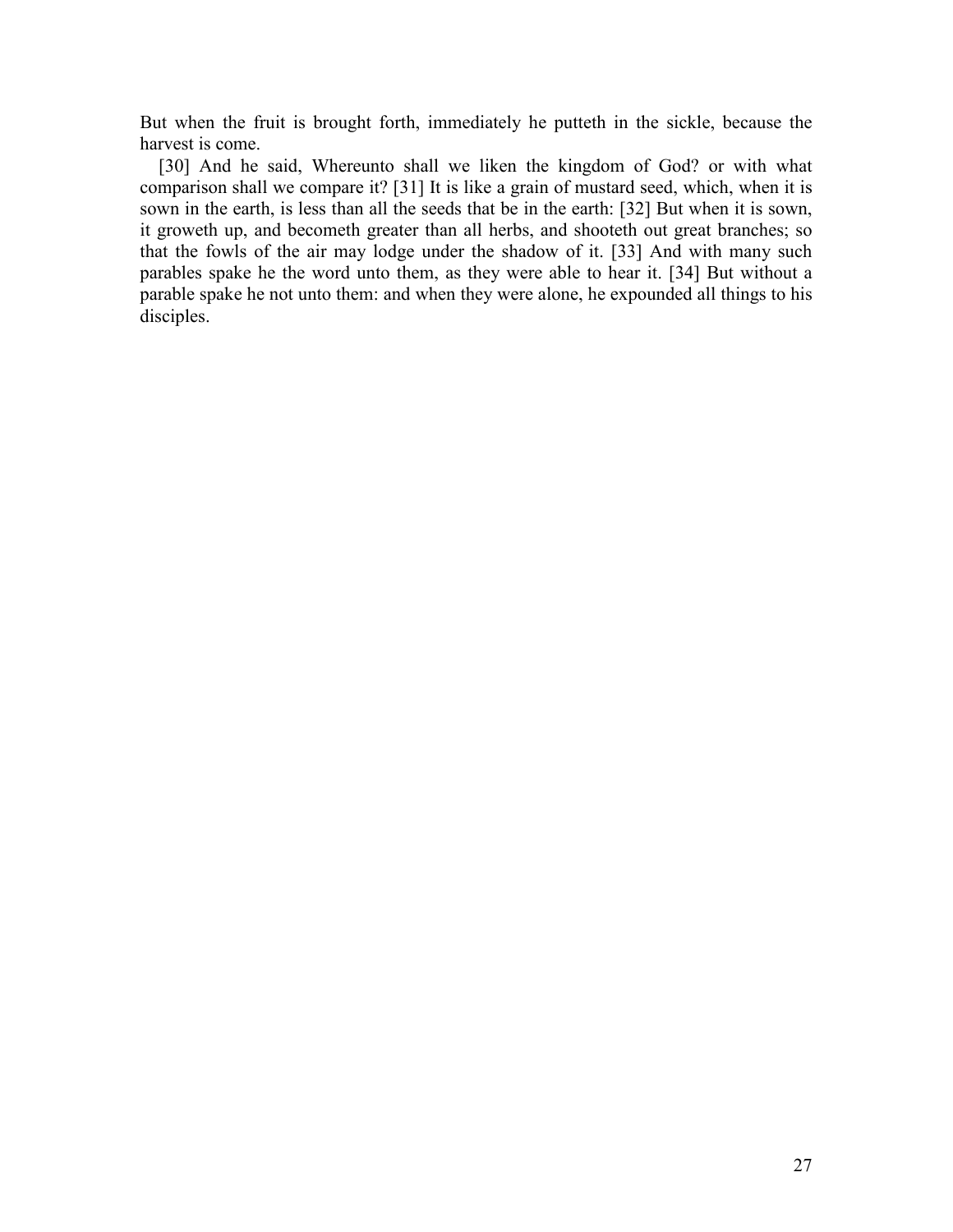# Traditions of men

### Mark 7:1-23

 Then came together unto him the Pharisees, and certain of the scribes, which came from Jerusalem. [2] And when they saw some of his disciples eat bread with defiled, that is to say, with unwashen, hands, they found fault. [3] For the Pharisees, and all the Jews, except they wash their hands oft, eat not, holding the tradition of the elders. [4] And when they come from the market, except they wash, they eat not. And many other things there be, which they have received to hold, as the washing of cups, and pots, brasen vessels, and of tables. [5] Then the Pharisees and scribes asked him, Why walk not thy disciples according to the tradition of the elders, but eat bread with unwashen hands? [6] He answered and said unto them, Well hath Esaias prophesied of you hypocrites, as it is written, This people honoureth me with their lips, but their heart is far from me. [7] Howbeit in vain do they worship me, teaching for doctrines the commandments of men. [8] For laying aside the commandment of God, ye hold the tradition of men, as the washing of pots and cups: and many other such like things ye do. [9] And he said unto them, Full well ye reject the commandment of God, that ye may keep your own tradition. [10] For Moses said, Honour thy father and thy mother; and, Whoso curseth father or mother, let him die the death: [11] But ye say, If a man shall say to his father or mother, It is Corban, that is to say, a gift, by whatsoever thou mightest be profited by me; he shall be free. [12] And ye suffer him no more to do ought for his father or his mother; [13] Making the word of God of none effect through your tradition, which ye have delivered: and many such like things do ye.

[14] And when he had called all the people unto him, he said unto them, Hearken unto me every one of you, and understand: [15] There is nothing from without a man, that entering into him can defile him: but the things which come out of him, those are they that defile the man. [16] If any man have ears to hear, let him hear. [17] And when he was entered into the house from the people, his disciples asked him concerning the parable. [18] And he saith unto them, Are ye so without understanding also? Do ye not perceive, that whatsoever thing from without entereth into the man, it cannot defile him; [19] Because it entereth not into his heart, but into the belly, and goeth out into the draught, purging all meats? [20] And he said, That which cometh out of the man, that defileth the man. [21] For from within, out of the heart of men, proceed evil thoughts, adulteries, fornications, murders, [22] Thefts, covetousness, wickedness, deceit, lasciviousness, an evil eye, blasphemy, pride, foolishness: [23] All these evil things come from within, and defile the man.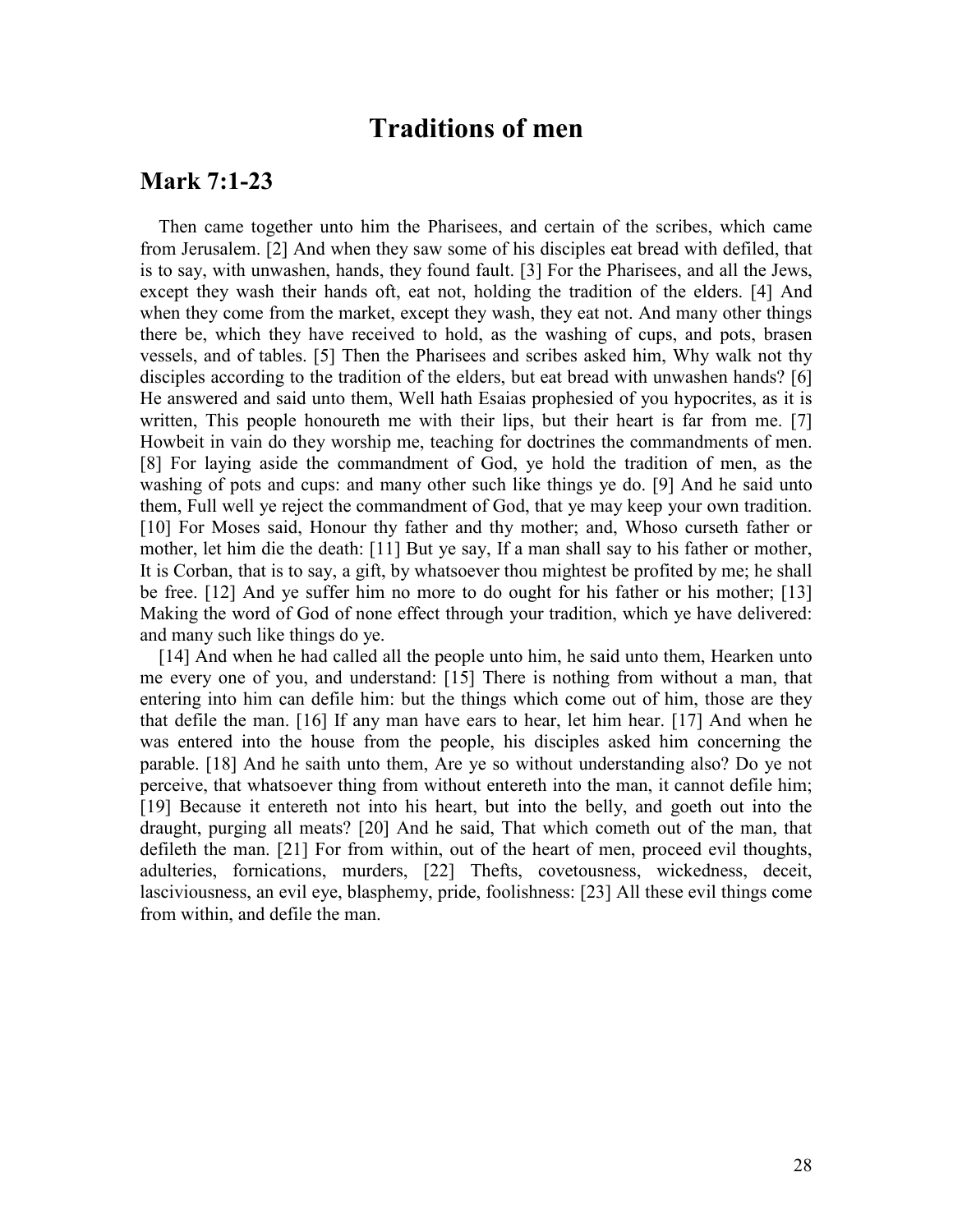# Warnings

#### Mark 9:30-50

 And they departed thence, and passed through Galilee; and he would not that any man should know it. [31] For he taught his disciples, and said unto them, The Son of man is delivered into the hands of men, and they shall kill him; and after that he is killed, he shall rise the third day. [32] But they understood not that saying, and were afraid to ask him. [33] And he came to Capernaum: and being in the house he asked them, What was it that ye disputed among yourselves by the way? [34] But they held their peace: for by the way they had disputed among themselves, who should be the greatest. [35] And he sat down, and called the twelve, and saith unto them, If any man desire to be first, the same shall be last of all, and servant of all. [36] And he took a child, and set him in the midst of them: and when he had taken him in his arms, he said unto them, [37] Whosoever shall receive one of such children in my name, receiveth me: and whosoever shall receive me, receiveth not me, but him that sent me.

[38] And John answered him, saying, Master, we saw one casting out devils in thy name, and he followeth not us: and we forbad him, because he followeth not us. [39] But Jesus said, Forbid him not: for there is no man which shall do a miracle in my name, that can lightly speak evil of me. [40] For he that is not against us is on our part. [41] For whosoever shall give you a cup of water to drink in my name, because ye belong to Christ, verily I say unto you, he shall not lose his reward. [42] And whosoever shall offend one of these little ones that believe in me, it is better for him that a millstone were hanged about his neck, and he were cast into the sea. [43] And if thy hand offend thee, cut it off: it is better for thee to enter into life maimed, than having two hands to go into hell, into the fire that never shall be quenched: [44] Where their worm dieth not, and the fire is not quenched. [45] And if thy foot offend thee, cut it off: it is better for thee to enter halt into life, than having two feet to be cast into hell, into the fire that never shall be quenched: [46] Where their worm dieth not, and the fire is not quenched. [47] And if thine eye offend thee, pluck it out: it is better for thee to enter into the kingdom of God with one eye, than having two eyes to be cast into hell fire: [48] Where their worm dieth not, and the fire is not quenched. [49] For every one shall be salted with fire, and every sacrifice shall be salted with salt. [50] Salt is good: but if the salt have lost his saltness, wherewith will ye season it? Have salt in yourselves, and have peace one with another.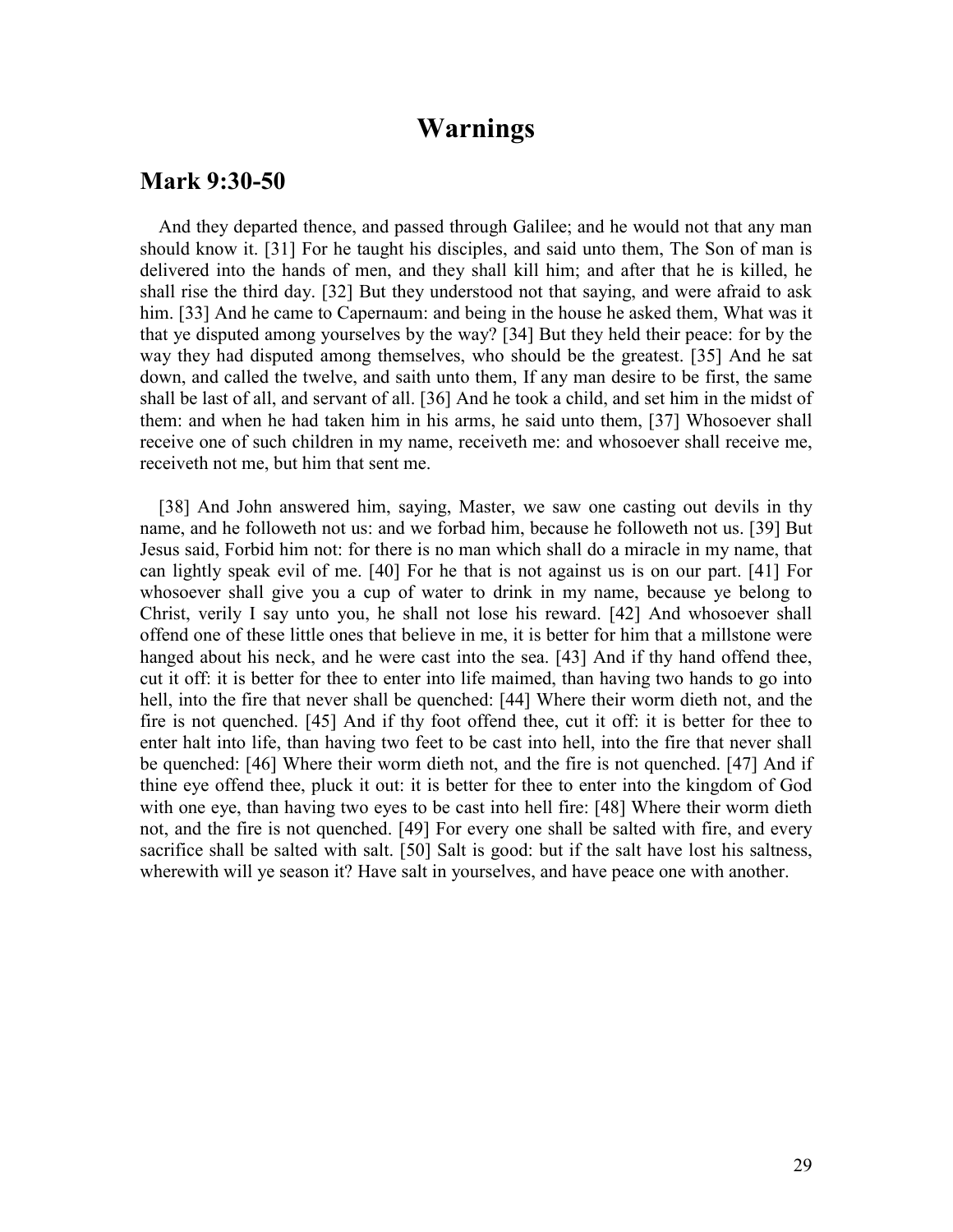# Concerning Divorce

### Mark 10:1-12

 And he arose from thence, and cometh into the coasts of Judaea by the farther side of Jordan: and the people resort unto him again; and, as he was wont, he taught them again.

 [2] And the Pharisees came to him, and asked him, Is it lawful for a man to put away his wife? tempting him. [3] And he answered and said unto them, What did Moses command you? [4] And they said, Moses suffered to write a bill of divorcement, and to put her away. [5] And Jesus answered and said unto them, For the hardness of your heart he wrote you this precept. [6] But from the beginning of the creation God made them male and female. [7] For this cause shall a man leave his father and mother, and cleave to his wife; [8] And they twain shall be one flesh: so then they are no more twain, but one flesh. [9] What therefore God hath joined together, let not man put asunder. [10] And in the house his disciples asked him again of the same matter. [11] And he saith unto them, Whosoever shall put away his wife, and marry another, committeth adultery against her. [12] And if a woman shall put away her husband, and be married to another, she committeth adultery.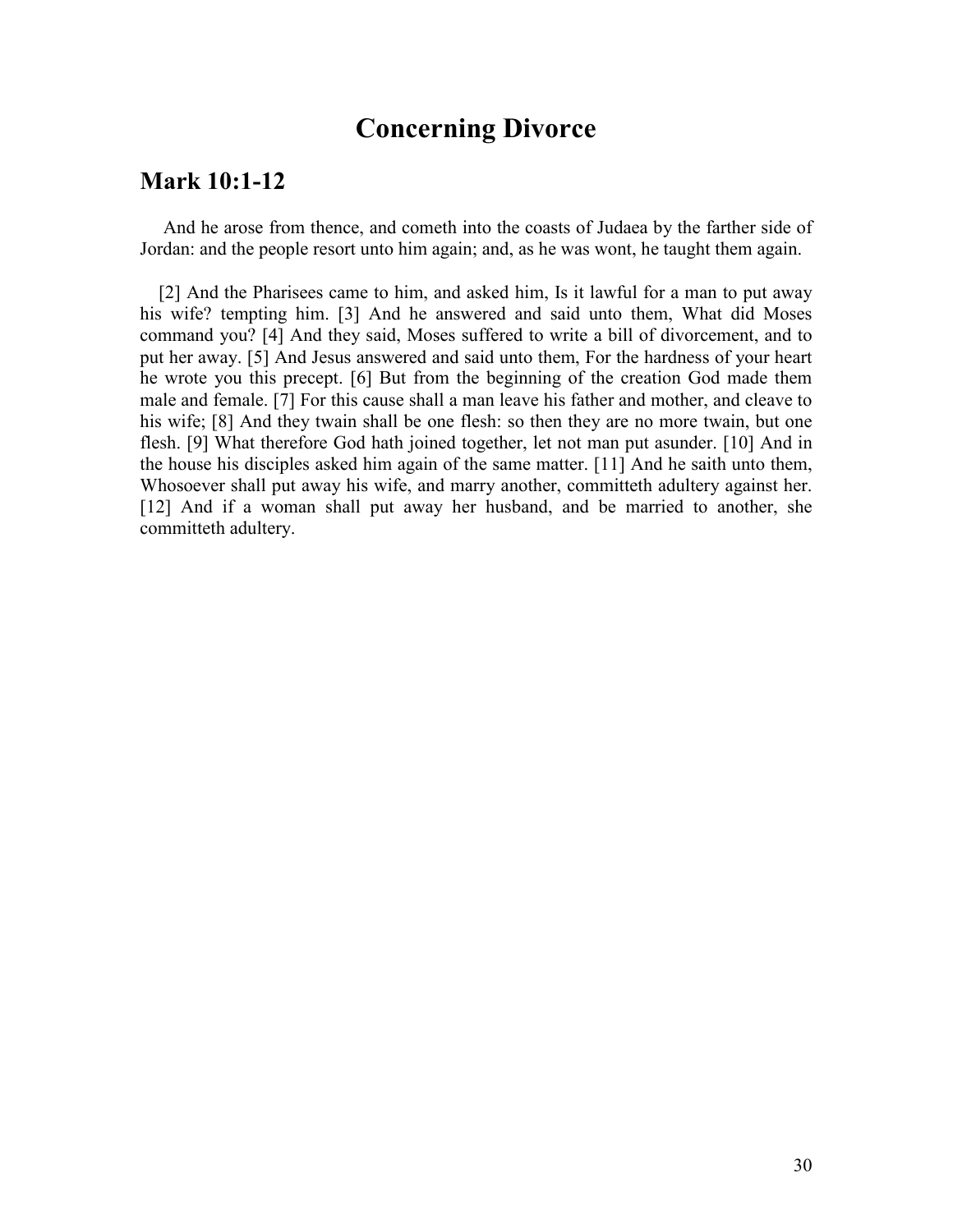# Return of Christ

### Mark 13:1-37

 And as he went out of the temple, one of his disciples saith unto him, Master, see what manner of stones and what buildings are here! [2] And Jesus answering said unto him, Seest thou these great buildings? there shall not be left one stone upon another, that shall not be thrown down. [3] And as he sat upon the mount of Olives over against the temple, Peter and James and John and Andrew asked him privately, [4] Tell us, when shall these things be? and what shall be the sign when all these things shall be fulfilled? [5] And Jesus answering them began to say, Take heed lest any man deceive you: [6] For many shall come in my name, saying, I am Christ; and shall deceive many. [7] And when ye shall hear of wars and rumours of wars, be ye not troubled: for such things must needs be; but the end shall not be yet. [8] For nation shall rise against nation, and kingdom against kingdom: and there shall be earthquakes in divers places, and there shall be famines and troubles: these are the beginnings of sorrows.

 [9] But take heed to yourselves: for they shall deliver you up to councils; and in the synagogues ye shall be beaten: and ye shall be brought before rulers and kings for my sake, for a testimony against them. [10] And the gospel must first be published among all nations. [11] But when they shall lead you, and deliver you up, take no thought beforehand what ye shall speak, neither do ye premeditate: but whatsoever shall be given you in that hour, that speak ye: for it is not ye that speak, but the Holy Ghost. [12] Now the brother shall betray the brother to death, and the father the son; and children shall rise up against their parents, and shall cause them to be put to death. [13] And ye shall be hated of all men for my name's sake: but he that shall endure unto the end, the same shall be saved.

 [14] But when ye shall see the abomination of desolation, spoken of by Daniel the prophet, standing where it ought not, (let him that readeth understand,) then let them that be in Judaea flee to the mountains: [15] And let him that is on the housetop not go down into the house, neither enter therein, to take any thing out of his house: [16] And let him that is in the field not turn back again for to take up his garment. [17] But woe to them that are with child, and to them that give suck in those days! [18] And pray ye that your flight be not in the winter. [19] For in those days shall be affliction, such as was not from the beginning of the creation which God created unto this time, neither shall be. [20] And except that the Lord had shortened those days, no flesh should be saved: but for the elect's sake, whom he hath chosen, he hath shortened the days. [21] And then if any man shall say to you, Lo, here is Christ; or, lo, he is there; believe him not: [22] For false Christs and false prophets shall rise, and shall shew signs and wonders, to seduce, if it were possible, even the elect. [23] But take ye heed: behold, I have foretold you all things.

[24] But in those days, after that tribulation, the sun shall be darkened, and the moon shall not give her light, [25] And the stars of heaven shall fall, and the powers that are in heaven shall be shaken. [26] And then shall they see the Son of man coming in the clouds with great power and glory. [27] And then shall he send his angels, and shall gather together his elect from the four winds, from the uttermost part of the earth to the uttermost part of heaven. [28] Now learn a parable of the fig tree; When her branch is yet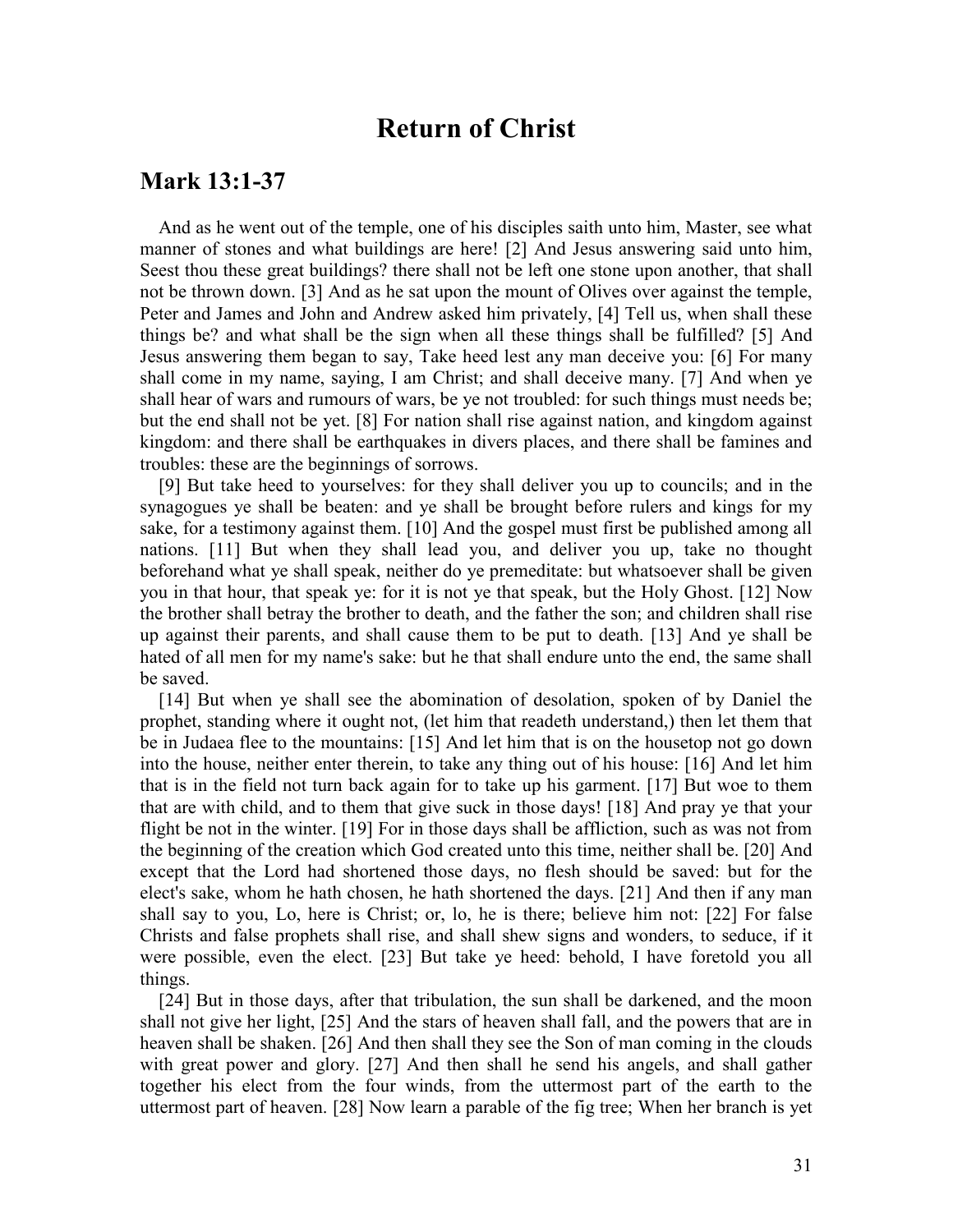tender, and putteth forth leaves, ye know that summer is near: [29] So ye in like manner, when ye shall see these things come to pass, know that it is nigh, even at the doors. [30] Verily I say unto you, that this generation shall not pass, till all these things be done. [31] Heaven and earth shall pass away: but my words shall not pass away.

[32] But of that day and that hour knoweth no man, no, not the angels which are in heaven, neither the Son, but the Father. [33] Take ye heed, watch and pray: for ye know not when the time is. [34] For the Son of man is as a man taking a far journey, who left his house, and gave authority to his servants, and to every man his work, and commanded the porter to watch. [35] Watch ye therefore: for ye know not when the master of the house cometh, at even, or at midnight, or at the cockcrowing, or in the morning: [36] Lest coming suddenly he find you sleeping. [37] And what I say unto you I say unto all, Watch.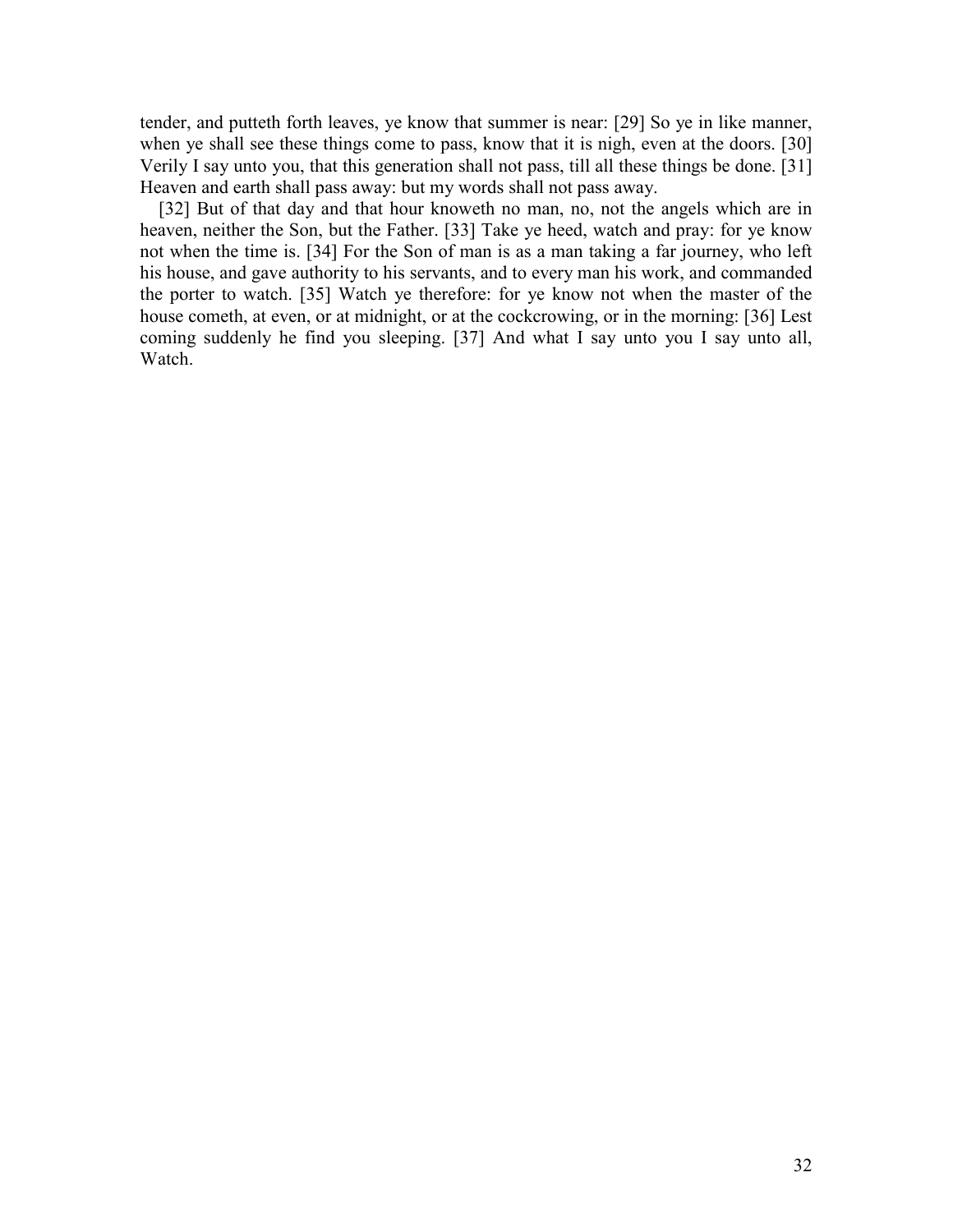#### FROM THE BOOK OF LUKE

# Sermon on the Plain

#### Luke 6:17-7:1

 And he came down with them, and stood in the plain, and the company of his disciples, and a great multitude of people out of all Judaea and Jerusalem, and from the sea coast of Tyre and Sidon, which came to hear him, and to be healed of their diseases; [18] And they that were vexed with unclean spirits: and they were healed. [19] And the whole multitude sought to touch him: for there went virtue out of him, and healed them all.

 [20] And he lifted up his eyes on his disciples, and said, Blessed be ye poor: for yours is the kingdom of God. [21] Blessed are ye that hunger now: for ye shall be filled. Blessed are ye that weep now: for ye shall laugh. [22] Blessed are ye, when men shall hate you, and when they shall separate you from their company, and shall reproach you, and cast out your name as evil, for the Son of man's sake. [23] Rejoice ye in that day, and leap for joy: for, behold, your reward is great in heaven: for in the like manner did their fathers unto the prophets. [24] But woe unto you that are rich! for ye have received your consolation. [25] Woe unto you that are full! for ye shall hunger. Woe unto you that laugh now! for ye shall mourn and weep. [26] Woe unto you, when all men shall speak well of you! for so did their fathers to the false prophets.

 [27] But I say unto you which hear, Love your enemies, do good to them which hate you, [28] Bless them that curse you, and pray for them which despitefully use you. [29] And unto him that smiteth thee on the one cheek offer also the other; and him that taketh away thy cloke forbid not to take thy coat also. [30] Give to every man that asketh of thee; and of him that taketh away thy goods ask them not again. [31] And as ye would that men should do to you, do ye also to them likewise. [32] For if ye love them which love you, what thank have ye? for sinners also love those that love them. [33] And if ye do good to them which do good to you, what thank have ye? for sinners also do even the same. [34] And if ye lend to them of whom ye hope to receive, what thank have ye? for sinners also lend to sinners, to receive as much again. [35] But love ye your enemies, and do good, and lend, hoping for nothing again; and your reward shall be great, and ye shall be the children of the Highest: for he is kind unto the unthankful and to the evil. [36] Be ye therefore merciful, as your Father also is merciful. [37] Judge not, and ye shall not be judged: condemn not, and ye shall not be condemned: forgive, and ye shall be forgiven: [38] Give, and it shall be given unto you; good measure, pressed down, and shaken together, and running over, shall men give into your bosom. For with the same measure that ye mete withal it shall be measured to you again. [39] And he spake a parable unto them, Can the blind lead the blind? shall they not both fall into the ditch? [40] The disciple is not above his master: but every one that is perfect shall be as his master. [41] And why beholdest thou the mote that is in thy brother's eye, but perceivest not the beam that is in thine own eye? [42] Either how canst thou say to thy brother, Brother, let me pull out the mote that is in thine eye, when thou thyself beholdest not the beam that is in thine own eye? Thou hypocrite, cast out first the beam out of thine own eye, and then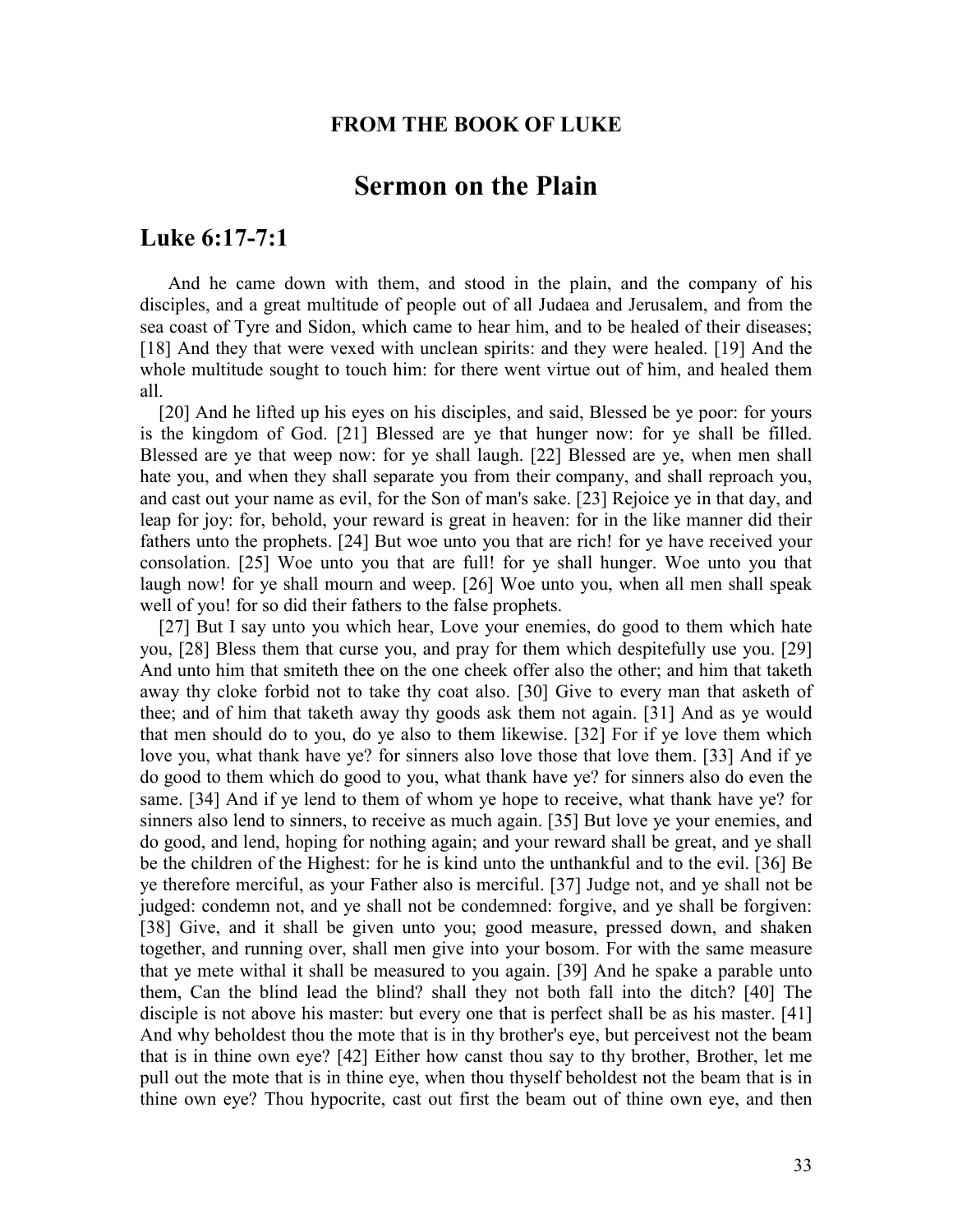shalt thou see clearly to pull out the mote that is in thy brother's eye. [43] For a good tree bringeth not forth corrupt fruit; neither doth a corrupt tree bring forth good fruit. [44] For every tree is known by his own fruit. For of thorns men do not gather figs, nor of a bramble bush gather they grapes. [45] A good man out of the good treasure of his heart bringeth forth that which is good; and an evil man out of the evil treasure of his heart bringeth forth that which is evil: for of the abundance of the heart his mouth speaketh.

[46] And why call ye me, Lord, Lord, and do not the things which I say? [47] Whosoever cometh to me, and heareth my sayings, and doeth them, I will shew you to whom he is like: [48] He is like a man which built an house, and digged deep, and laid the foundation on a rock: and when the flood arose, the stream beat vehemently upon that house, and could not shake it: for it was founded upon a rock. [49] But he that heareth, and doeth not, is like a man that without a foundation built an house upon the earth; against which the stream did beat vehemently, and immediately it fell; and the ruin of that house was great.

 [7:1] Now when he had ended all his sayings in the audience of the people, he entered into Capernaum.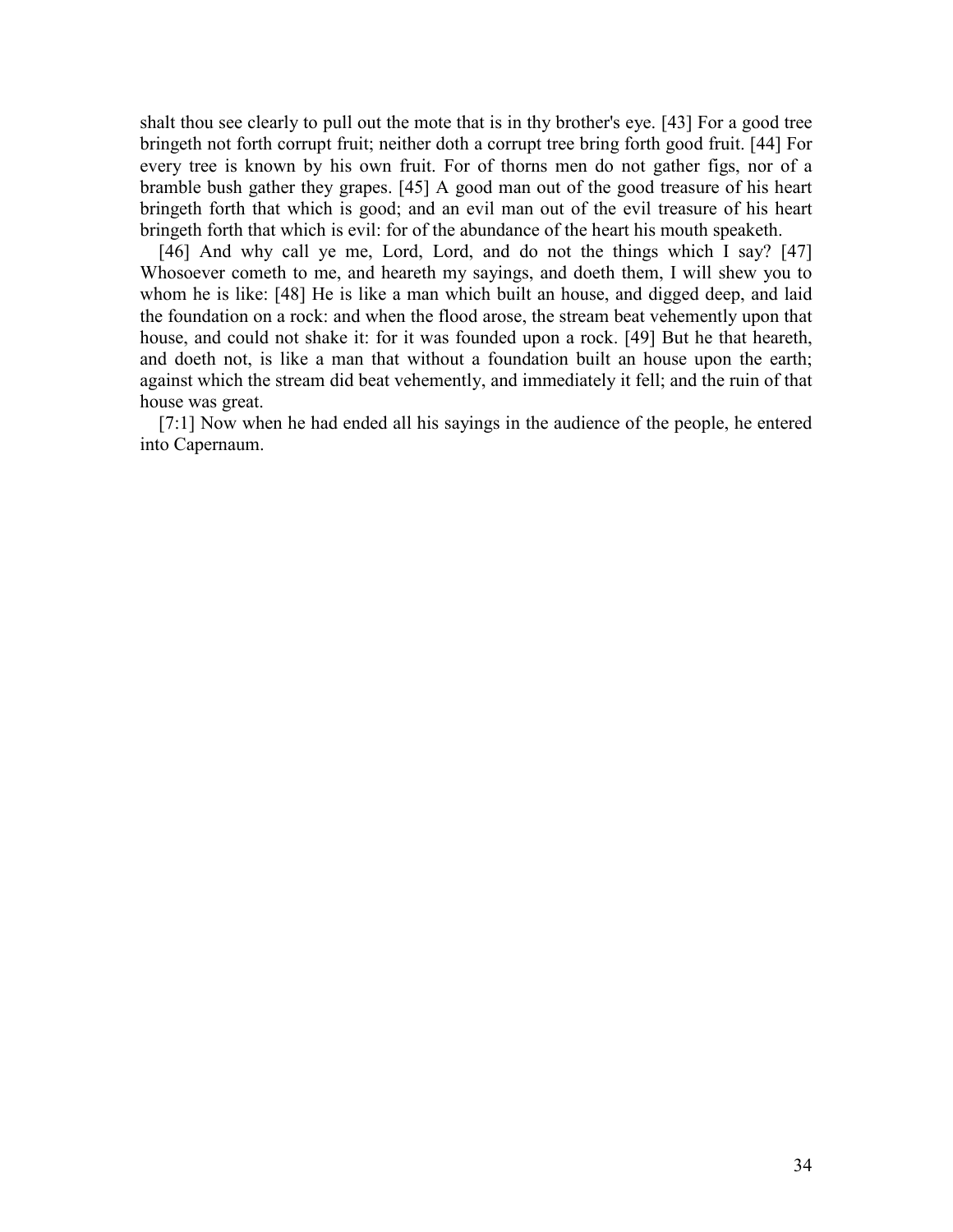### About John the Baptist

### Luke 7:18-35

 And the disciples of John shewed him of all these things. [19] And John calling unto him two of his disciples sent them to Jesus, saying, Art thou he that should come? or look we for another? [20] When the men were come unto him, they said, John Baptist hath sent us unto thee, saying, Art thou he that should come? or look we for another? [21] And in that same hour he cured many of their infirmities and plagues, and of evil spirits; and unto many that were blind he gave sight. [22] Then Jesus answering said unto them, Go your way, and tell John what things ye have seen and heard; how that the blind see, the lame walk, the lepers are cleansed, the deaf hear, the dead are raised, to the poor the gospel is preached. [23] And blessed is he, whosoever shall not be offended in me.

 [24] And when the messengers of John were departed, he began to speak unto the people concerning John, What went ye out into the wilderness for to see? A reed shaken with the wind? [25] But what went ye out for to see? A man clothed in soft raiment? Behold, they which are gorgeously apparelled, and live delicately, are in kings' courts. [26] But what went ye out for to see? A prophet? Yea, I say unto you, and much more than a prophet. [27] This is he, of whom it is written, Behold, I send my messenger before thy face, which shall prepare thy way before thee. [28] For I say unto you, Among those that are born of women there is not a greater prophet than John the Baptist: but he that is least in the kingdom of God is greater than he. [29] And all the people that heard him, and the publicans, justified God, being baptized with the baptism of John. [30] But the Pharisees and lawyers rejected the counsel of God against themselves, being not baptized of him.

 [31] And the Lord said, Whereunto then shall I liken the men of this generation? and to what are they like? [32] They are like unto children sitting in the marketplace, and calling one to another, and saying, We have piped unto you, and ye have not danced; we have mourned to you, and ye have not wept. [33] For John the Baptist came neither eating bread nor drinking wine; and ye say, He hath a devil. [34] The Son of man is come eating and drinking; and ye say, Behold a gluttonous man, and a winebibber, a friend of publicans and sinners! [35] But wisdom is justified of all her children.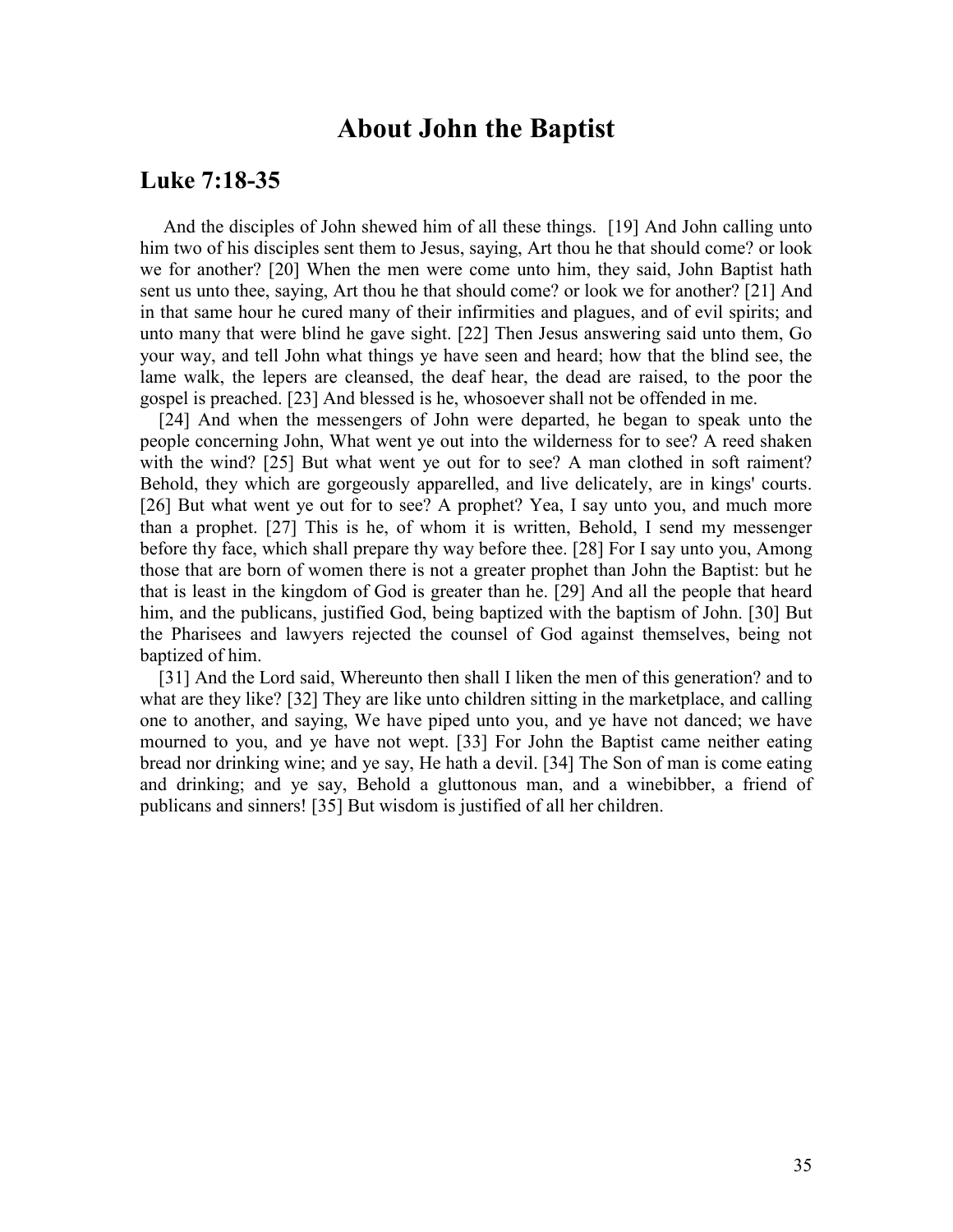## Parables by the Sea

# Luke 8:4-21

 And when much people were gathered together, and were come to him out of every city, he spake by a parable: [5] A sower went out to sow his seed: and as he sowed, some fell by the way side; and it was trodden down, and the fowls of the air devoured it. [6] And some fell upon a rock; and as soon as it was sprung up, it withered away, because it lacked moisture. [7] And some fell among thorns; and the thorns sprang up with it, and choked it. [8] And other fell on good ground, and sprang up, and bare fruit an hundredfold. And when he had said these things, he cried, He that hath ears to hear, let him hear. [9] And his disciples asked him, saying, What might this parable be? [10] And he said, Unto you it is given to know the mysteries of the kingdom of God: but to others in parables; that seeing they might not see, and hearing they might not understand. [11] Now the parable is this: The seed is the word of God. [12] Those by the way side are they that hear; then cometh the devil, and taketh away the word out of their hearts, lest they should believe and be saved. [13] They on the rock are they, which, when they hear, receive the word with joy; and these have no root, which for a while believe, and in time of temptation fall away. [14] And that which fell among thorns are they, which, when they have heard, go forth, and are choked with cares and riches and pleasures of this life, and bring no fruit to perfection. [15] But that on the good ground are they, which in an honest and good heart, having heard the word, keep it, and bring forth fruit with patience.

[16] No man, when he hath lighted a candle, covereth it with a vessel, or putteth it under a bed; but setteth it on a candlestick, that they which enter in may see the light. [17] For nothing is secret, that shall not be made manifest; neither any thing hid, that shall not be known and come abroad. [18] Take heed therefore how ye hear: for whosoever hath, to him shall be given; and whosoever hath not, from him shall be taken even that which he seemeth to have.

[19] Then came to him his mother and his brethren, and could not come at him for the press. [20] And it was told him by certain which said, Thy mother and thy brethren stand without, desiring to see thee. [21] And he answered and said unto them, My mother and my brethren are these which hear the word of God, and do it.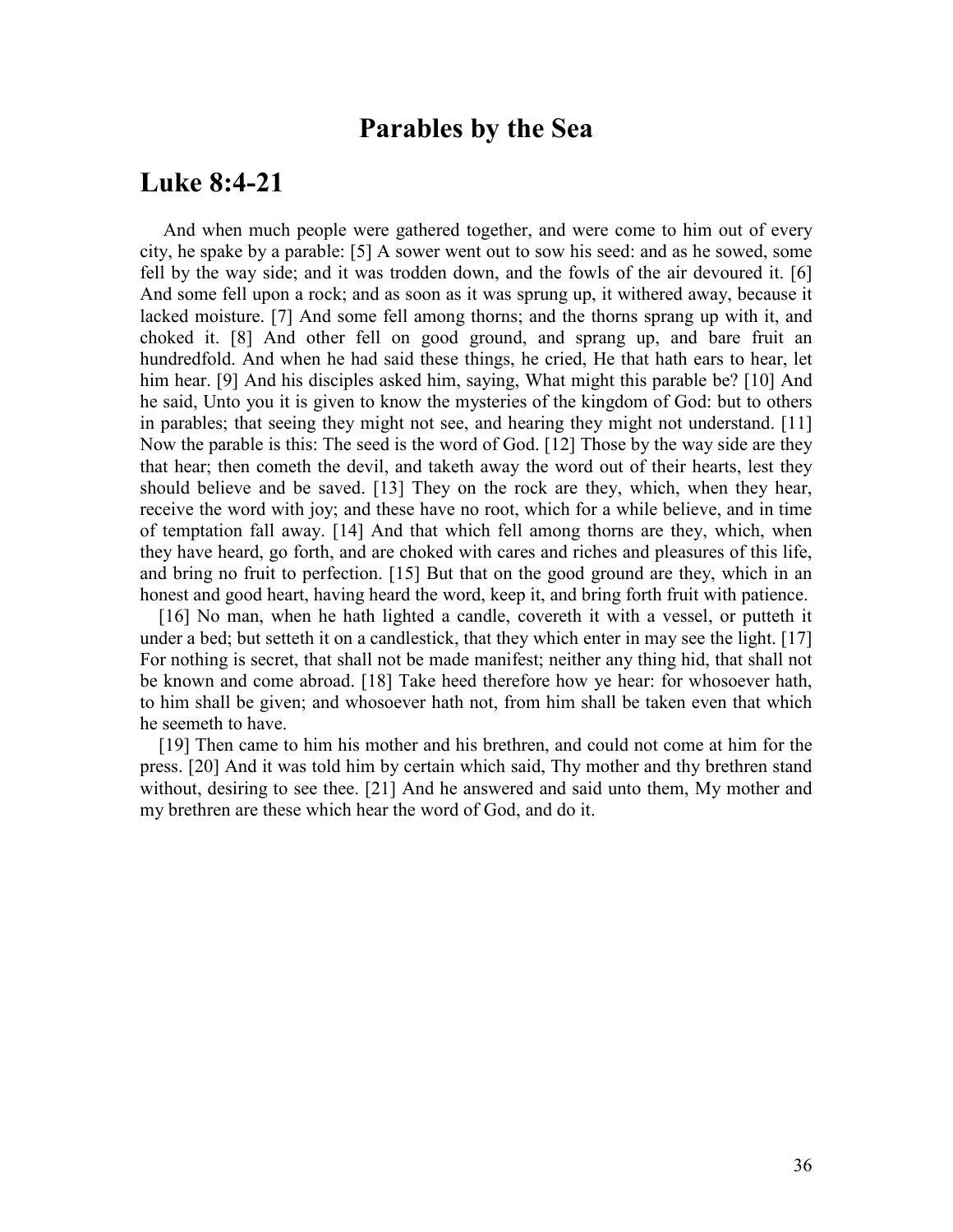### The Seventy Sent

#### Luke 10:1-24

 After these things the Lord appointed other seventy also, and sent them two and two before his face into every city and place, whither he himself would come. [2] Therefore said he unto them, The harvest truly is great, but the labourers are few: pray ye therefore the Lord of the harvest, that he would send forth labourers into his harvest. [3] Go your ways: behold, I send you forth as lambs among wolves. [4] Carry neither purse, nor scrip, nor shoes: and salute no man by the way. [5] And into whatsoever house ye enter, first say, Peace be to this house. [6] And if the son of peace be there, your peace shall rest upon it: if not, it shall turn to you again. [7] And in the same house remain, eating and drinking such things as they give: for the labourer is worthy of his hire. Go not from house to house. [8] And into whatsoever city ye enter, and they receive you, eat such things as are set before you: [9] And heal the sick that are therein, and say unto them, The kingdom of God is come nigh unto you. [10] But into whatsoever city ye enter, and they receive you not, go your ways out into the streets of the same, and say, [11] Even the very dust of your city, which cleaveth on us, we do wipe off against you: notwithstanding be ye sure of this, that the kingdom of God is come nigh unto you. [12] But I say unto you, that it shall be more tolerable in that day for Sodom, than for that city. [13] Woe unto thee, Chorazin! woe unto thee, Bethsaida! for if the mighty works had been done in Tyre and Sidon, which have been done in you, they had a great while ago repented, sitting in sackcloth and ashes. [14] But it shall be more tolerable for Tyre and Sidon at the judgment, than for you. [15] And thou, Capernaum, which art exalted to heaven, shalt be thrust down to hell. [16] He that heareth you heareth me; and he that despiseth you despiseth me; and he that despiseth me despiseth him that sent me.

[17] And the seventy returned again with joy, saying, Lord, even the devils are subject unto us through thy name. [18] And he said unto them, I beheld Satan as lightning fall from heaven. [19] Behold, I give unto you power to tread on serpents and scorpions, and over all the power of the enemy: and nothing shall by any means hurt you. [20] Notwithstanding in this rejoice not, that the spirits are subject unto you; but rather rejoice, because your names are written in heaven.

 [21] In that hour Jesus rejoiced in spirit, and said, I thank thee, O Father, Lord of heaven and earth, that thou hast hid these things from the wise and prudent, and hast revealed them unto babes: even so, Father; for so it seemed good in thy sight. [22] All things are delivered to me of my Father: and no man knoweth who the Son is, but the Father; and who the Father is, but the Son, and he to whom the Son will reveal him.

 [23] And he turned him unto his disciples, and said privately, Blessed are the eyes which see the things that ye see: [24] For I tell you, that many prophets and kings have desired to see those things which ye see, and have not seen them; and to hear those things which ye hear, and have not heard them.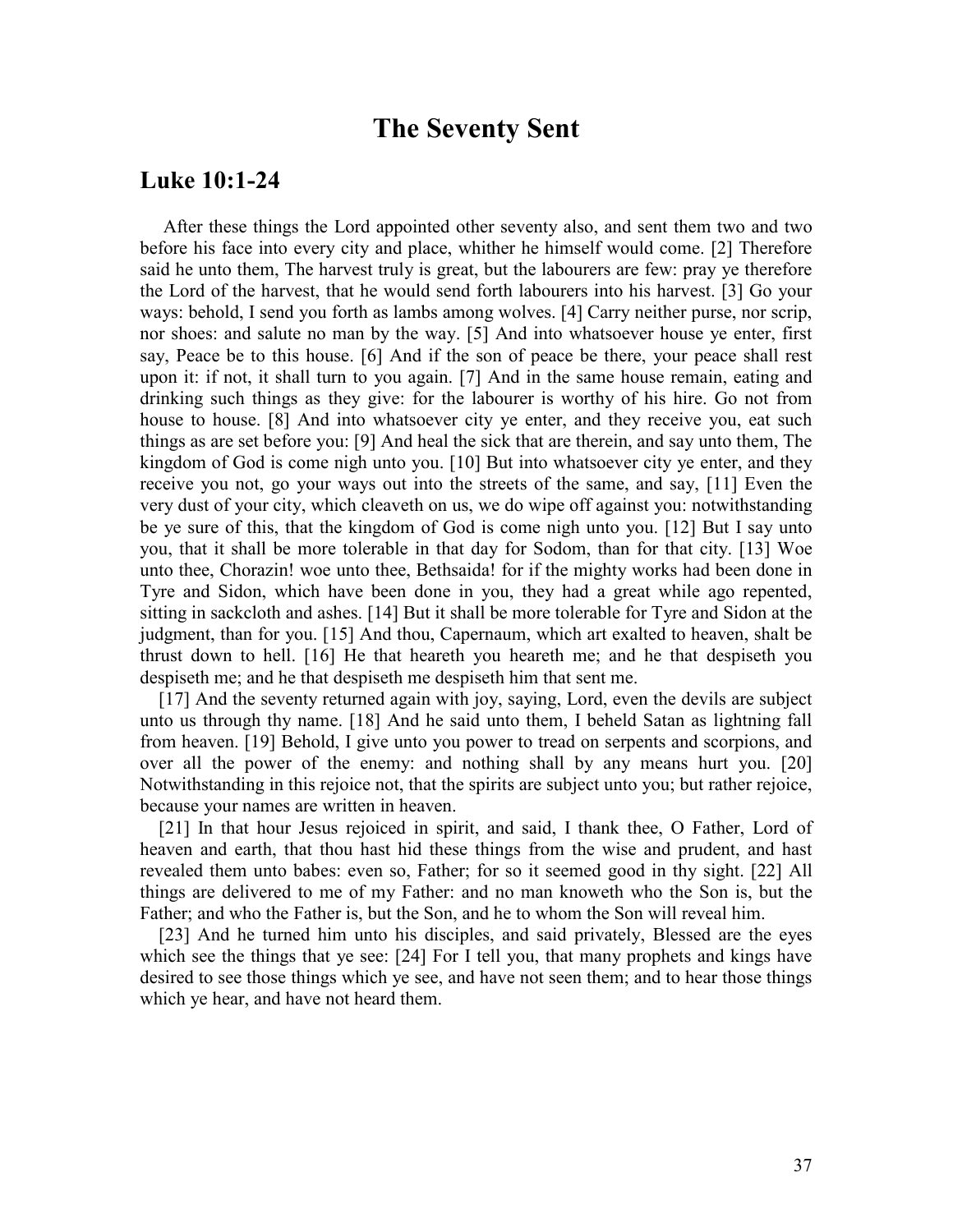## How to Pray

### Luke 11:1-13

 And it came to pass, that, as he was praying in a certain place, when he ceased, one of his disciples said unto him, Lord, teach us to pray, as John also taught his disciples. [2] And he said unto them, When ye pray, say, Our Father which art in heaven, Hallowed be thy name. Thy kingdom come. Thy will be done, as in heaven, so in earth. [3] Give us day by day our daily bread. [4] And forgive us our sins; for we also forgive every one that is indebted to us. And lead us not into temptation; but deliver us from evil. [5] And he said unto them, Which of you shall have a friend, and shall go unto him at midnight, and say unto him, Friend, lend me three loaves; [6] For a friend of mine in his journey is come to me, and I have nothing to set before him? [7] And he from within shall answer and say, Trouble me not: the door is now shut, and my children are with me in bed; I cannot rise and give thee. [8] I say unto you, Though he will not rise and give him, because he is his friend, yet because of his importunity he will rise and give him as many as he needeth. [9] And I say unto you, Ask, and it shall be given you; seek, and ye shall find; knock, and it shall be opened unto you. [10] For every one that asketh receiveth; and he that seeketh findeth; and to him that knocketh it shall be opened. [11] If a son shall ask bread of any of you that is a father, will he give him a stone? or if he ask a fish, will he for a fish give him a serpent? [12] Or if he shall ask an egg, will he offer him a scorpion? [13] If ye then, being evil, know how to give good gifts unto your children: how much more shall your heavenly Father give the Holy Spirit to them that ask him?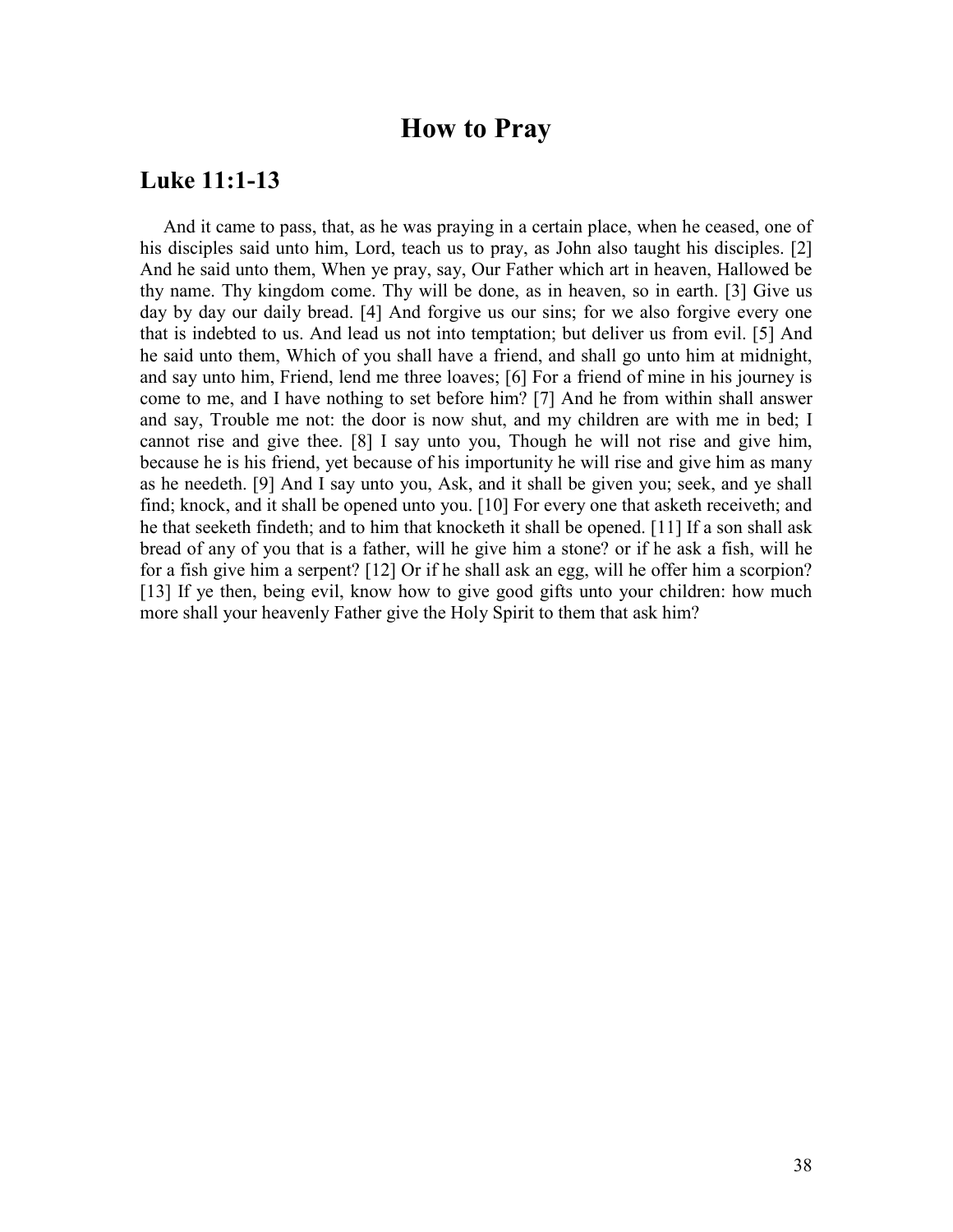# A House Divided

### Luke 11:14-36

 And he was casting out a devil, and it was dumb. And it came to pass, when the devil was gone out, the dumb spake; and the people wondered. [15] But some of them said, He casteth out devils through Beelzebub the chief of the devils. [16] And others, tempting him, sought of him a sign from heaven. [17] But he, knowing their thoughts, said unto them, Every kingdom divided against itself is brought to desolation; and a house divided against a house falleth. [18] If Satan also be divided against himself, how shall his kingdom stand? because ye say that I cast out devils through Beelzebub. [19] And if I by Beelzebub cast out devils, by whom do your sons cast them out? therefore shall they be your judges. [20] But if I with the finger of God cast out devils, no doubt the kingdom of God is come upon you. [21] When a strong man armed keepeth his palace, his goods are in peace: [22] But when a stronger than he shall come upon him, and overcome him, he taketh from him all his armour wherein he trusted, and divideth his spoils. [23] He that is not with me is against me: and he that gathereth not with me scattereth. [24] When the unclean spirit is gone out of a man, he walketh through dry places, seeking rest; and finding none, he saith, I will return unto my house whence I came out. [25] And when he cometh, he findeth it swept and garnished. [26] Then goeth he, and taketh to him seven other spirits more wicked than himself; and they enter in, and dwell there: and the last state of that man is worse than the first.

 [27] And it came to pass, as he spake these things, a certain woman of the company lifted up her voice, and said unto him, Blessed is the womb that bare thee, and the paps which thou hast sucked. [28] But he said, Yea rather, blessed are they that hear the word of God, and keep it.

 [29] And when the people were gathered thick together, he began to say, This is an evil generation: they seek a sign; and there shall no sign be given it, but the sign of Jonas the prophet. [30] For as Jonas was a sign unto the Ninevites, so shall also the Son of man be to this generation. [31] The queen of the south shall rise up in the judgment with the men of this generation, and condemn them: for she came from the utmost parts of the earth to hear the wisdom of Solomon; and, behold, a greater than Solomon is here. [32] The men of Nineve shall rise up in the judgment with this generation, and shall condemn it: for they repented at the preaching of Jonas; and, behold, a greater than Jonas is here. [33] No man, when he hath lighted a candle, putteth it in a secret place, neither under a bushel, but on a candlestick, that they which come in may see the light. [34] The light of the body is the eye: therefore when thine eye is single, thy whole body also is full of light; but when thine eye is evil, thy body also is full of darkness. [35] Take heed therefore that the light which is in thee be not darkness. [36] If thy whole body therefore be full of light, having no part dark, the whole shall be full of light, as when the bright shining of a candle doth give thee light.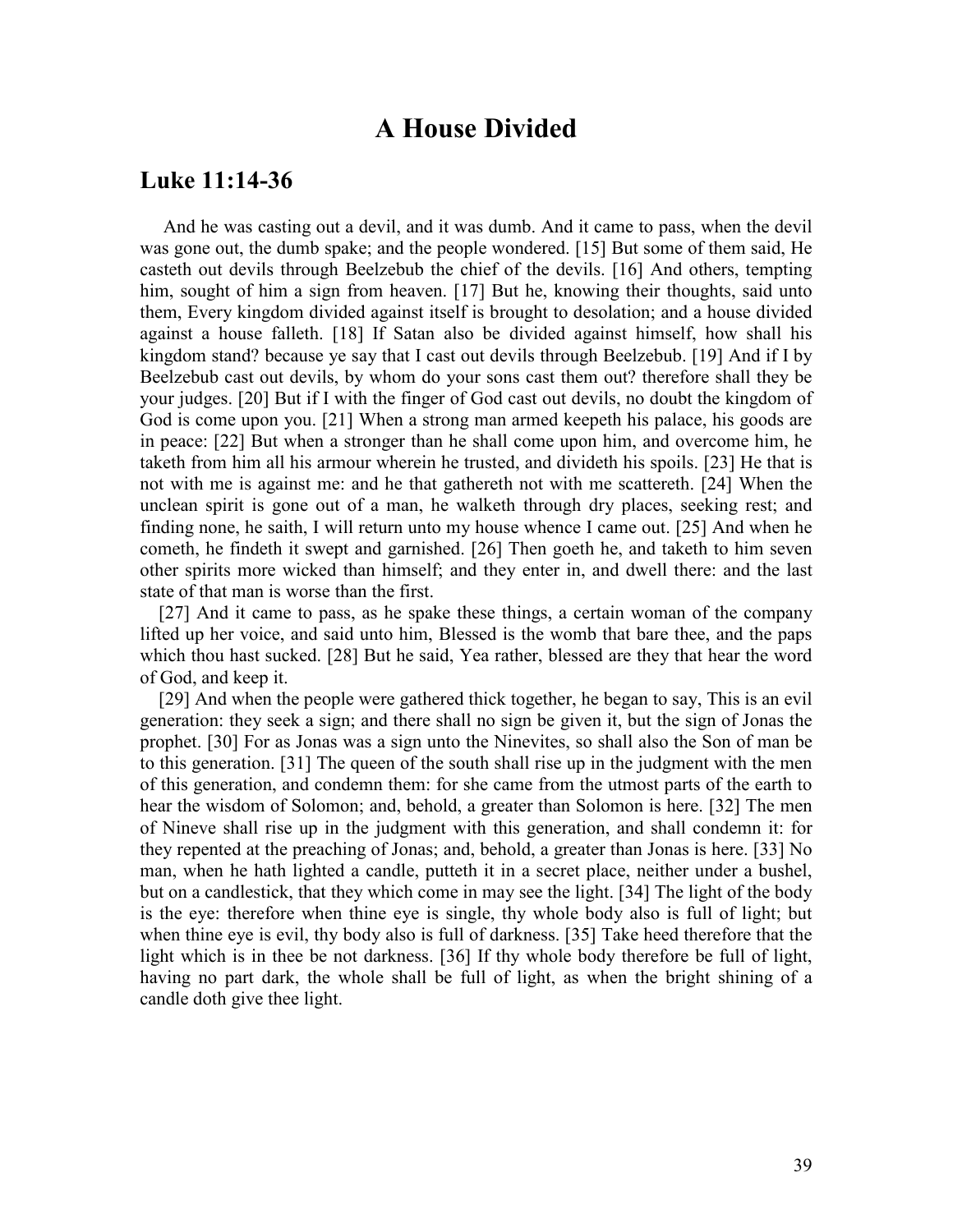# Pharisees Rebuked

### Luke 11:37-54

 And as he spake, a certain Pharisee besought him to dine with him: and he went in, and sat down to meat. [38] And when the Pharisee saw it, he marvelled that he had not first washed before dinner. [39] And the Lord said unto him, Now do ye Pharisees make clean the outside of the cup and the platter; but your inward part is full of ravening and wickedness. [40] Ye fools, did not he that made that which is without make that which is within also? [41] But rather give alms of such things as ye have; and, behold, all things are clean unto you. [42] But woe unto you, Pharisees! for ye tithe mint and rue and all manner of herbs, and pass over judgment and the love of God: these ought ye to have done, and not to leave the other undone. [43] Woe unto you, Pharisees! for ye love the uppermost seats in the synagogues, and greetings in the markets. [44] Woe unto you, scribes and Pharisees, hypocrites! for ye are as graves which appear not, and the men that walk over them are not aware of them.

 [45] Then answered one of the lawyers, and said unto him, Master, thus saying thou reproachest us also. [46] And he said, Woe unto you also, ye lawyers! for ye lade men with burdens grievous to be borne, and ye yourselves touch not the burdens with one of your fingers. [47] Woe unto you! for ye build the sepulchres of the prophets, and your fathers killed them. [48] Truly ye bear witness that ye allow the deeds of your fathers: for they indeed killed them, and ye build their sepulchres. [49] Therefore also said the wisdom of God, I will send them prophets and apostles, and some of them they shall slay and persecute: [50] That the blood of all the prophets, which was shed from the foundation of the world, may be required of this generation; [51] From the blood of Abel unto the blood of Zacharias, which perished between the altar and the temple: verily I say unto you, It shall be required of this generation. [52] Woe unto you, lawyers! for ye have taken away the key of knowledge: ye entered not in yourselves, and them that were entering in ye hindered. [53] And as he said these things unto them, the scribes and the Pharisees began to urge him vehemently, and to provoke him to speak of many things: [54] Laying wait for him, and seeking to catch something out of his mouth, that they might accuse him.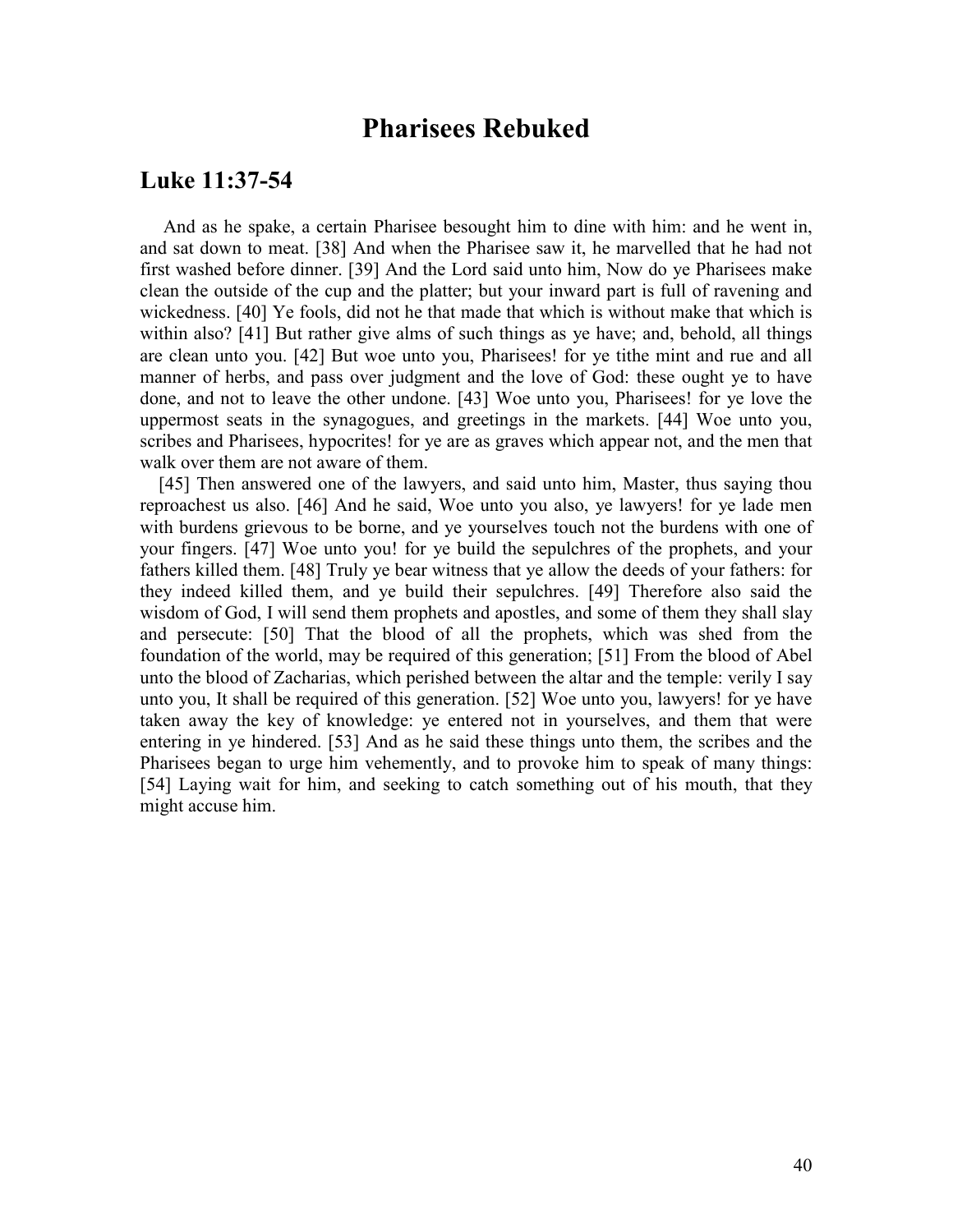# God Cares

### Luke 12:1-13:9

 In the mean time, when there were gathered together an innumerable multitude of people, insomuch that they trode one upon another, he began to say unto his disciples first of all, Beware ye of the leaven of the Pharisees, which is hypocrisy. [2] For there is nothing covered, that shall not be revealed; neither hid, that shall not be known. [3] Therefore whatsoever ye have spoken in darkness shall be heard in the light; and that which ye have spoken in the ear in closets shall be proclaimed upon the housetops. [4] And I say unto you my friends, Be not afraid of them that kill the body, and after that have no more that they can do. [5] But I will forewarn you whom ye shall fear: Fear him, which after he hath killed hath power to cast into hell; yea, I say unto you, Fear him. [6] Are not five sparrows sold for two farthings, and not one of them is forgotten before God? [7] But even the very hairs of your head are all numbered. Fear not therefore: ye are of more value than many sparrows. [8] Also I say unto you, Whosoever shall confess me before men, him shall the Son of man also confess before the angels of God: [9] But he that denieth me before men shall be denied before the angels of God. [10] And whosoever shall speak a word against the Son of man, it shall be forgiven him: but unto him that blasphemeth against the Holy Ghost it shall not be forgiven. [11] And when they bring you unto the synagogues, and unto magistrates, and powers, take ye no thought how or what thing ye shall answer, or what ye shall say: [12] For the Holy Ghost shall teach you in the same hour what ye ought to say.

[13] And one of the company said unto him, Master, speak to my brother, that he divide the inheritance with me. [14] And he said unto him, Man, who made me a judge or a divider over you? [15] And he said unto them, Take heed, and beware of covetousness: for a man's life consisteth not in the abundance of the things which he possesseth. [16] And he spake a parable unto them, saying, The ground of a certain rich man brought forth plentifully: [17] And he thought within himself, saying, What shall I do, because I have no room where to bestow my fruits? [18] And he said, This will I do: I will pull down my barns, and build greater; and there will I bestow all my fruits and my goods. [19] And I will say to my soul, Soul, thou hast much goods laid up for many years; take thine ease, eat, drink, and be merry. [20] But God said unto him, Thou fool, this night thy soul shall be required of thee: then whose shall those things be, which thou hast provided? [21] So is he that layeth up treasure for himself, and is not rich toward God.

[22] And he said unto his disciples, Therefore I say unto you, Take no thought for your life, what ye shall eat; neither for the body, what ye shall put on. [23] The life is more than meat, and the body is more than raiment. [24] Consider the ravens: for they neither sow nor reap; which neither have storehouse nor barn; and God feedeth them: how much more are ye better than the fowls? [25] And which of you with taking thought can add to his stature one cubit? [26] If ye then be not able to do that thing which is least, why take ye thought for the rest? [27] Consider the lilies how they grow: they toil not, they spin not; and yet I say unto you, that Solomon in all his glory was not arrayed like one of these. [28] If then God so clothe the grass, which is to day in the field, and to morrow is cast into the oven; how much more will he clothe you, O ye of little faith? [29] And seek not ye what ye shall eat, or what ye shall drink, neither be ye of doubtful mind. [30] For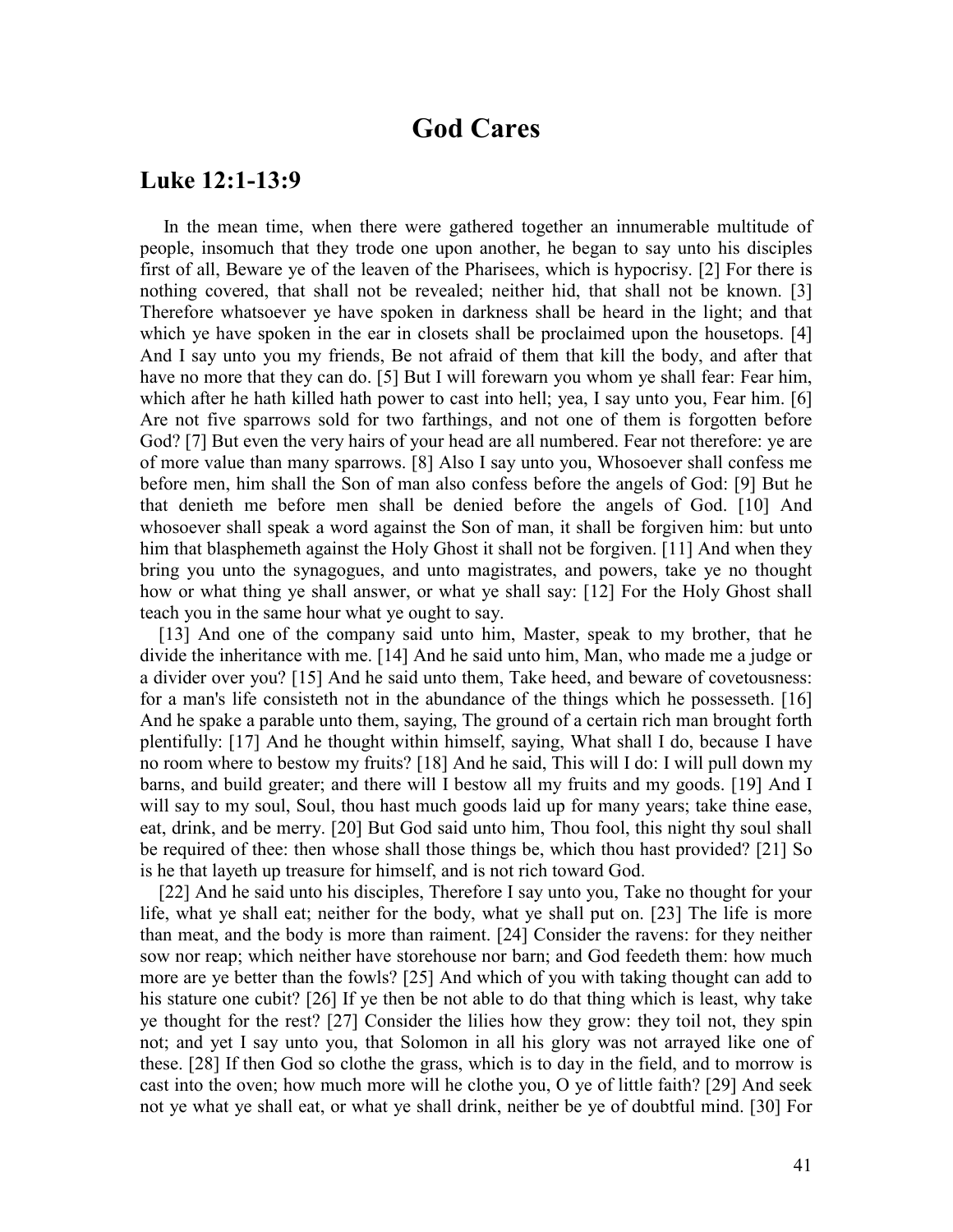all these things do the nations of the world seek after: and your Father knoweth that ye have need of these things.

[31] But rather seek ye the kingdom of God; and all these things shall be added unto you. [32] Fear not, little flock; for it is your Father's good pleasure to give you the kingdom. [33] Sell that ye have, and give alms; provide yourselves bags which wax not old, a treasure in the heavens that faileth not, where no thief approacheth, neither moth corrupteth. [34] For where your treasure is, there will your heart be also. [35] Let your loins be girded about, and your lights burning; [36] And ye yourselves like unto men that wait for their lord, when he will return from the wedding; that when he cometh and knocketh, they may open unto him immediately. [37] Blessed are those servants, whom the lord when he cometh shall find watching: verily I say unto you, that he shall gird himself, and make them to sit down to meat, and will come forth and serve them. [38] And if he shall come in the second watch, or come in the third watch, and find them so, blessed are those servants. [39] And this know, that if the goodman of the house had known what hour the thief would come, he would have watched, and not have suffered his house to be broken through. [40] Be ye therefore ready also: for the Son of man cometh at an hour when ye think not.

[41] Then Peter said unto him, Lord, speakest thou this parable unto us, or even to all? [42] And the Lord said, Who then is that faithful and wise steward, whom his lord shall make ruler over his household, to give them their portion of meat in due season? [43] Blessed is that servant, whom his lord when he cometh shall find so doing. [44] Of a truth I say unto you, that he will make him ruler over all that he hath. [45] But and if that servant say in his heart, My lord delayeth his coming; and shall begin to beat the menservants and maidens, and to eat and drink, and to be drunken; [46] The lord of that servant will come in a day when he looketh not for him, and at an hour when he is not aware, and will cut him in sunder, and will appoint him his portion with the unbelievers. [47] And that servant, which knew his lord's will, and prepared not himself, neither did according to his will, shall be beaten with many stripes. [48] But he that knew not, and did commit things worthy of stripes, shall be beaten with few stripes. For unto whomsoever much is given, of him shall be much required: and to whom men have committed much, of him they will ask the more.

[49] I am come to send fire on the earth; and what will I if it be already kindled? [50] But I have a baptism to be baptized with; and how am I straitened till it be accomplished! [51] Suppose ye that I am come to give peace on earth? I tell you, Nay; but rather division: [52] For from henceforth there shall be five in one house divided, three against two, and two against three. [53] The father shall be divided against the son, and the son against the father; the mother against the daughter, and the daughter against the mother; the mother in law against her daughter in law, and the daughter in law against her mother in law.

 [54] And he said also to the people, When ye see a cloud rise out of the west, straightway ye say, There cometh a shower; and so it is. [55] And when ye see the south wind blow, ye say, There will be heat; and it cometh to pass. [56] Ye hypocrites, ye can discern the face of the sky and of the earth; but how is it that ye do not discern this time? [57] Yea, and why even of yourselves judge ye not what is right?

 [58] When thou goest with thine adversary to the magistrate, as thou art in the way, give diligence that thou mayest be delivered from him; lest he hale thee to the judge, and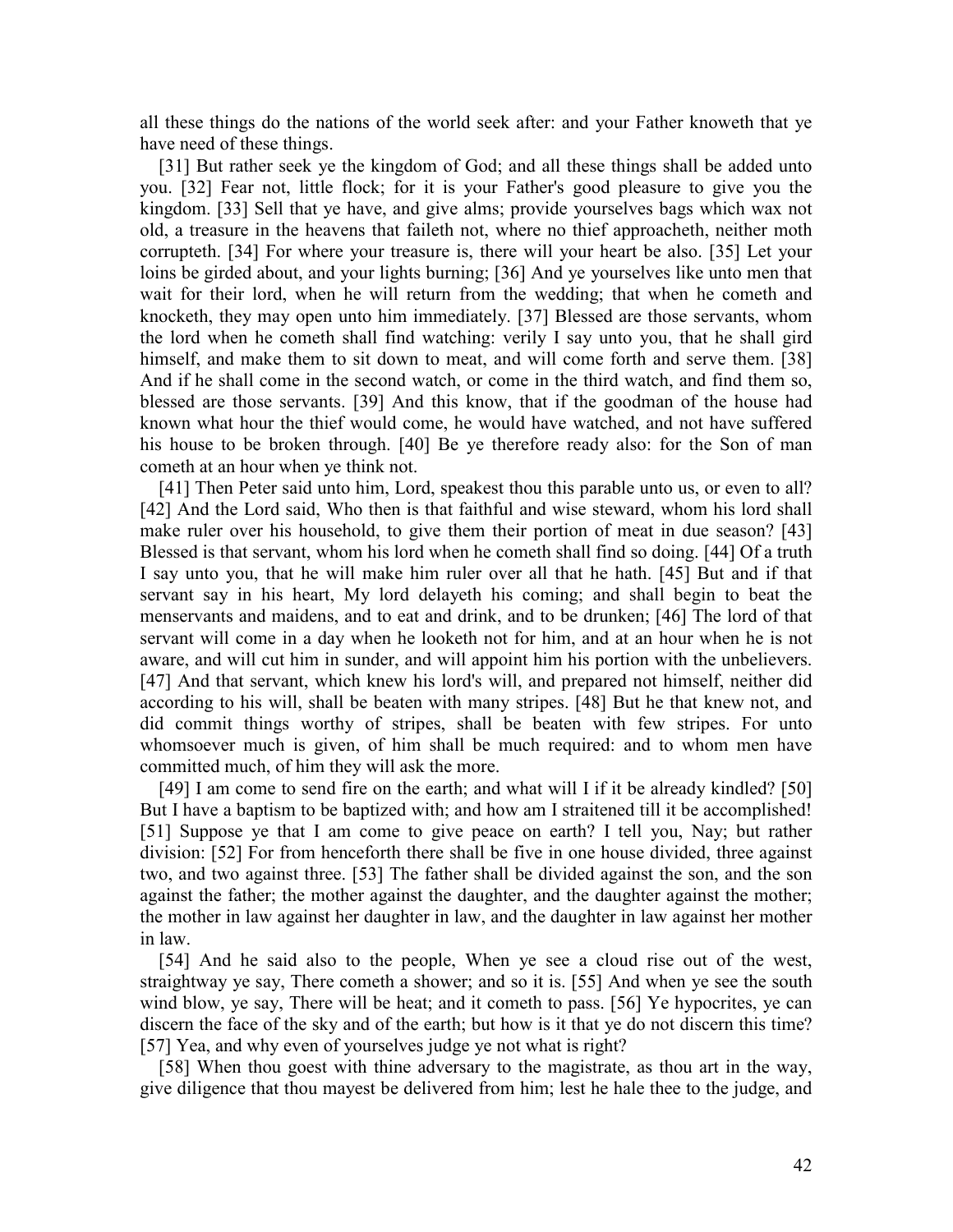the judge deliver thee to the officer, and the officer cast thee into prison. [59] I tell thee, thou shalt not depart thence, till thou hast paid the very last mite.

[13:1] There were present at that season some that told him of the Galilaeans, whose blood Pilate had mingled with their sacrifices. [2] And Jesus answering said unto them, Suppose ye that these Galilaeans were sinners above all the Galilaeans, because they suffered such things? [3] I tell you, Nay: but, except ye repent, ye shall all likewise perish. [4] Or those eighteen, upon whom the tower in Siloam fell, and slew them, think ye that they were sinners above all men that dwelt in Jerusalem? [5] I tell you, Nay: but, except ye repent, ye shall all likewise perish.

 [6] He spake also this parable; A certain man had a fig tree planted in his vineyard; and he came and sought fruit thereon, and found none. [7] Then said he unto the dresser of his vineyard, Behold, these three years I come seeking fruit on this fig tree, and find none: cut it down; why cumbereth it the ground? [8] And he answering said unto him, Lord, let it alone this year also, till I shall dig about it, and dung it: [9] And if it bear fruit, well: and if not, then after that thou shalt cut it down.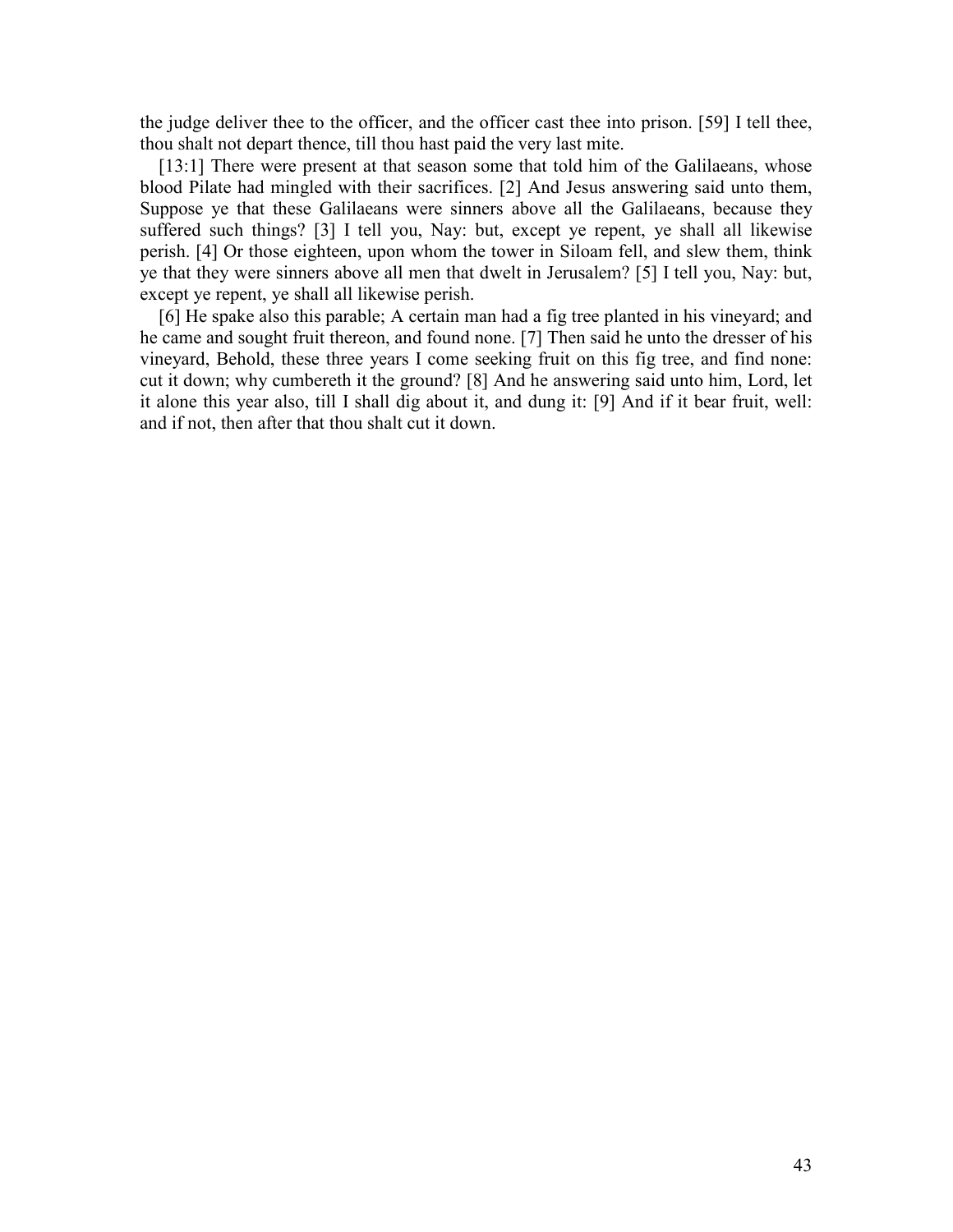# Discipleship

#### Luke 14:25-35

 And there went great multitudes with him: and he turned, and said unto them, [26] If any man come to me, and hate not his father, and mother, and wife, and children, and brethren, and sisters, yea, and his own life also, he cannot be my disciple. [27] And whosoever doth not bear his cross, and come after me, cannot be my disciple. [28] For which of you, intending to build a tower, sitteth not down first, and counteth the cost, whether he have sufficient to finish it? [29] Lest haply, after he hath laid the foundation, and is not able to finish it, all that behold it begin to mock him, [30] Saying, This man began to build, and was not able to finish. [31] Or what king, going to make war against another king, sitteth not down first, and consulteth whether he be able with ten thousand to meet him that cometh against him with twenty thousand? [32] Or else, while the other is yet a great way off, he sendeth an ambassage, and desireth conditions of peace. [33] So likewise, whosoever he be of you that forsaketh not all that he hath, he cannot be my disciple.

 [34] Salt is good: but if the salt have lost his savour, wherewith shall it be seasoned? [35] It is neither fit for the land, nor yet for the dunghill; but men cast it out. He that hath ears to hear, let him hear.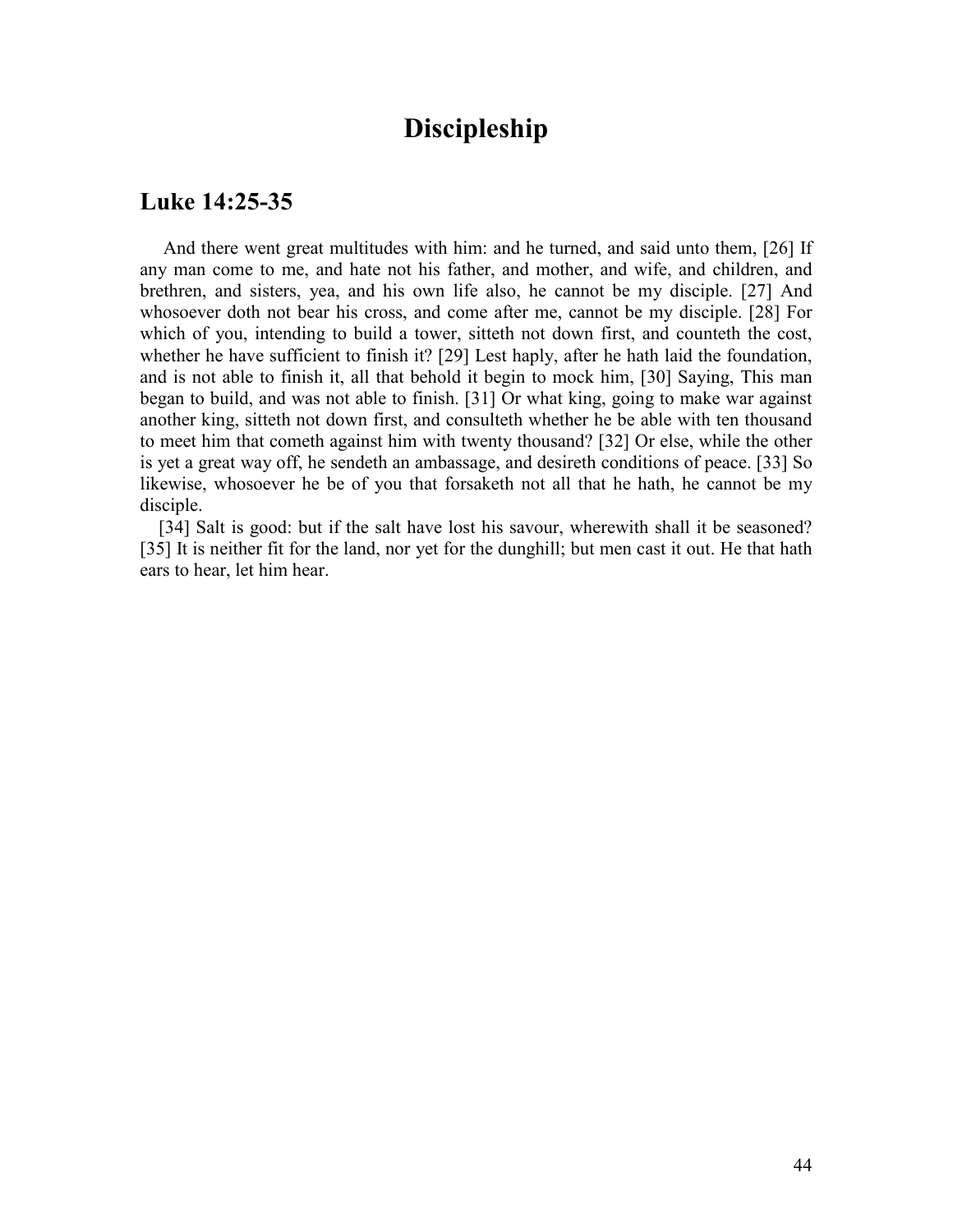# The Lost Parables

#### Luke 15:1-16:31

 Then drew near unto him all the publicans and sinners for to hear him. [2] And the Pharisees and scribes murmured, saying, This man receiveth sinners, and eateth with them.

 [3] And he spake this parable unto them, saying, [4] What man of you, having an hundred sheep, if he lose one of them, doth not leave the ninety and nine in the wilderness, and go after that which is lost, until he find it? [5] And when he hath found it, he layeth it on his shoulders, rejoicing. [6] And when he cometh home, he calleth together his friends and neighbours, saying unto them, Rejoice with me; for I have found my sheep which was lost. [7] I say unto you, that likewise joy shall be in heaven over one sinner that repenteth, more than over ninety and nine just persons, which need no repentance.

 [8] Either what woman having ten pieces of silver, if she lose one piece, doth not light a candle, and sweep the house, and seek diligently till she find it? [9] And when she hath found it, she calleth her friends and her neighbours together, saying, Rejoice with me; for I have found the piece which I had lost. [10] Likewise, I say unto you, there is joy in the presence of the angels of God over one sinner that repenteth.

[11] And he said, A certain man had two sons: [12] And the younger of them said to his father, Father, give me the portion of goods that falleth to me. And he divided unto them his living. [13] And not many days after the younger son gathered all together, and took his journey into a far country, and there wasted his substance with riotous living. [14] And when he had spent all, there arose a mighty famine in that land; and he began to be in want. [15] And he went and joined himself to a citizen of that country; and he sent him into his fields to feed swine. [16] And he would fain have filled his belly with the husks that the swine did eat: and no man gave unto him. [17] And when he came to himself, he said, How many hired servants of my father's have bread enough and to spare, and I perish with hunger! [18] I will arise and go to my father, and will say unto him, Father, I have sinned against heaven, and before thee, [19] And am no more worthy to be called thy son: make me as one of thy hired servants. [20] And he arose, and came to his father. But when he was yet a great way off, his father saw him, and had compassion, and ran, and fell on his neck, and kissed him. [21] And the son said unto him, Father, I have sinned against heaven, and in thy sight, and am no more worthy to be called thy son. [22] But the father said to his servants, Bring forth the best robe, and put it on him; and put a ring on his hand, and shoes on his feet: [23] And bring hither the fatted calf, and kill it; and let us eat, and be merry: [24] For this my son was dead, and is alive again; he was lost, and is found. And they began to be merry. [25] Now his elder son was in the field: and as he came and drew nigh to the house, he heard musick and dancing. [26] And he called one of the servants, and asked what these things meant. [27] And he said unto him, Thy brother is come; and thy father hath killed the fatted calf, because he hath received him safe and sound. [28] And he was angry, and would not go in: therefore came his father out, and intreated him. [29] And he answering said to his father, Lo, these many years do I serve thee, neither transgressed I at any time thy commandment: and yet thou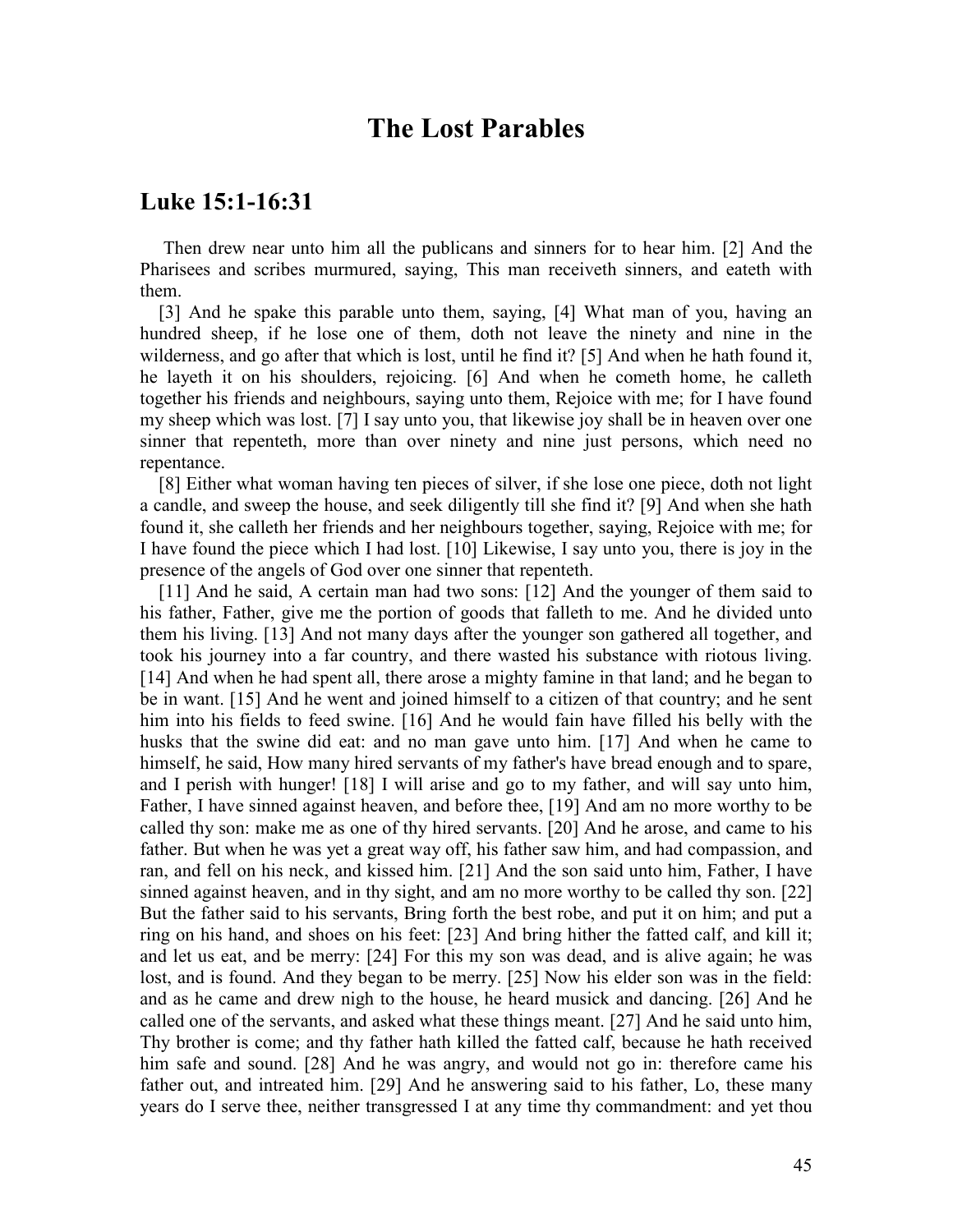never gavest me a kid, that I might make merry with my friends: [30] But as soon as this thy son was come, which hath devoured thy living with harlots, thou hast killed for him the fatted calf. [31] And he said unto him, Son, thou art ever with me, and all that I have is thine. [32] It was meet that we should make merry, and be glad: for this thy brother was dead, and is alive again; and was lost, and is found.

[16:1] And he said also unto his disciples, There was a certain rich man, which had a steward; and the same was accused unto him that he had wasted his goods. [2] And he called him, and said unto him, How is it that I hear this of thee? give an account of thy stewardship; for thou mayest be no longer steward. [3] Then the steward said within himself, What shall I do? for my lord taketh away from me the stewardship: I cannot dig; to beg I am ashamed. [4] I am resolved what to do, that, when I am put out of the stewardship, they may receive me into their houses. [5] So he called every one of his lord's debtors unto him, and said unto the first, How much owest thou unto my lord? [6] And he said, An hundred measures of oil. And he said unto him, Take thy bill, and sit down quickly, and write fifty. [7] Then said he to another, And how much owest thou? And he said, An hundred measures of wheat. And he said unto him, Take thy bill, and write fourscore. [8] And the lord commended the unjust steward, because he had done wisely: for the children of this world are in their generation wiser than the children of light. [9] And I say unto you, Make to yourselves friends of the mammon of unrighteousness; that, when ye fail, they may receive you into everlasting habitations. [10] He that is faithful in that which is least is faithful also in much: and he that is unjust in the least is unjust also in much. [11] If therefore ye have not been faithful in the unrighteous mammon, who will commit to your trust the true riches? [12] And if ye have not been faithful in that which is another man's, who shall give you that which is your own?

[13] No servant can serve two masters: for either he will hate the one, and love the other; or else he will hold to the one, and despise the other. Ye cannot serve God and mammon. [14] And the Pharisees also, who were covetous, heard all these things: and they derided him. [15] And he said unto them, Ye are they which justify yourselves before men; but God knoweth your hearts: for that which is highly esteemed among men is abomination in the sight of God. [16] The law and the prophets were until John: since that time the kingdom of God is preached, and every man presseth into it. [17] And it is easier for heaven and earth to pass, than one tittle of the law to fail. [18] Whosoever putteth away his wife, and marrieth another, committeth adultery: and whosoever marrieth her that is put away from her husband committeth adultery.

[19] There was a certain rich man, which was clothed in purple and fine linen, and fared sumptuously every day: [20] And there was a certain beggar named Lazarus, which was laid at his gate, full of sores, [21] And desiring to be fed with the crumbs which fell from the rich man's table: moreover the dogs came and licked his sores. [22] And it came to pass, that the beggar died, and was carried by the angels into Abraham's bosom: the rich man also died, and was buried; [23] And in hell he lift up his eyes, being in torments, and seeth Abraham afar off, and Lazarus in his bosom. [24] And he cried and said, Father Abraham, have mercy on me, and send Lazarus, that he may dip the tip of his finger in water, and cool my tongue; for I am tormented in this flame. [25] But Abraham said, Son, remember that thou in thy lifetime receivedst thy good things, and likewise Lazarus evil things: but now he is comforted, and thou art tormented. [26] And beside all this, between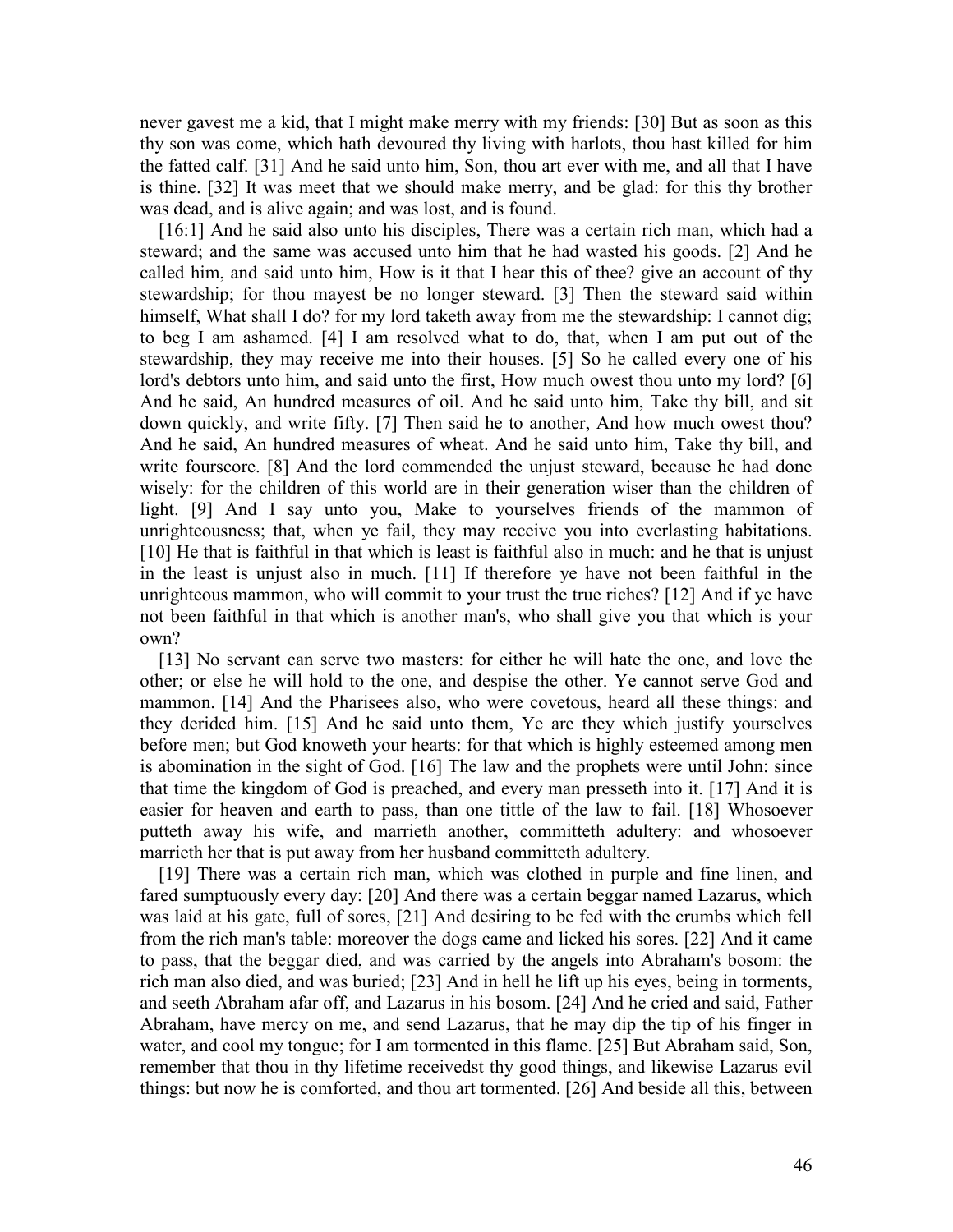us and you there is a great gulf fixed: so that they which would pass from hence to you cannot; neither can they pass to us, that would come from thence. [27] Then he said, I pray thee therefore, father, that thou wouldest send him to my father's house: [28] For I have five brethren; that he may testify unto them, lest they also come into this place of torment. [29] Abraham saith unto him, They have Moses and the prophets; let them hear them. [30] And he said, Nay, father Abraham: but if one went unto them from the dead, they will repent. [31] And he said unto him, If they hear not Moses and the prophets, neither will they be persuaded, though one rose from the dead.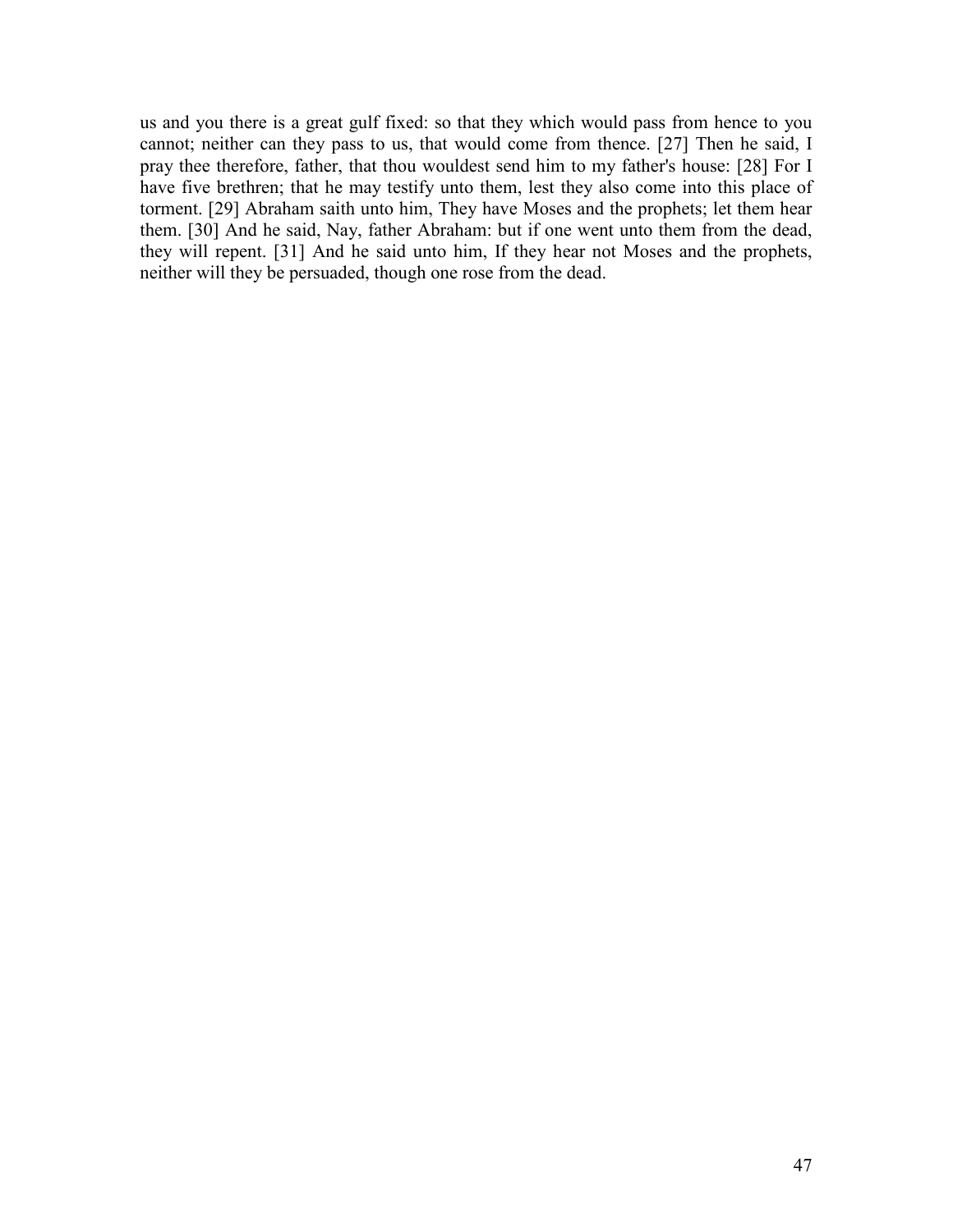# The Second Coming

#### Luke 17:20-37

 And when he was demanded of the Pharisees, when the kingdom of God should come, he answered them and said, The kingdom of God cometh not with observation: [21] Neither shall they say, Lo here! or, lo there! for, behold, the kingdom of God is within you. [22] And he said unto the disciples, The days will come, when ye shall desire to see one of the days of the Son of man, and ye shall not see it. [23] And they shall say to you, See here; or, see there: go not after them, nor follow them. [24] For as the lightning, that lighteneth out of the one part under heaven, shineth unto the other part under heaven; so shall also the Son of man be in his day. [25] But first must he suffer many things, and be rejected of this generation. [26] And as it was in the days of Noe, so shall it be also in the days of the Son of man. [27] They did eat, they drank, they married wives, they were given in marriage, until the day that Noe entered into the ark, and the flood came, and destroyed them all. [28] Likewise also as it was in the days of Lot; they did eat, they drank, they bought, they sold, they planted, they builded; [29] But the same day that Lot went out of Sodom it rained fire and brimstone from heaven, and destroyed them all. [30] Even thus shall it be in the day when the Son of man is revealed. [31] In that day, he which shall be upon the housetop, and his stuff in the house, let him not come down to take it away: and he that is in the field, let him likewise not return back. [32] Remember Lot's wife. [33] Whosoever shall seek to save his life shall lose it; and whosoever shall lose his life shall preserve it. [34] I tell you, in that night there shall be two men in one bed; the one shall be taken, and the other shall be left. [35] Two women shall be grinding together; the one shall be taken, and the other left. [36] Two men shall be in the field; the one shall be taken, and the other left. [37] And they answered and said unto him, Where, Lord? And he said unto them, Wheresoever the body is, thither will the eagles be gathered together.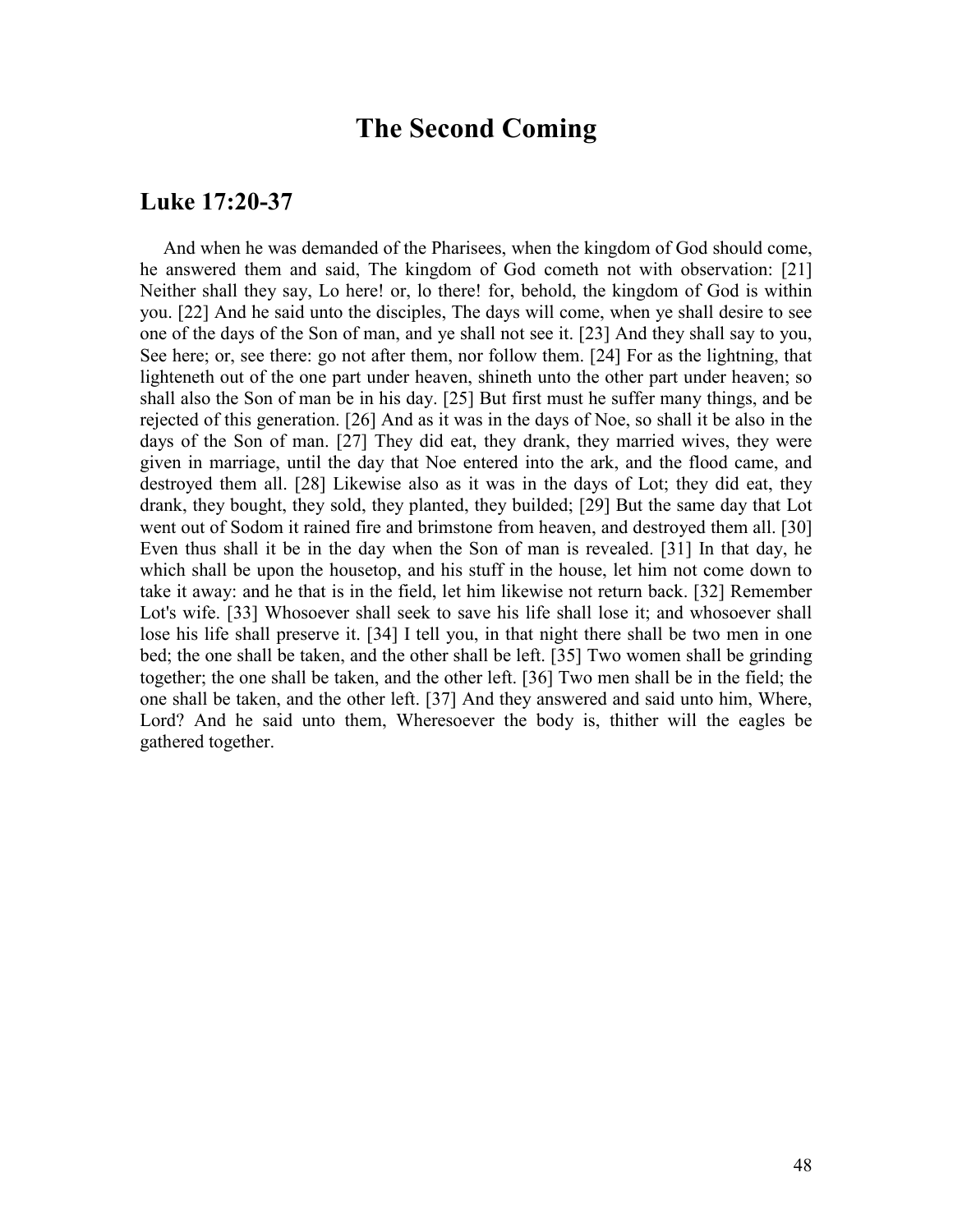# Parables on Prayer

#### Luke 18:1-14

 And he spake a parable unto them to this end, that men ought always to pray, and not to faint; [2] Saying, There was in a city a judge, which feared not God, neither regarded man: [3] And there was a widow in that city; and she came unto him, saying, Avenge me of mine adversary. [4] And he would not for a while: but afterward he said within himself, Though I fear not God, nor regard man; [5] Yet because this widow troubleth me, I will avenge her, lest by her continual coming she weary me. [6] And the Lord said, Hear what the unjust judge saith. [7] And shall not God avenge his own elect, which cry day and night unto him, though he bear long with them? [8] I tell you that he will avenge them speedily. Nevertheless when the Son of man cometh, shall he find faith on the earth? [9] And he spake this parable unto certain which trusted in themselves that they were righteous, and despised others: [10] Two men went up into the temple to pray; the one a Pharisee, and the other a publican. [11] The Pharisee stood and prayed thus with himself, God, I thank thee, that I am not as other men are, extortioners, unjust, adulterers, or even as this publican. [12] I fast twice in the week, I give tithes of all that I possess. [13] And the publican, standing afar off, would not lift up so much as his eyes unto heaven, but smote upon his breast, saying, God be merciful to me a sinner. [14] I tell you, this man went down to his house justified rather than the other: for every one that exalteth himself shall be abased; and he that humbleth himself shall be exalted.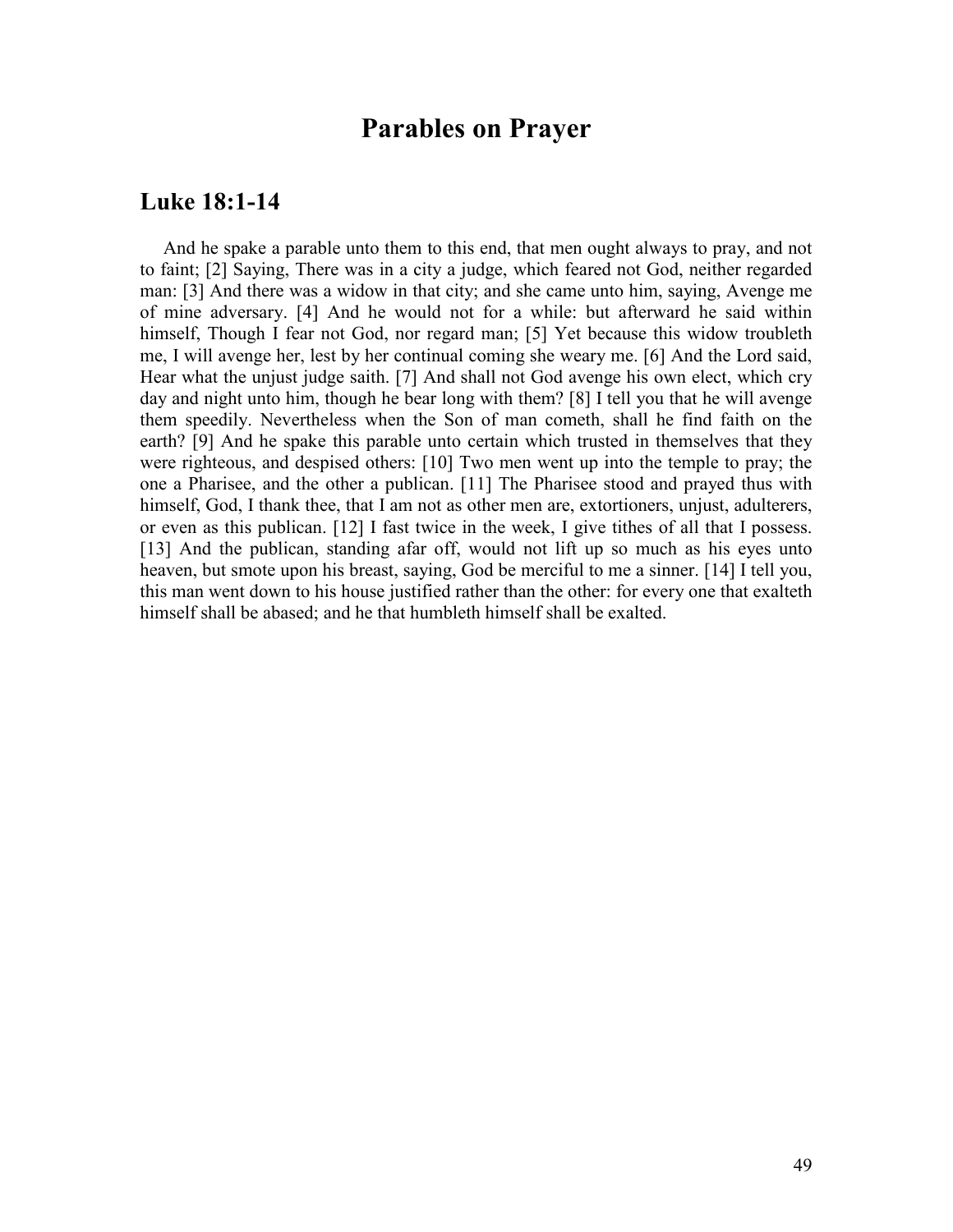# The End of Timetables

#### Luke 21:5-36

 And as some spake of the temple, how it was adorned with goodly stones and gifts, he said, [6] As for these things which ye behold, the days will come, in the which there shall not be left one stone upon another, that shall not be thrown down. [7] And they asked him, saying, Master, but when shall these things be? and what sign will there be when these things shall come to pass? [8] And he said, Take heed that ye be not deceived: for many shall come in my name, saying, I am Christ; and the time draweth near: go ye not therefore after them. [9] But when ye shall hear of wars and commotions, be not terrified: for these things must first come to pass; but the end is not by and by. [10] Then said he unto them, Nation shall rise against nation, and kingdom against kingdom: [11] And great earthquakes shall be in divers places, and famines, and pestilences; and fearful sights and great signs shall there be from heaven. [12] But before all these, they shall lay their hands on you, and persecute you, delivering you up to the synagogues, and into prisons, being brought before kings and rulers for my name's sake. [13] And it shall turn to you for a testimony. [14] Settle it therefore in your hearts, not to meditate before what ye shall answer: [15] For I will give you a mouth and wisdom, which all your adversaries shall not be able to gainsay nor resist. [16] And ye shall be betrayed both by parents, and brethren, and kinsfolks, and friends; and some of you shall they cause to be put to death. [17] And ye shall be hated of all men for my name's sake. [18] But there shall not an hair of your head perish. [19] In your patience possess ye your souls. [20] And when ye shall see Jerusalem compassed with armies, then know that the desolation thereof is nigh. [21] Then let them which are in Judaea flee to the mountains; and let them which are in the midst of it depart out; and let not them that are in the countries enter thereinto. [22] For these be the days of vengeance, that all things which are written may be fulfilled. [23] But woe unto them that are with child, and to them that give suck, in those days! for there shall be great distress in the land, and wrath upon this people. [24] And they shall fall by the edge of the sword, and shall be led away captive into all nations: and Jerusalem shall be trodden down of the Gentiles, until the times of the Gentiles be fulfilled.

 [25] And there shall be signs in the sun, and in the moon, and in the stars; and upon the earth distress of nations, with perplexity; the sea and the waves roaring; [26] Men's hearts failing them for fear, and for looking after those things which are coming on the earth: for the powers of heaven shall be shaken. [27] And then shall they see the Son of man coming in a cloud with power and great glory. [28] And when these things begin to come to pass, then look up, and lift up your heads; for your redemption draweth nigh. [29] And he spake to them a parable; Behold the fig tree, and all the trees; [30] When they now shoot forth, ye see and know of your own selves that summer is now nigh at hand. [31] So likewise ye, when ye see these things come to pass, know ye that the kingdom of God is nigh at hand. [32] Verily I say unto you, This generation shall not pass away, till all be fulfilled. [33] Heaven and earth shall pass away: but my words shall not pass away.

[34] And take heed to yourselves, lest at any time your hearts be overcharged with surfeiting, and drunkenness, and cares of this life, and so that day come upon you unawares. [35] For as a snare shall it come on all them that dwell on the face of the whole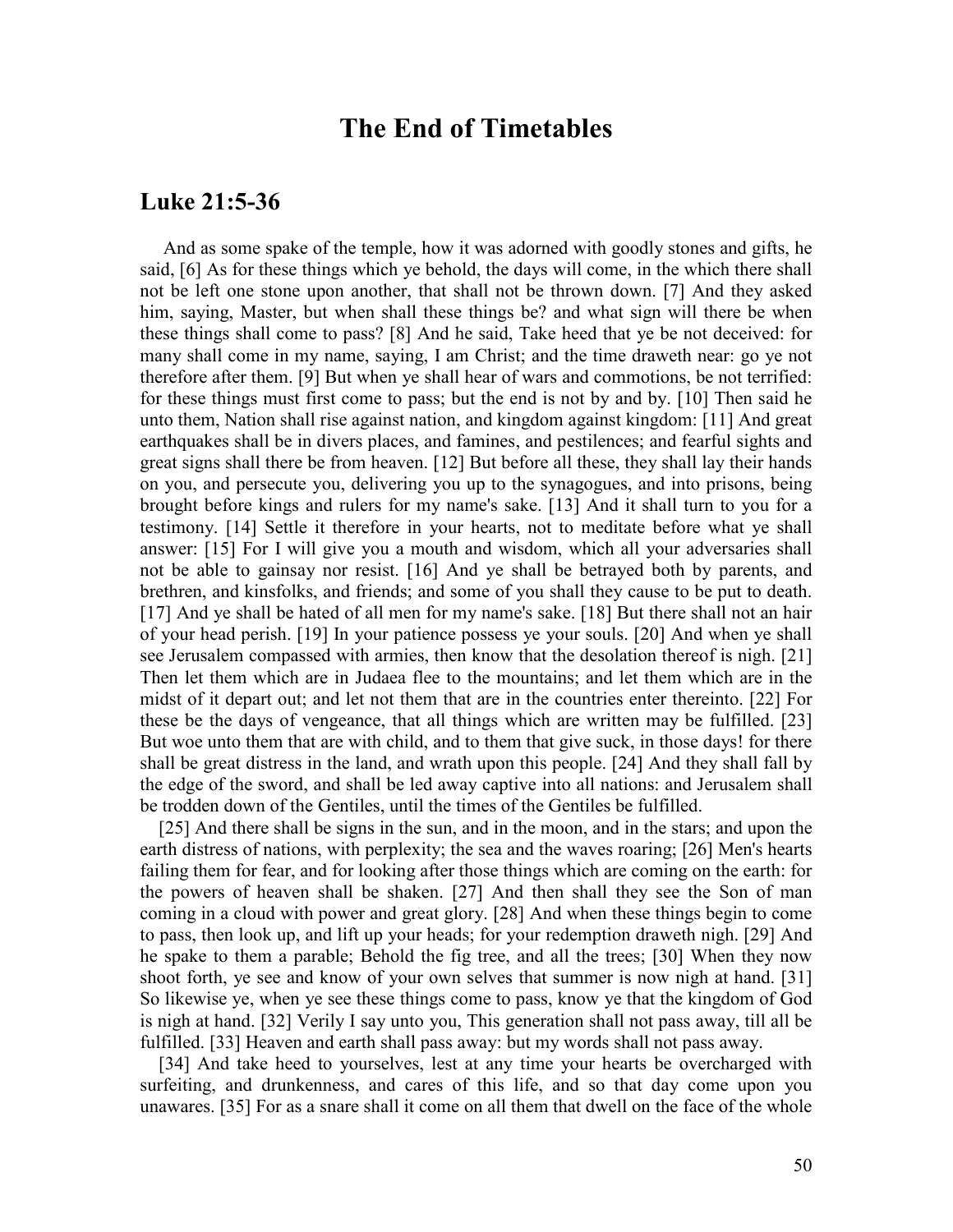earth. [36] Watch ye therefore, and pray always, that ye may be accounted worthy to escape all these things that shall come to pass, and to stand before the Son of man.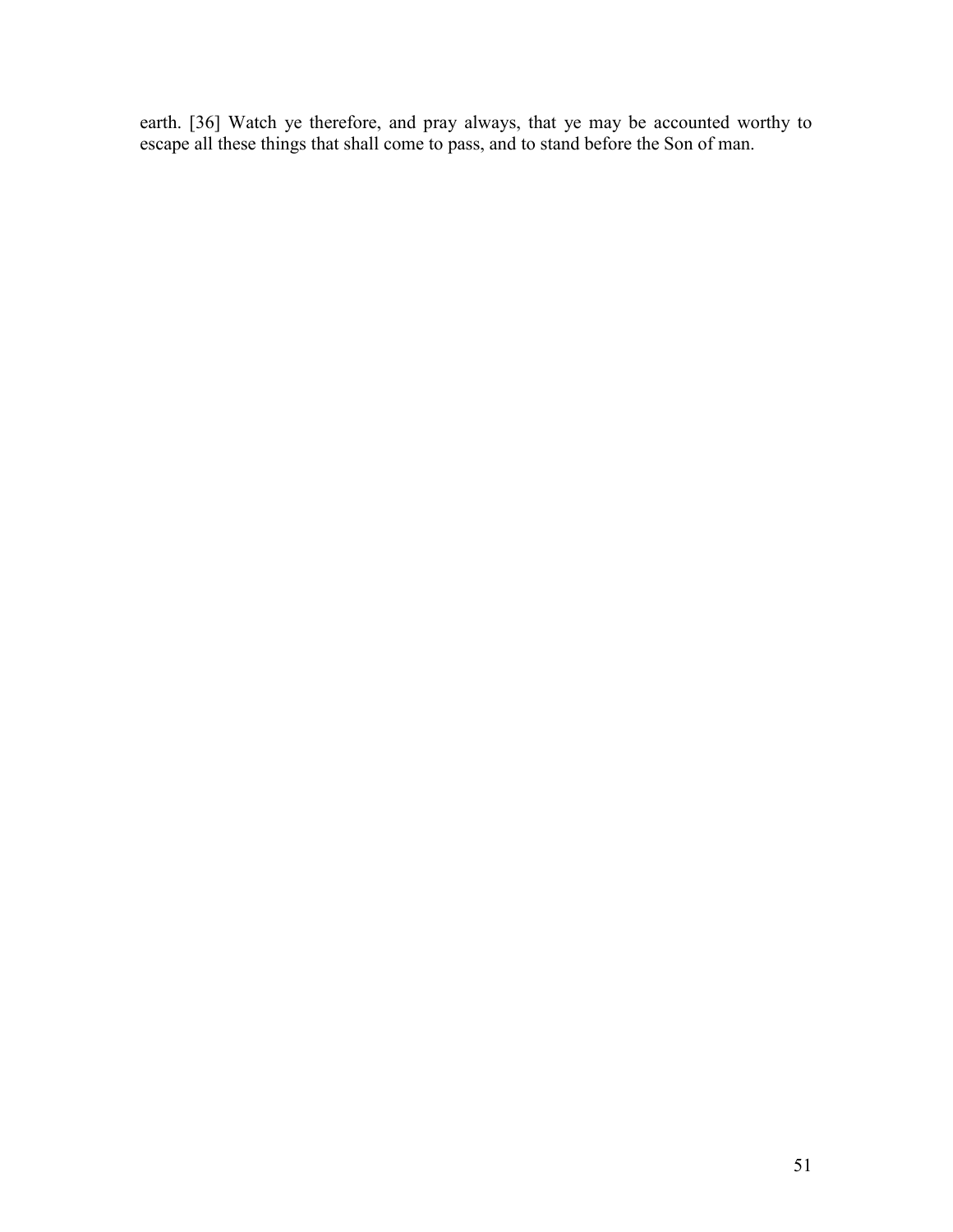# Sermons From the Book of John

### Jesus Meets Nicodemus

### John 3:1-21

 There was a man of the Pharisees, named Nicodemus, a ruler of the Jews: [2] The same came to Jesus by night, and said unto him, Rabbi, we know that thou art a teacher come from God: for no man can do these miracles that thou doest, except God be with him. [3] Jesus answered and said unto him, Verily, verily, I say unto thee, Except a man be born again, he cannot see the kingdom of God. [4] Nicodemus saith unto him, How can a man be born when he is old? can he enter the second time into his mother's womb, and be born? [5] Jesus answered, Verily, verily, I say unto thee, Except a man be born of water and of the Spirit, he cannot enter into the kingdom of God. [6] That which is born of the flesh is flesh; and that which is born of the Spirit is spirit. [7] Marvel not that I said unto thee, Ye must be born again. [8] The wind bloweth where it listeth, and thou hearest the sound thereof, but canst not tell whence it cometh, and whither it goeth: so is every one that is born of the Spirit. [9] Nicodemus answered and said unto him, How can these things be? [10] Jesus answered and said unto him, Art thou a master of Israel, and knowest not these things? [11] Verily, verily, I say unto thee, We speak that we do know, and testify that we have seen; and ye receive not our witness. [12] If I have told you earthly things, and ye believe not, how shall ye believe, if I tell you of heavenly things? [13] And no man hath ascended up to heaven, but he that came down from heaven, even the Son of man which is in heaven.

 [14] And as Moses lifted up the serpent in the wilderness, even so must the Son of man be lifted up: [15] That whosoever believeth in him should not perish, but have eternal life.

 [16] For God so loved the world, that he gave his only begotten Son, that whosoever believeth in him should not perish, but have everlasting life. [17] For God sent not his Son into the world to condemn the world; but that the world through him might be saved.

 [18] He that believeth on him is not condemned: but he that believeth not is condemned already, because he hath not believed in the name of the only begotten Son of God. [19] And this is the condemnation, that light is come into the world, and men loved darkness rather than light, because their deeds were evil. [20] For every one that doeth evil hateth the light, neither cometh to the light, lest his deeds should be reproved. [21] But he that doeth truth cometh to the light, that his deeds may be made manifest, that they are wrought in God.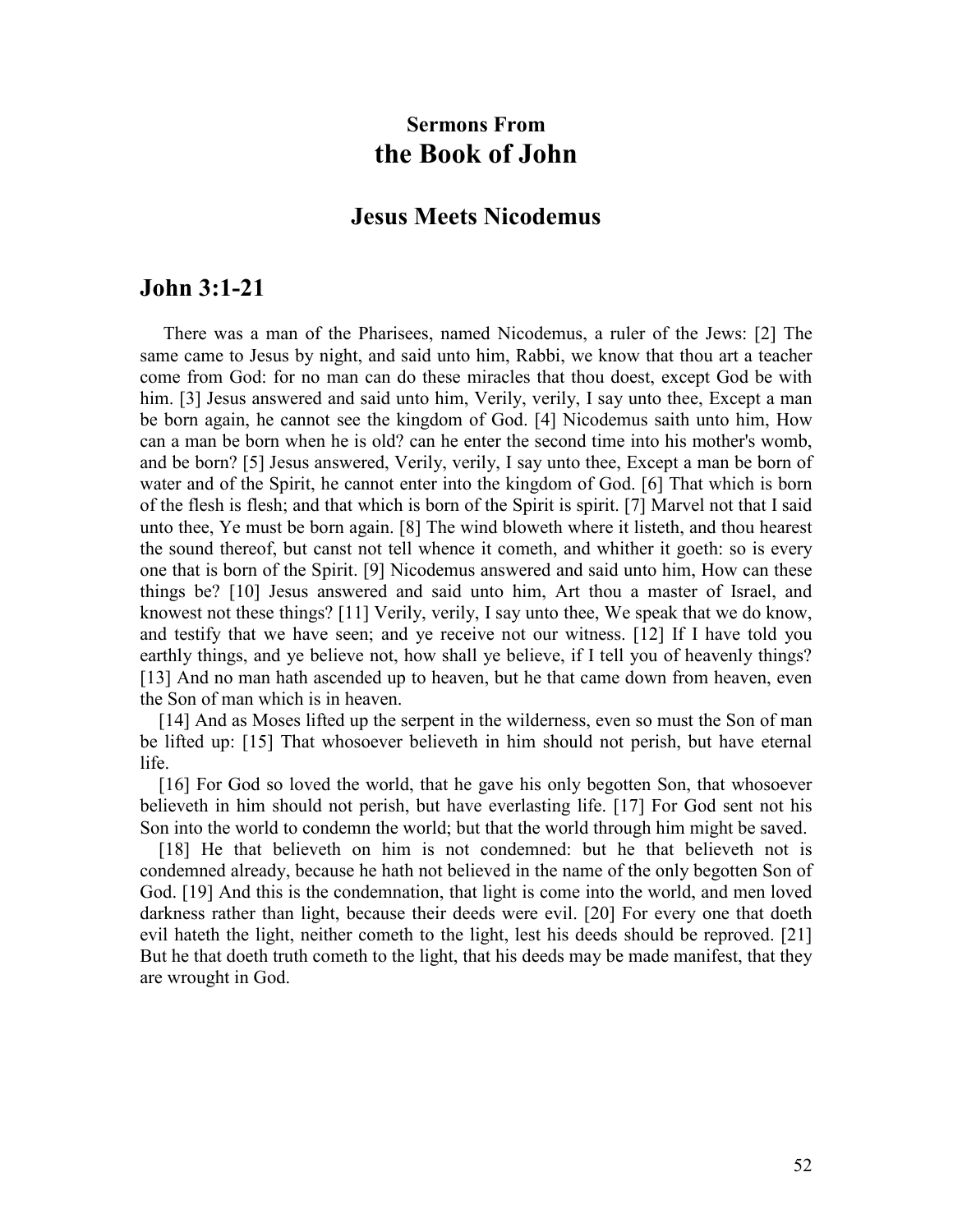# Woman at the well

#### John 4:5-38

 Then cometh he to a city of Samaria, which is called Sychar, near to the parcel of ground that Jacob gave to his son Joseph. [6] Now Jacob's well was there. Jesus therefore, being wearied with his journey, sat thus on the well: and it was about the sixth hour. [7] There cometh a woman of Samaria to draw water: Jesus saith unto her, Give me to drink. [8] (For his disciples were gone away unto the city to buy meat.) [9] Then saith the woman of Samaria unto him, How is it that thou, being a Jew, askest drink of me, which am a woman of Samaria? for the Jews have no dealings with the Samaritans. [10] Jesus answered and said unto her, If thou knewest the gift of God, and who it is that saith to thee, Give me to drink; thou wouldest have asked of him, and he would have given thee living water. [11] The woman saith unto him, Sir, thou hast nothing to draw with, and the well is deep: from whence then hast thou that living water? [12] Art thou greater than our father Jacob, which gave us the well, and drank thereof himself, and his children, and his cattle? [13] Jesus answered and said unto her, Whosoever drinketh of this water shall thirst again: [14] But whosoever drinketh of the water that I shall give him shall never thirst; but the water that I shall give him shall be in him a well of water springing up into everlasting life. [15] The woman saith unto him, Sir, give me this water, that I thirst not, neither come hither to draw. [16] Jesus saith unto her, Go, call thy husband, and come hither. [17] The woman answered and said, I have no husband. Jesus said unto her, Thou hast well said, I have no husband: [18] For thou hast had five husbands; and he whom thou now hast is not thy husband: in that saidst thou truly. [19] The woman saith unto him, Sir, I perceive that thou art a prophet. [20] Our fathers worshipped in this mountain; and ye say, that in Jerusalem is the place where men ought to worship. [21] Jesus saith unto her, Woman, believe me, the hour cometh, when ye shall neither in this mountain, nor yet at Jerusalem, worship the Father. [22] Ye worship ye know not what: we know what we worship: for salvation is of the Jews. [23] But the hour cometh, and now is, when the true worshippers shall worship the Father in spirit and in truth: for the Father seeketh such to worship him. [24] God is a Spirit: and they that worship him must worship him in spirit and in truth. [25] The woman saith unto him, I know that Messias cometh, which is called Christ: when he is come, he will tell us all things. [26] Jesus saith unto her, I that speak unto thee am he.

[27] And upon this came his disciples, and marvelled that he talked with the woman: yet no man said, What seekest thou? or, Why talkest thou with her? [28] The woman then left her waterpot, and went her way into the city, and saith to the men, [29] Come, see a man, which told me all things that ever I did: is not this the Christ? [30] Then they went out of the city, and came unto him.

 [31] In the mean while his disciples prayed him, saying, Master, eat. [32] But he said unto them, I have meat to eat that ye know not of. [33] Therefore said the disciples one to another, Hath any man brought him ought to eat? [34] Jesus saith unto them, My meat is to do the will of him that sent me, and to finish his work. [35] Say not ye, There are yet four months, and then cometh harvest? behold, I say unto you, Lift up your eyes, and look on the fields; for they are white already to harvest. [36] And he that reapeth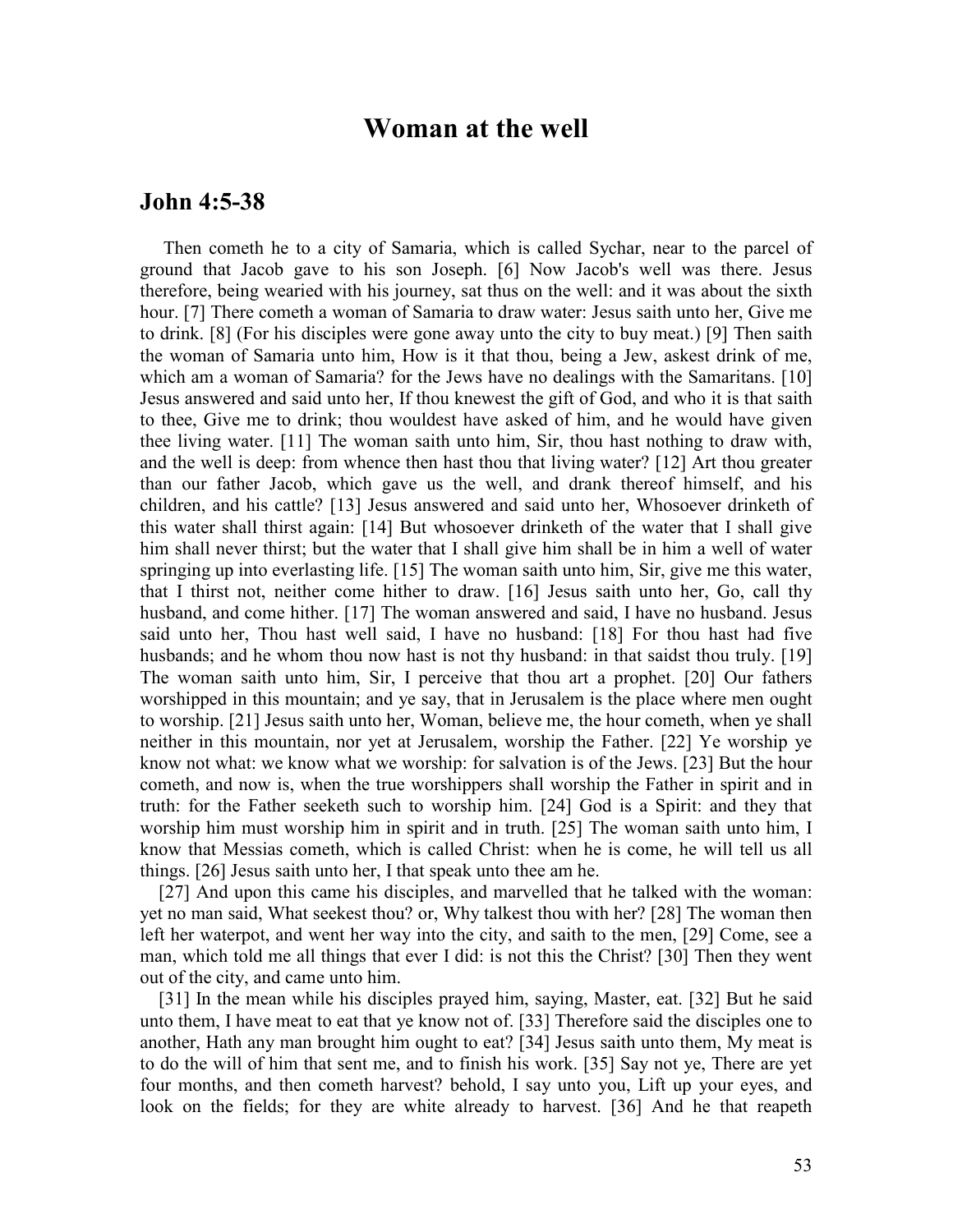receiveth wages, and gathereth fruit unto life eternal: that both he that soweth and he that reapeth may rejoice together. [37] And herein is that saying true, One soweth, and another reapeth. [38] I sent you to reap that whereon ye bestowed no labour: other men laboured, and ye are entered into their labours.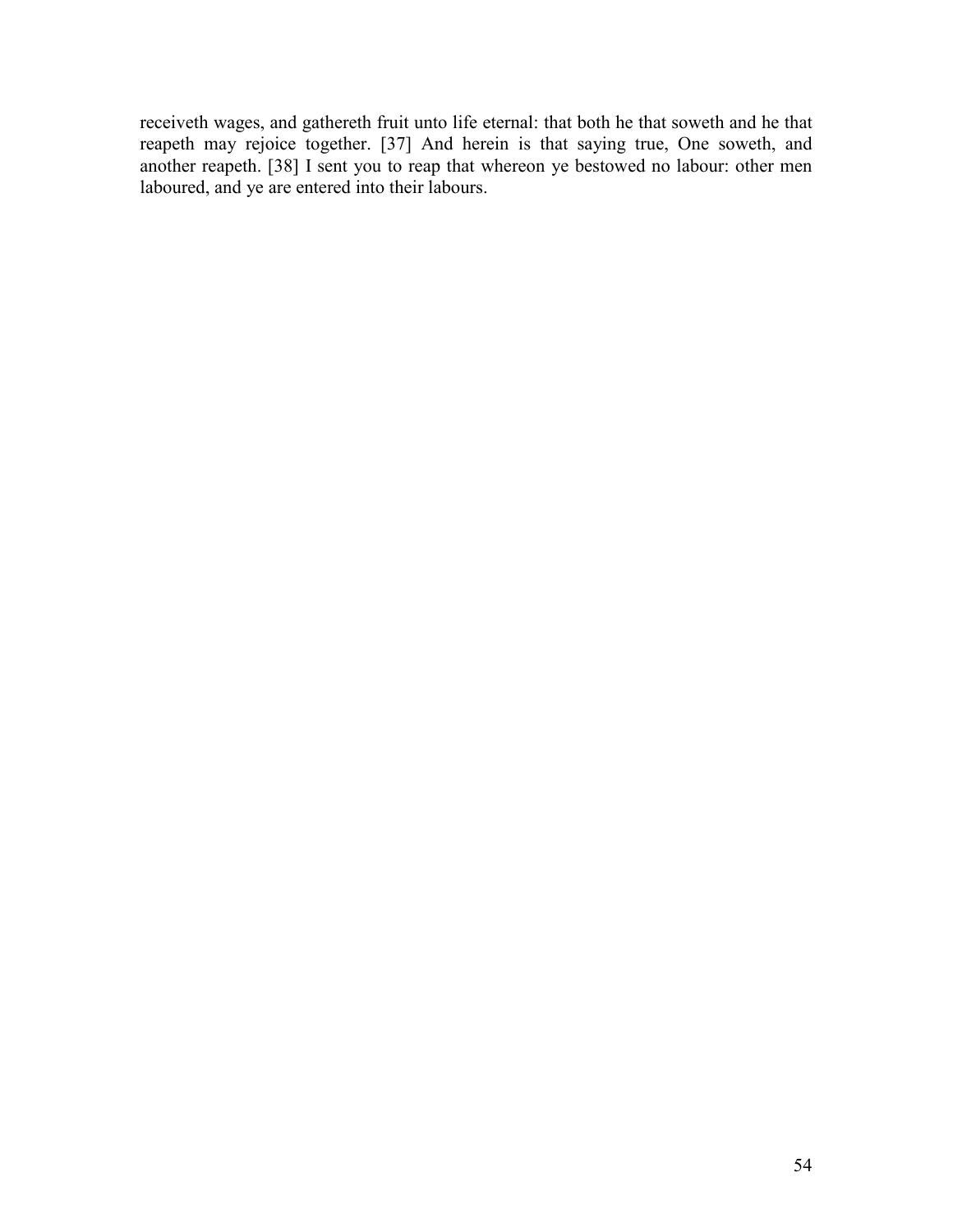# His Equality With God

#### John 5:17-47

 But Jesus answered them, My Father worketh hitherto, and I work. [18] Therefore the Jews sought the more to kill him, because he not only had broken the sabbath, but said also that God was his Father, making himself equal with God. [19] Then answered Jesus and said unto them, Verily, verily, I say unto you, The Son can do nothing of himself, but what he seeth the Father do: for what things soever he doeth, these also doeth the Son likewise. [20] For the Father loveth the Son, and sheweth him all things that himself doeth: and he will shew him greater works than these, that ye may marvel. [21] For as the Father raiseth up the dead, and quickeneth them; even so the Son quickeneth whom he will. [22] For the Father judgeth no man, but hath committed all judgment unto the Son: [23] That all men should honour the Son, even as they honour the Father. He that honoureth not the Son honoureth not the Father which hath sent him. [24] Verily, verily, I say unto you, He that heareth my word, and believeth on him that sent me, hath everlasting life, and shall not come into condemnation; but is passed from death unto life. [25] Verily, verily, I say unto you, The hour is coming, and now is, when the dead shall hear the voice of the Son of God: and they that hear shall live. [26] For as the Father hath life in himself; so hath he given to the Son to have life in himself; [27] And hath given him authority to execute judgment also, because he is the Son of man. [28] Marvel not at this: for the hour is coming, in the which all that are in the graves shall hear his voice, [29] And shall come forth; they that have done good, unto the resurrection of life; and they that have done evil, unto the resurrection of damnation. [30] I can of mine own self do nothing: as I hear, I judge: and my judgment is just; because I seek not mine own will, but the will of the Father which hath sent me. [31] If I bear witness of myself, my witness is not true.

 [32] There is another that beareth witness of me; and I know that the witness which he witnesseth of me is true. [33] Ye sent unto John, and he bare witness unto the truth. [34] But I receive not testimony from man: but these things I say, that ye might be saved. [35] He was a burning and a shining light: and ye were willing for a season to rejoice in his light.

 [36] But I have greater witness than that of John: for the works which the Father hath given me to finish, the same works that I do, bear witness of me, that the Father hath sent me. [37] And the Father himself, which hath sent me, hath borne witness of me. Ye have neither heard his voice at any time, nor seen his shape. [38] And ye have not his word abiding in you: for whom he hath sent, him ye believe not.

 [39] Search the scriptures; for in them ye think ye have eternal life: and they are they which testify of me. [40] And ye will not come to me, that ye might have life. [41] I receive not honour from men. [42] But I know you, that ye have not the love of God in you. [43] I am come in my Father's name, and ye receive me not: if another shall come in his own name, him ye will receive. [44] How can ye believe, which receive honour one of another, and seek not the honour that cometh from God only? [45] Do not think that I will accuse you to the Father: there is one that accuseth you, even Moses, in whom ye trust. [46] For had ye believed Moses, ye would have believed me: for he wrote of me. [47] But if ye believe not his writings, how shall ye believe my words?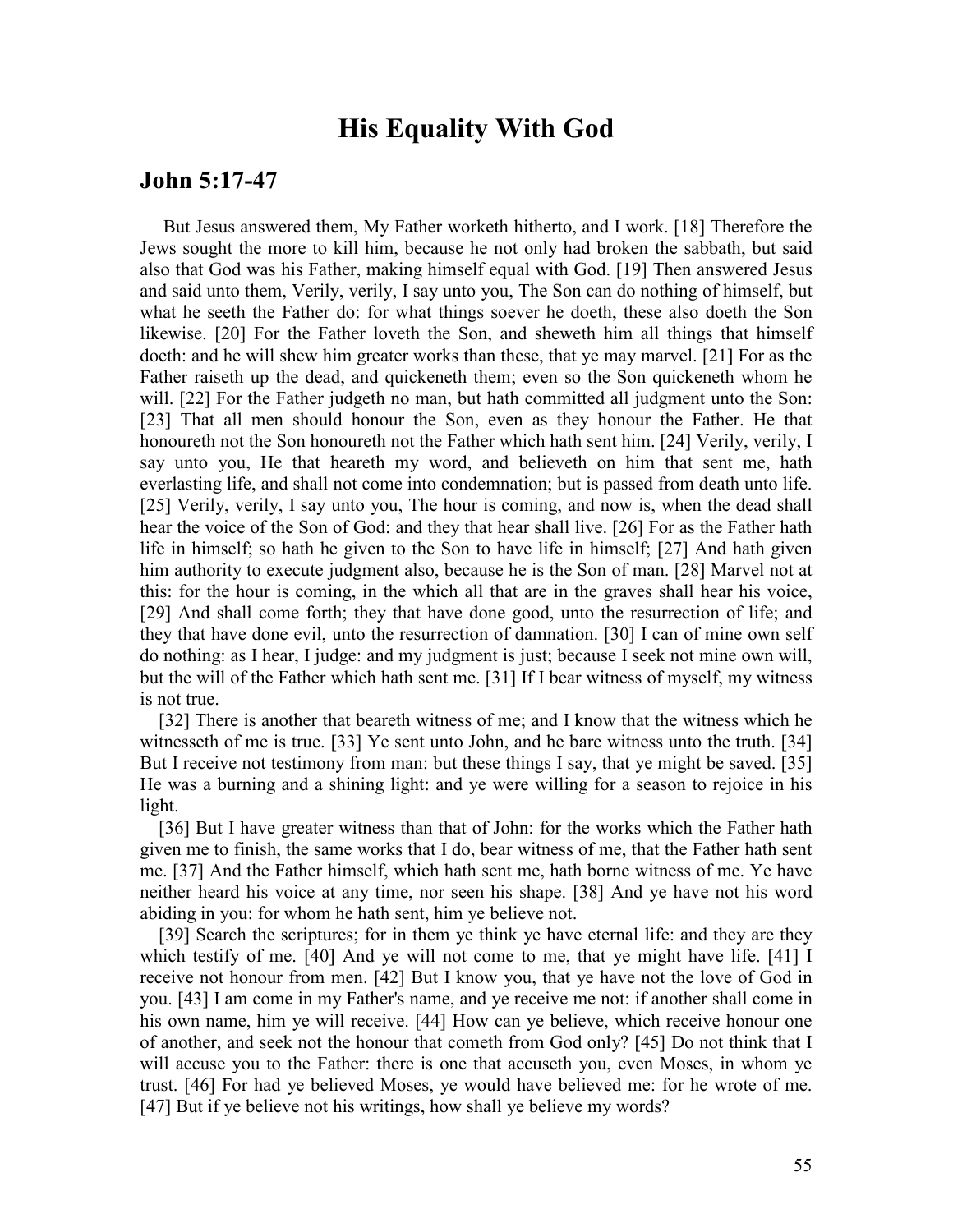# Bread of Heaven

### John 6:26-58

 Jesus answered them and said, Verily, verily, I say unto you, Ye seek me, not because ye saw the miracles, but because ye did eat of the loaves, and were filled. [27] Labour not for the meat which perisheth, but for that meat which endureth unto everlasting life, which the Son of man shall give unto you: for him hath God the Father sealed. [28] Then said they unto him, What shall we do, that we might work the works of God? [29] Jesus answered and said unto them, This is the work of God, that ye believe on him whom he hath sent. [30] They said therefore unto him, What sign shewest thou then, that we may see, and believe thee? what dost thou work? [31] Our fathers did eat manna in the desert; as it is written, He gave them bread from heaven to eat. [32] Then Jesus said unto them, Verily, verily, I say unto you, Moses gave you not that bread from heaven; but my Father giveth you the true bread from heaven. [33] For the bread of God is he which cometh down from heaven, and giveth life unto the world. [34] Then said they unto him, Lord, evermore give us this bread. [35] And Jesus said unto them, I am the bread of life: he that cometh to me shall never hunger; and he that believeth on me shall never thirst. [36] But I said unto you, That ye also have seen me, and believe not. [37] All that the Father giveth me shall come to me; and him that cometh to me I will in no wise cast out. [38] For I came down from heaven, not to do mine own will, but the will of him that sent me. [39] And this is the Father's will which hath sent me, that of all which he hath given me I should lose nothing, but should raise it up again at the last day. [40] And this is the will of him that sent me, that every one which seeth the Son, and believeth on him, may have everlasting life: and I will raise him up at the last day. [41] The Jews then murmured at him, because he said, I am the bread which came down from heaven. [42] And they said, Is not this Jesus, the son of Joseph, whose father and mother we know? how is it then that he saith, I came down from heaven? [43] Jesus therefore answered and said unto them, Murmur not among yourselves. [44] No man can come to me, except the Father which hath sent me draw him: and I will raise him up at the last day. [45] It is written in the prophets, And they shall be all taught of God. Every man therefore that hath heard, and hath learned of the Father, cometh unto me. [46] Not that any man hath seen the Father, save he which is of God, he hath seen the Father. [47] Verily, verily, I say unto you, He that believeth on me hath everlasting life. [48] I am that bread of life. [49] Your fathers did eat manna in the wilderness, and are dead. [50] This is the bread which cometh down from heaven, that a man may eat thereof, and not die. [51] I am the living bread which came down from heaven: if any man eat of this bread, he shall live for ever: and the bread that I will give is my flesh, which I will give for the life of the world. [52] The Jews therefore strove among themselves, saying, How can this man give us his flesh to eat? [53] Then Jesus said unto them, Verily, verily, I say unto you, Except ye eat the flesh of the Son of man, and drink his blood, ye have no life in you. [54] Whoso eateth my flesh, and drinketh my blood, hath eternal life; and I will raise him up at the last day. [55] For my flesh is meat indeed, and my blood is drink indeed. [56] He that eateth my flesh, and drinketh my blood, dwelleth in me, and I in him. [57] As the living Father hath sent me, and I live by the Father: so he that eateth me, even he shall live by me. [58] This is that bread which came down from heaven: not as your fathers did eat manna, and are dead: he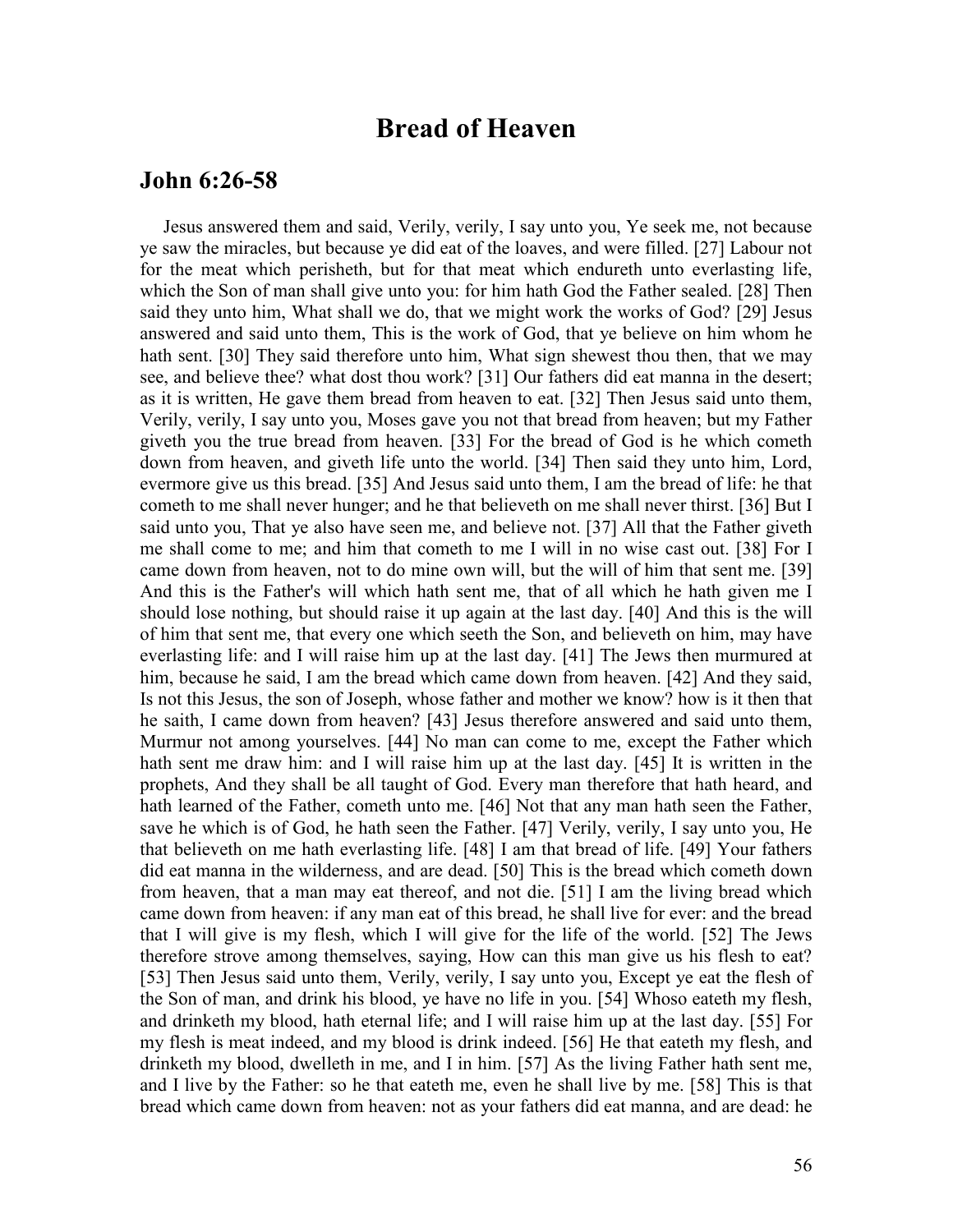that eateth of this bread shall live for ever.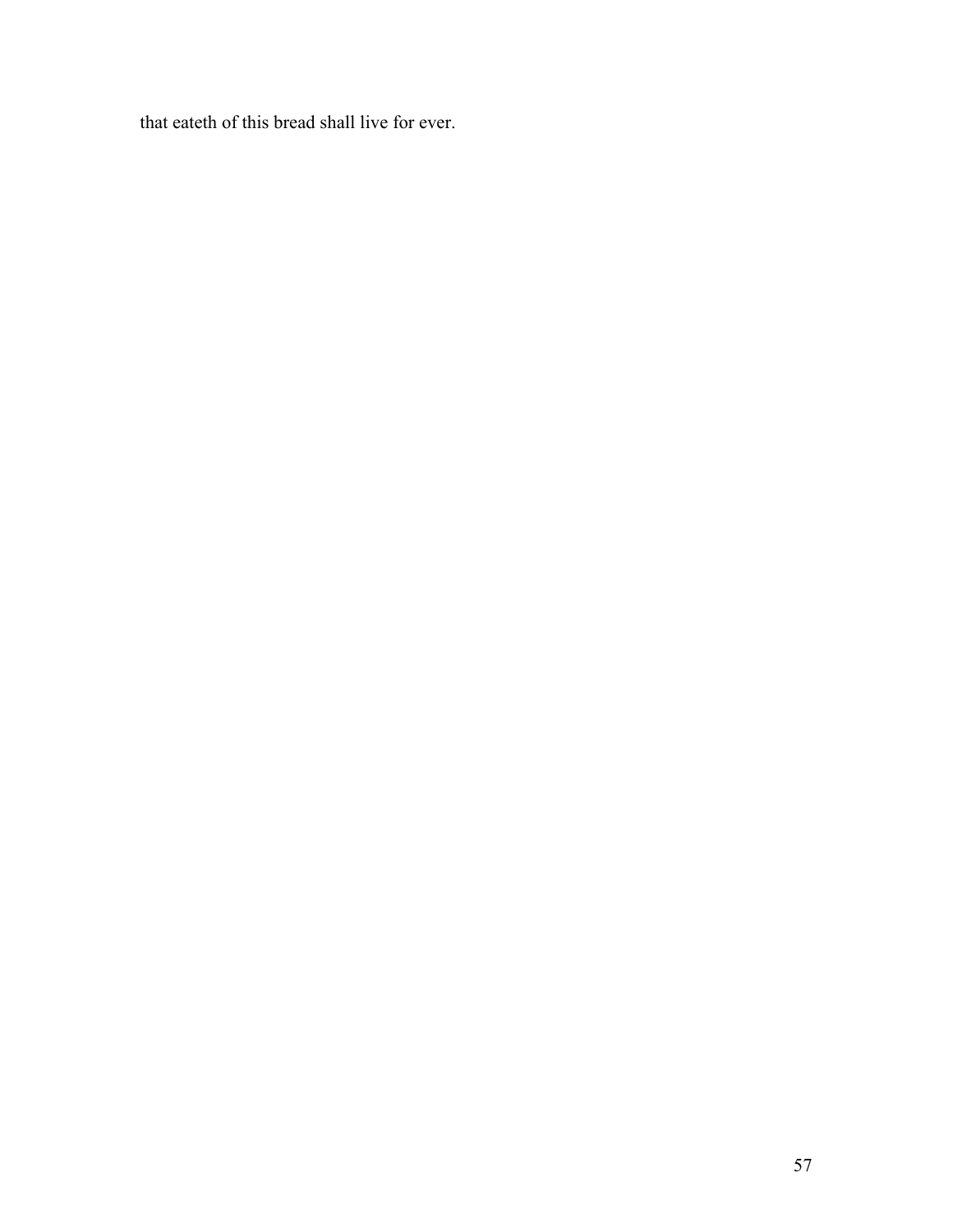### Light of the World

#### John 8:12-59

 Then spake Jesus again unto them, saying, I am the light of the world: he that followeth me shall not walk in darkness, but shall have the light of life. [13] The Pharisees therefore said unto him, Thou bearest record of thyself; thy record is not true. [14] Jesus answered and said unto them, Though I bear record of myself, yet my record is true: for I know whence I came, and whither I go; but ye cannot tell whence I come, and whither I go. [15] Ye judge after the flesh; I judge no man. [16] And yet if I judge, my judgment is true: for I am not alone, but I and the Father that sent me. [17] It is also written in your law, that the testimony of two men is true. [18] I am one that bear witness of myself, and the Father that sent me beareth witness of me. [19] Then said they unto him, Where is thy Father? Jesus answered, Ye neither know me, nor my Father: if ye had known me, ye should have known my Father also. [20] These words spake Jesus in the treasury, as he taught in the temple: and no man laid hands on him; for his hour was not yet come. [21] Then said Jesus again unto them, I go my way, and ye shall seek me, and shall die in your sins: whither I go, ye cannot come. [22] Then said the Jews, Will he kill himself? because he saith, Whither I go, ye cannot come. [23] And he said unto them, Ye are from beneath; I am from above: ye are of this world; I am not of this world. [24] I said therefore unto you, that ye shall die in your sins: for if ye believe not that I am he, ye shall die in your sins. [25] Then said they unto him, Who art thou? And Jesus saith unto them, Even the same that I said unto you from the beginning. [26] I have many things to say and to judge of you: but he that sent me is true; and I speak to the world those things which I have heard of him. [27] They understood not that he spake to them of the Father. [28] Then said Jesus unto them, When ye have lifted up the Son of man, then shall ye know that I am he, and that I do nothing of myself; but as my Father hath taught me, I speak these things. [29] And he that sent me is with me: the Father hath not left me alone; for I do always those things that please him. [30] As he spake these words, many believed on him. [31] Then said Jesus to those Jews which believed on him, If ye continue in my word, then are ye my disciples indeed; [32] And ye shall know the truth, and the truth shall make you free.

 [33] They answered him, We be Abraham's seed, and were never in bondage to any man: how sayest thou, Ye shall be made free? [34] Jesus answered them, Verily, verily, I say unto you, Whosoever committeth sin is the servant of sin. [35] And the servant abideth not in the house for ever: but the Son abideth ever. [36] If the Son therefore shall make you free, ye shall be free indeed. [37] I know that ye are Abraham's seed; but ye seek to kill me, because my word hath no place in you. [38] I speak that which I have seen with my Father: and ye do that which ye have seen with your father. [39] They answered and said unto him, Abraham is our father. Jesus saith unto them, If ye were Abraham's children, ye would do the works of Abraham. [40] But now ye seek to kill me, a man that hath told you the truth, which I have heard of God: this did not Abraham. [41] Ye do the deeds of your father. Then said they to him, We be not born of fornication; we have one Father, even God. [42] Jesus said unto them, If God were your Father, ye would love me: for I proceeded forth and came from God; neither came I of myself, but he sent me. [43] Why do ye not understand my speech? even because ye cannot hear my word.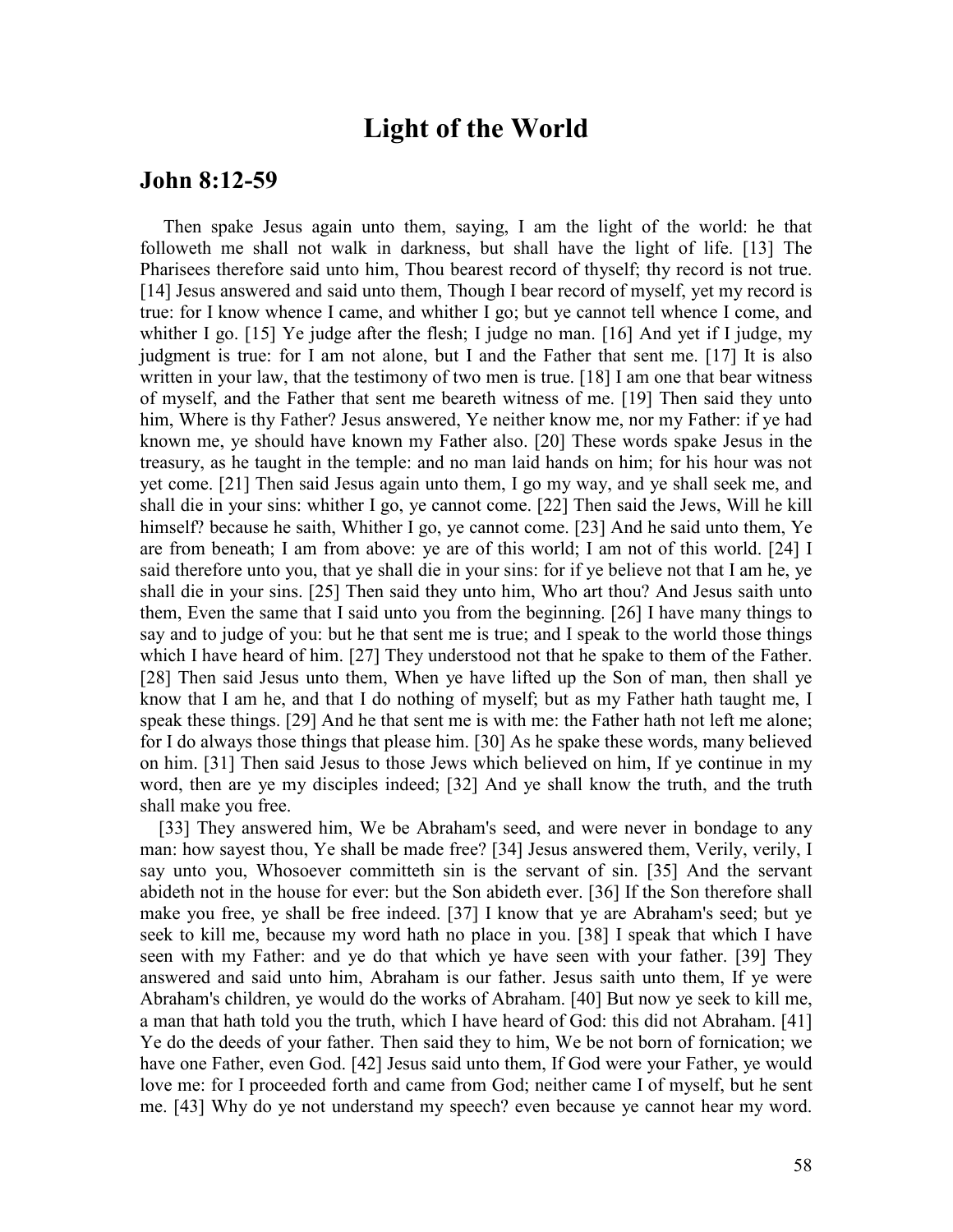[44] Ye are of your father the devil, and the lusts of your father ye will do. He was a murderer from the beginning, and abode not in the truth, because there is no truth in him. When he speaketh a lie, he speaketh of his own: for he is a liar, and the father of it. [45] And because I tell you the truth, ye believe me not. [46] Which of you convinceth me of sin? And if I say the truth, why do ye not believe me? [47] He that is of God heareth God's words: ye therefore hear them not, because ye are not of God. [48] Then answered the Jews, and said unto him, Say we not well that thou art a Samaritan, and hast a devil? [49] Jesus answered, I have not a devil; but I honour my Father, and ye do dishonour me. [50] And I seek not mine own glory: there is one that seeketh and judgeth. [51] Verily, verily, I say unto you, If a man keep my saying, he shall never see death. [52] Then said the Jews unto him, Now we know that thou hast a devil. Abraham is dead, and the prophets; and thou sayest, If a man keep my saying, he shall never taste of death. [53] Art thou greater than our father Abraham, which is dead? and the prophets are dead: whom makest thou thyself? [54] Jesus answered, If I honour myself, my honour is nothing: it is my Father that honoureth me; of whom ye say, that he is your God: [55] Yet ye have not known him; but I know him: and if I should say, I know him not, I shall be a liar like unto you: but I know him, and keep his saying. [56] Your father Abraham rejoiced to see my day: and he saw it, and was glad. [57] Then said the Jews unto him, Thou art not yet fifty years old, and hast thou seen Abraham? [58] Jesus said unto them, Verily, verily, I say unto you, Before Abraham was, I am. [59] Then took they up stones to cast at him: but Jesus hid himself, and went out of the temple, going through the midst of them, and so passed by.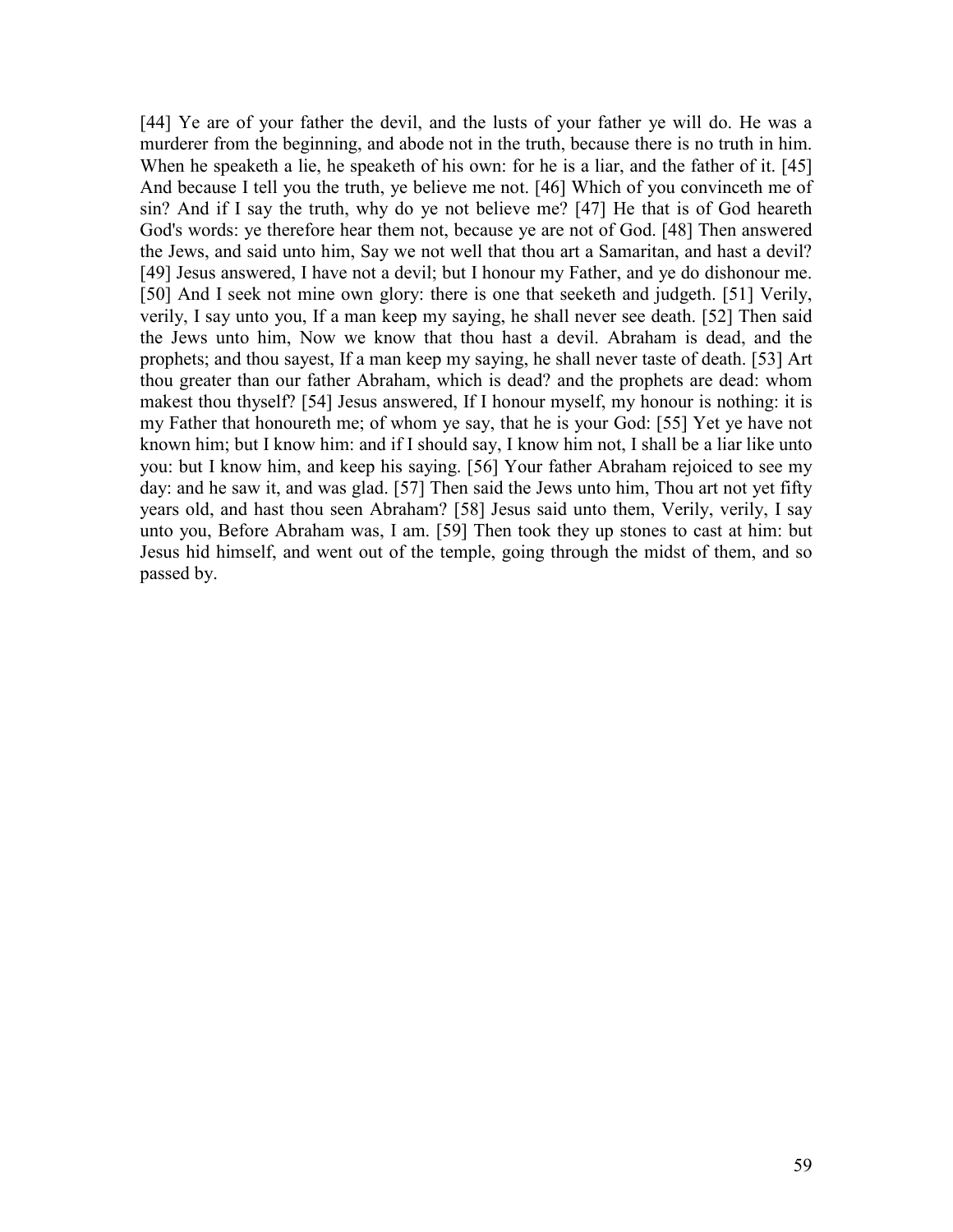## The Good Shepherd

### John 9:35-10:21

 Jesus heard that they had cast him out; and when he had found him, he said unto him, Dost thou believe on the Son of God? [36] He answered and said, Who is he, Lord, that I might believe on him? [37] And Jesus said unto him, Thou hast both seen him, and it is he that talketh with thee. [38] And he said, Lord, I believe. And he worshipped him. [39] And Jesus said, For judgment I am come into this world, that they which see not might see; and that they which see might be made blind. [40] And some of the Pharisees which were with him heard these words, and said unto him, Are we blind also? [41] Jesus said unto them, If ye were blind, ye should have no sin: but now ye say, We see; therefore your sin remaineth.

[10:1] Verily, verily, I say unto you, He that entereth not by the door into the sheepfold, but climbeth up some other way, the same is a thief and a robber. [2] But he that entereth in by the door is the shepherd of the sheep. [3] To him the porter openeth; and the sheep hear his voice: and he calleth his own sheep by name, and leadeth them out. [4] And when he putteth forth his own sheep, he goeth before them, and the sheep follow him: for they know his voice. [5] And a stranger will they not follow, but will flee from him: for they know not the voice of strangers. [6] This parable spake Jesus unto them: but they understood not what things they were which he spake unto them. [7] Then said Jesus unto them again, Verily, verily, I say unto you, I am the door of the sheep. [8] All that ever came before me are thieves and robbers: but the sheep did not hear them. [9] I am the door: by me if any man enter in, he shall be saved, and shall go in and out, and find pasture. [10] The thief cometh not, but for to steal, and to kill, and to destroy: I am come that they might have life, and that they might have it more abundantly. [11] I am the good shepherd: the good shepherd giveth his life for the sheep. [12] But he that is an hireling, and not the shepherd, whose own the sheep are not, seeth the wolf coming, and leaveth the sheep, and fleeth: and the wolf catcheth them, and scattereth the sheep. [13] The hireling fleeth, because he is an hireling, and careth not for the sheep. [14] I am the good shepherd, and know my sheep, and am known of mine. [15] As the Father knoweth me, even so know I the Father: and I lay down my life for the sheep. [16] And other sheep I have, which are not of this fold: them also I must bring, and they shall hear my voice; and there shall be one fold, and one shepherd. [17] Therefore doth my Father love me, because I lay down my life, that I might take it again. [18] No man taketh it from me, but I lay it down of myself. I have power to lay it down, and I have power to take it again. This commandment have I received of my Father.

 [19] There was a division therefore again among the Jews for these sayings. [20] And many of them said, He hath a devil, and is mad; why hear ye him? [21] Others said, These are not the words of him that hath a devil. Can a devil open the eyes of the blind?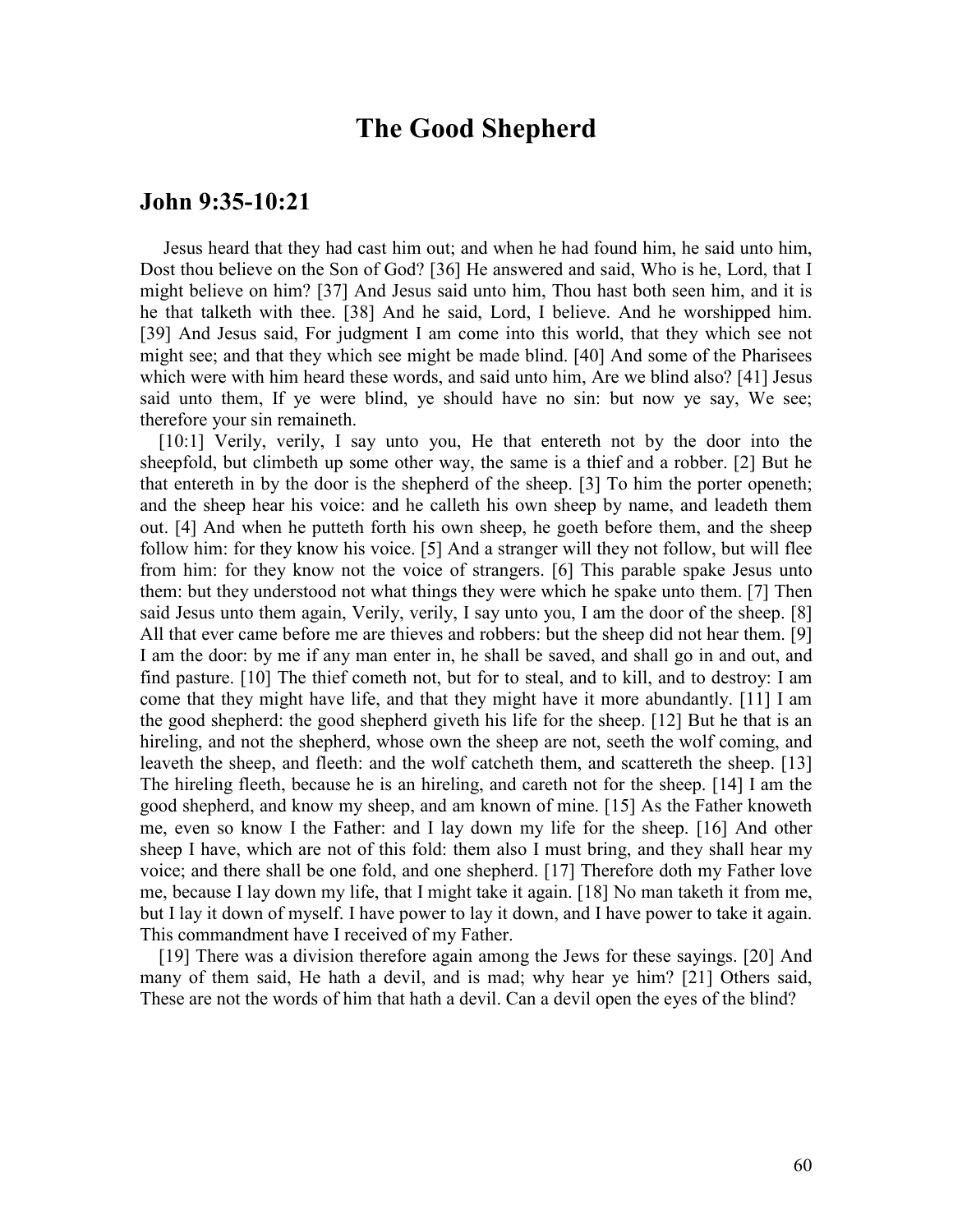# Son of God

#### John 10:22-39

 And it was at Jerusalem the feast of the dedication, and it was winter. [23] And Jesus walked in the temple in Solomon's porch. [24] Then came the Jews round about him, and said unto him, How long dost thou make us to doubt? If thou be the Christ, tell us plainly. [25] Jesus answered them, I told you, and ye believed not: the works that I do in my Father's name, they bear witness of me. [26] But ye believe not, because ye are not of my sheep, as I said unto you. [27] My sheep hear my voice, and I know them, and they follow me: [28] And I give unto them eternal life; and they shall never perish, neither shall any man pluck them out of my hand. [29] My Father, which gave them me, is greater than all; and no man is able to pluck them out of my Father's hand. [30] I and my Father are one. [31] Then the Jews took up stones again to stone him. [32] Jesus answered them, Many good works have I shewed you from my Father; for which of those works do ye stone me? [33] The Jews answered him, saying, For a good work we stone thee not; but for blasphemy; and because that thou, being a man, makest thyself God. [34] Jesus answered them, Is it not written in your law, I said, Ye are gods? [35] If he called them gods, unto whom the word of God came, and the scripture cannot be broken; [36] Say ye of him, whom the Father hath sanctified, and sent into the world, Thou blasphemest; because I said, I am the Son of God? [37] If I do not the works of my Father, believe me not. [38] But if I do, though ye believe not me, believe the works: that ye may know, and believe, that the Father is in me, and I in him. [39] Therefore they sought again to take him: but he escaped out of their hand,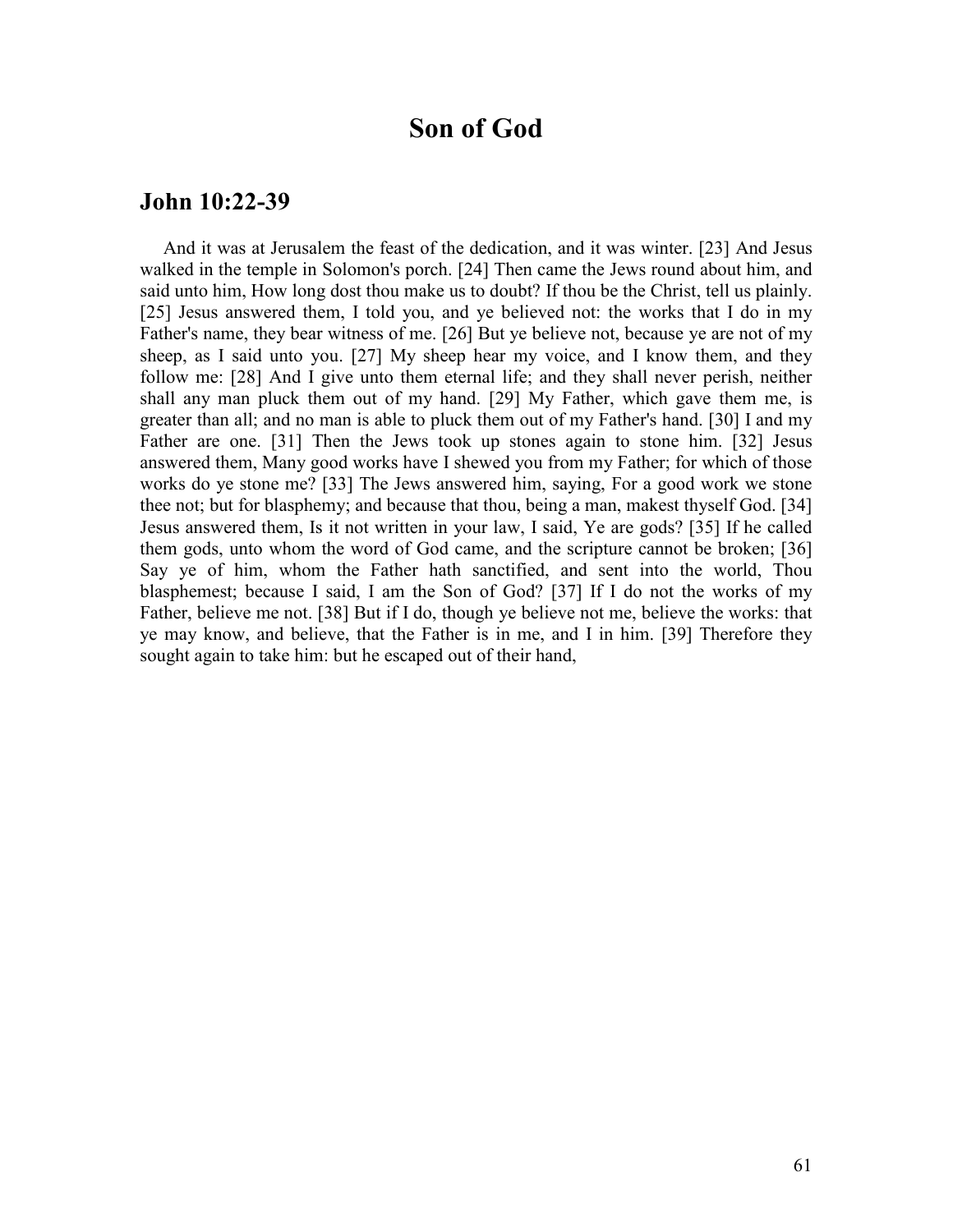# Upper Room Discourse

### John 13:1-17:26

 Now before the feast of the Passover, when Jesus knew that his hour was come that he should depart out of this world unto the Father, having loved his own which were in the world, he loved them unto the end. [2] And supper being ended, the devil having now put into the heart of Judas Iscariot, Simon's son, to betray him; [3] Jesus knowing that the Father had given all things into his hands, and that he was come from God, and went to God; [4] He riseth from supper, and laid aside his garments; and took a towel, and girded himself. [5] After that he poureth water into a bason, and began to wash the disciples' feet, and to wipe them with the towel wherewith he was girded. [6] Then cometh he to Simon Peter: and Peter saith unto him, Lord, dost thou wash my feet? [7] Jesus answered and said unto him, What I do thou knowest not now; but thou shalt know hereafter. [8] Peter saith unto him, Thou shalt never wash my feet. Jesus answered him, If I wash thee not, thou hast no part with me. [9] Simon Peter saith unto him, Lord, not my feet only, but also my hands and my head. [10] Jesus saith to him, He that is washed needeth not save to wash his feet, but is clean every whit: and ye are clean, but not all. [11] For he knew who should betray him; therefore said he, Ye are not all clean. [12] So after he had washed their feet, and had taken his garments, and was set down again, he said unto them, Know ye what I have done to you? [13] Ye call me Master and Lord: and ye say well; for so I am. [14] If I then, your Lord and Master, have washed your feet; ye also ought to wash one another's feet. [15] For I have given you an example, that ye should do as I have done to you. [16] Verily, verily, I say unto you, The servant is not greater than his lord; neither he that is sent greater than he that sent him. [17] If ye know these things, happy are ye if ye do them.

[18] I speak not of you all: I know whom I have chosen: but that the scripture may be fulfilled, He that eateth bread with me hath lifted up his heel against me. [19] Now I tell you before it come, that, when it is come to pass, ye may believe that I am he. [20] Verily, verily, I say unto you, He that receiveth whomsoever I send receiveth me; and he that receiveth me receiveth him that sent me. [21] When Jesus had thus said, he was troubled in spirit, and testified, and said, Verily, verily, I say unto you, that one of you shall betray me. [22] Then the disciples looked one on another, doubting of whom he spake. [23] Now there was leaning on Jesus' bosom one of his disciples, whom Jesus loved. [24] Simon Peter therefore beckoned to him, that he should ask who it should be of whom he spake. [25] He then lying on Jesus' breast saith unto him, Lord, who is it? [26] Jesus answered, He it is, to whom I shall give a sop, when I have dipped it. And when he had dipped the sop, he gave it to Judas Iscariot, the son of Simon. [27] And after the sop Satan entered into him. Then said Jesus unto him, That thou doest, do quickly. [28] Now no man at the table knew for what intent he spake this unto him. [29] For some of them thought, because Judas had the bag, that Jesus had said unto him, Buy those things that we have need of against the feast; or, that he should give something to the poor. [30] He then having received the sop went immediately out: and it was night.

[31] Therefore, when he was gone out, Jesus said, Now is the Son of man glorified, and God is glorified in him. [32] If God be glorified in him, God shall also glorify him in himself, and shall straightway glorify him. [33] Little children, yet a little while I am with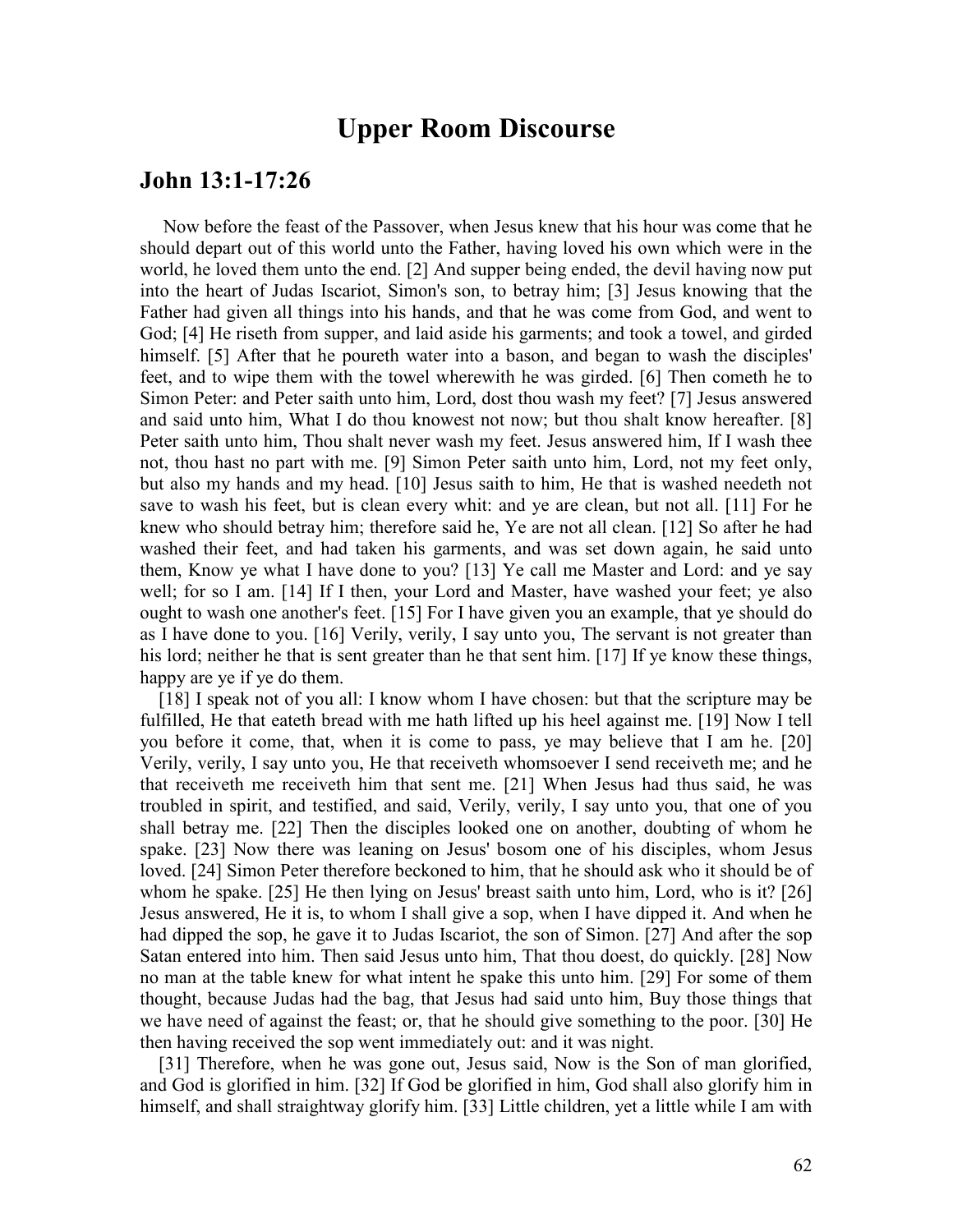you. Ye shall seek me: and as I said unto the Jews, Whither I go, ye cannot come; so now I say to you. [34] A new commandment I give unto you, That ye love one another; as I have loved you, that ye also love one another. [35] By this shall all men know that ye are my disciples, if ye have love one to another.

[36] Simon Peter said unto him, Lord, whither goest thou? Jesus answered him, Whither I go, thou canst not follow me now; but thou shalt follow me afterwards. [37] Peter said unto him, Lord, why cannot I follow thee now? I will lay down my life for thy sake. [38] Jesus answered him, Wilt thou lay down thy life for my sake? Verily, verily, I say unto thee, The cock shall not crow, till thou hast denied me thrice.

 [14:1] Let not your heart be troubled: ye believe in God, believe also in me. [2] In my Father's house are many mansions: if it were not so, I would have told you. I go to prepare a place for you. [3] And if I go and prepare a place for you, I will come again, and receive you unto myself; that where I am, there ye may be also. [4] And whither I go ye know, and the way ye know. [5] Thomas saith unto him, Lord, we know not whither thou goest; and how can we know the way? [6] Jesus saith unto him, I am the way, the truth, and the life: no man cometh unto the Father, but by me. [7] If ye had known me, ye should have known my Father also: and from henceforth ye know him, and have seen him. [8] Philip saith unto him, Lord, shew us the Father, and it sufficeth us. [9] Jesus saith unto him, Have I been so long time with you, and yet hast thou not known me, Philip? he that hath seen me hath seen the Father; and how sayest thou then, Shew us the Father? [10] Believest thou not that I am in the Father, and the Father in me? the words that I speak unto you I speak not of myself: but the Father that dwelleth in me, he doeth the works. [11] Believe me that I am in the Father, and the Father in me: or else believe me for the very works' sake. [12] Verily, verily, I say unto you, He that believeth on me, the works that I do shall he do also; and greater works than these shall he do; because I go unto my Father. [13] And whatsoever ye shall ask in my name, that will I do, that the Father may be glorified in the Son. [14] If ye shall ask any thing in my name, I will do it.

[15] If ye love me, keep my commandments. [16] And I will pray the Father, and he shall give you another Comforter, that he may abide with you for ever; [17] Even the Spirit of truth; whom the world cannot receive, because it seeth him not, neither knoweth him: but ye know him; for he dwelleth with you, and shall be in you. [18] I will not leave you comfortless: I will come to you. [19] Yet a little while, and the world seeth me no more; but ye see me: because I live, ye shall live also. [20] At that day ye shall know that I am in my Father, and ye in me, and I in you. [21] He that hath my commandments, and keepeth them, he it is that loveth me: and he that loveth me shall be loved of my Father, and I will love him, and will manifest myself to him. [22] Judas saith unto him, not Iscariot, Lord, how is it that thou wilt manifest thyself unto us, and not unto the world? [23] Jesus answered and said unto him, If a man love me, he will keep my words: and my Father will love him, and we will come unto him, and make our abode with him. [24] He that loveth me not keepeth not my sayings: and the word which ye hear is not mine, but the Father's which sent me. [25] These things have I spoken unto you, being yet present with you. [26] But the Comforter, which is the Holy Ghost, whom the Father will send in my name, he shall teach you all things, and bring all things to your remembrance, whatsoever I have said unto you. [27] Peace I leave with you, my peace I give unto you: not as the world giveth, give I unto you. Let not your heart be troubled, neither let it be afraid. [28] Ye have heard how I said unto you, I go away, and come again unto you. If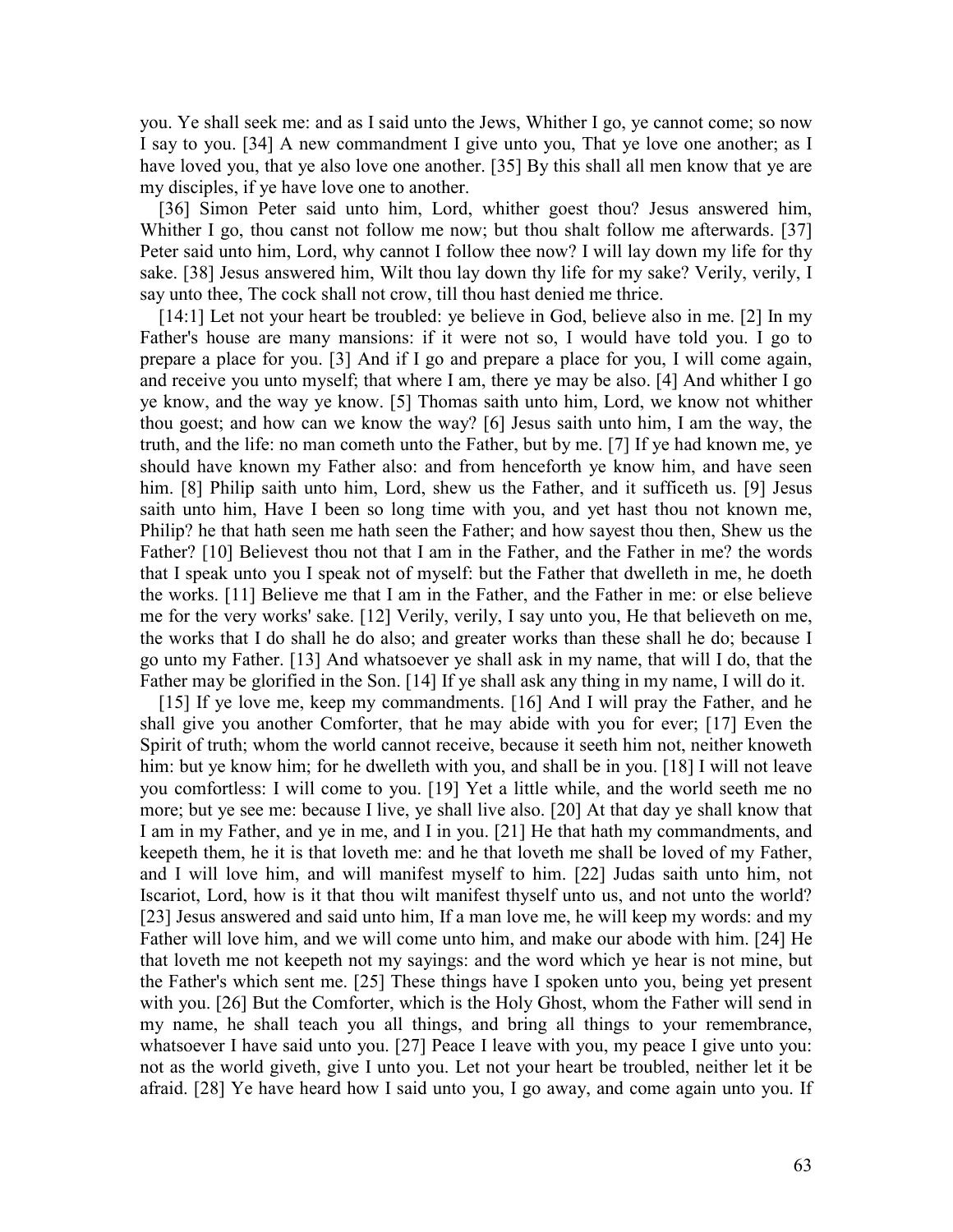ye loved me, ye would rejoice, because I said, I go unto the Father: for my Father is greater than I. [29] And now I have told you before it come to pass, that, when it is come to pass, ye might believe. [30] Hereafter I will not talk much with you: for the prince of this world cometh, and hath nothing in me. [31] But that the world may know that I love the Father; and as the Father gave me commandment, even so I do. Arise, let us go hence.

 [15:1] I am the true vine, and my Father is the husbandman. [2] Every branch in me that beareth not fruit he taketh away: and every branch that beareth fruit, he purgeth it, that it may bring forth more fruit. [3] Now ye are clean through the word which I have spoken unto you. [4] Abide in me, and I in you. As the branch cannot bear fruit of itself, except it abide in the vine; no more can ye, except ye abide in me. [5] I am the vine, ye are the branches: He that abideth in me, and I in him, the same bringeth forth much fruit: for without me ye can do nothing. [6] If a man abide not in me, he is cast forth as a branch, and is withered; and men gather them, and cast them into the fire, and they are burned. [7] If ye abide in me, and my words abide in you, ye shall ask what ye will, and it shall be done unto you. [8] Herein is my Father glorified, that ye bear much fruit; so shall ye be my disciples. [9] As the Father hath loved me, so have I loved you: continue ye in my love. [10] If ye keep my commandments, ye shall abide in my love; even as I have kept my Father's commandments, and abide in his love. [11] These things have I spoken unto you, that my joy might remain in you, and that your joy might be full. [12] This is my commandment, That ye love one another, as I have loved you. [13] Greater love hath no man than this, that a man lay down his life for his friends. [14] Ye are my friends, if ye do whatsoever I command you. [15] Henceforth I call you not servants; for the servant knoweth not what his lord doeth: but I have called you friends; for all things that I have heard of my Father I have made known unto you. [16] Ye have not chosen me, but I have chosen you, and ordained you, that ye should go and bring forth fruit, and that your fruit should remain: that whatsoever ye shall ask of the Father in my name, he may give it you. [17] These things I command you, that ye love one another. [18] If the world hate you, ye know that it hated me before it hated you. [19] If ye were of the world, the world would love his own: but because ye are not of the world, but I have chosen you out of the world, therefore the world hateth you. [20] Remember the word that I said unto you, The servant is not greater than his lord. If they have persecuted me, they will also persecute you; if they have kept my saying, they will keep yours also. [21] But all these things will they do unto you for my name's sake, because they know not him that sent me. [22] If I had not come and spoken unto them, they had not had sin: but now they have no cloke for their sin. [23] He that hateth me hateth my Father also. [24] If I had not done among them the works which none other man did, they had not had sin: but now have they both seen and hated both me and my Father. [25] But this cometh to pass, that the word might be fulfilled that is written in their law, They hated me without a cause. [26] But when the Comforter is come, whom I will send unto you from the Father, even the Spirit of truth, which proceedeth from the Father, he shall testify of me: [27] And ye also shall bear witness, because ye have been with me from the beginning.

[16:1] These things have I spoken unto you, that ye should not be offended. [2] They shall put you out of the synagogues: yea, the time cometh, that whosoever killeth you will think that he doeth God service. [3] And these things will they do unto you, because they have not known the Father, nor me. [4] But these things have I told you, that when the time shall come, ye may remember that I told you of them. And these things I said not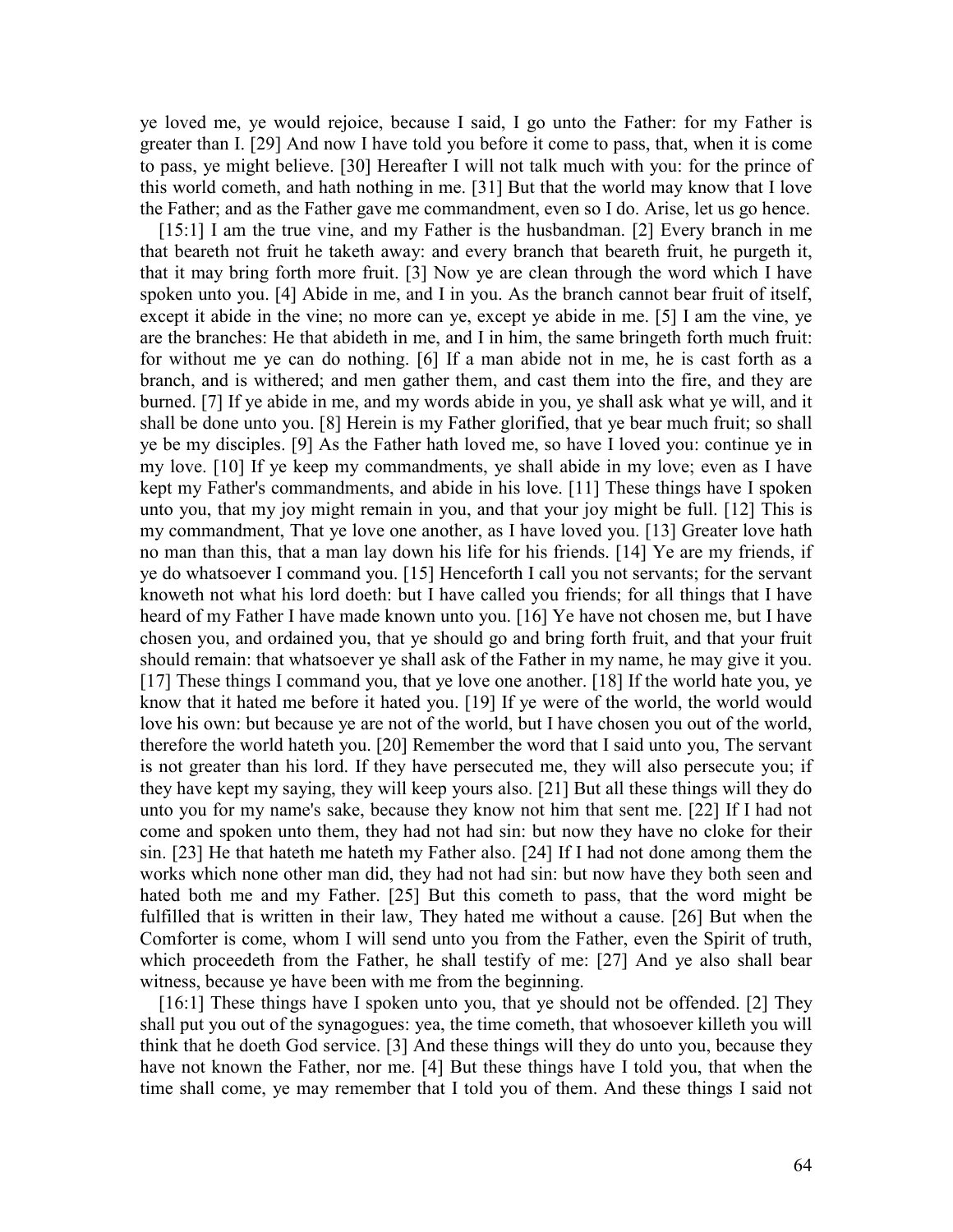unto you at the beginning, because I was with you. [5] But now I go my way to him that sent me; and none of you asketh me, Whither goest thou? [6] But because I have said these things unto you, sorrow hath filled your heart. [7] Nevertheless I tell you the truth; It is expedient for you that I go away: for if I go not away, the Comforter will not come unto you; but if I depart, I will send him unto you. [8] And when he is come, he will reprove the world of sin, and of righteousness, and of judgment: [9] Of sin, because they believe not on me; [10] Of righteousness, because I go to my Father, and ye see me no more; [11] Of judgment, because the prince of this world is judged. [12] I have yet many things to say unto you, but ye cannot bear them now. [13] Howbeit when he, the Spirit of truth, is come, he will guide you into all truth: for he shall not speak of himself; but whatsoever he shall hear, that shall he speak: and he will shew you things to come. [14] He shall glorify me: for he shall receive of mine, and shall shew it unto you. [15] All things that the Father hath are mine: therefore said I, that he shall take of mine, and shall shew it unto you. [16] A little while, and ye shall not see me: and again, a little while, and ye shall see me, because I go to the Father. [17] Then said some of his disciples among themselves, What is this that he saith unto us, A little while, and ye shall not see me: and again, a little while, and ye shall see me: and, Because I go to the Father? [18] They said therefore, What is this that he saith, A little while? we cannot tell what he saith. [19] Now Jesus knew that they were desirous to ask him, and said unto them, Do ye enquire among yourselves of that I said, A little while, and ye shall not see me: and again, a little while, and ye shall see me? [20] Verily, verily, I say unto you, That ye shall weep and lament, but the world shall rejoice: and ye shall be sorrowful, but your sorrow shall be turned into joy. [21] A woman when she is in travail hath sorrow, because her hour is come: but as soon as she is delivered of the child, she remembereth no more the anguish, for joy that a man is born into the world. [22] And ye now therefore have sorrow: but I will see you again, and your heart shall rejoice, and your joy no man taketh from you. [23] And in that day ye shall ask me nothing. Verily, verily, I say unto you, Whatsoever ye shall ask the Father in my name, he will give it you. [24] Hitherto have ye asked nothing in my name: ask, and ye shall receive, that your joy may be full. [25] These things have I spoken unto you in proverbs: but the time cometh, when I shall no more speak unto you in proverbs, but I shall shew you plainly of the Father. [26] At that day ye shall ask in my name: and I say not unto you, that I will pray the Father for you: [27] For the Father himself loveth you, because ye have loved me, and have believed that I came out from God. [28] I came forth from the Father, and am come into the world: again, I leave the world, and go to the Father. [29] His disciples said unto him, Lo, now speakest thou plainly, and speakest no proverb. [30] Now are we sure that thou knowest all things, and needest not that any man should ask thee: by this we believe that thou camest forth from God. [31] Jesus answered them, Do ye now believe? [32] Behold, the hour cometh, yea, is now come, that ye shall be scattered, every man to his own, and shall leave me alone: and yet I am not alone, because the Father is with me. [33] These things I have spoken unto you, that in me ye might have peace. In the world ye shall have tribulation: but be of good cheer; I have overcome the world.

[17:1] These words spake Jesus, and lifted up his eyes to heaven, and said, Father, the hour is come; glorify thy Son, that thy Son also may glorify thee: [2] As thou hast given him power over all flesh, that he should give eternal life to as many as thou hast given him. [3] And this is life eternal, that they might know thee the only true God, and Jesus